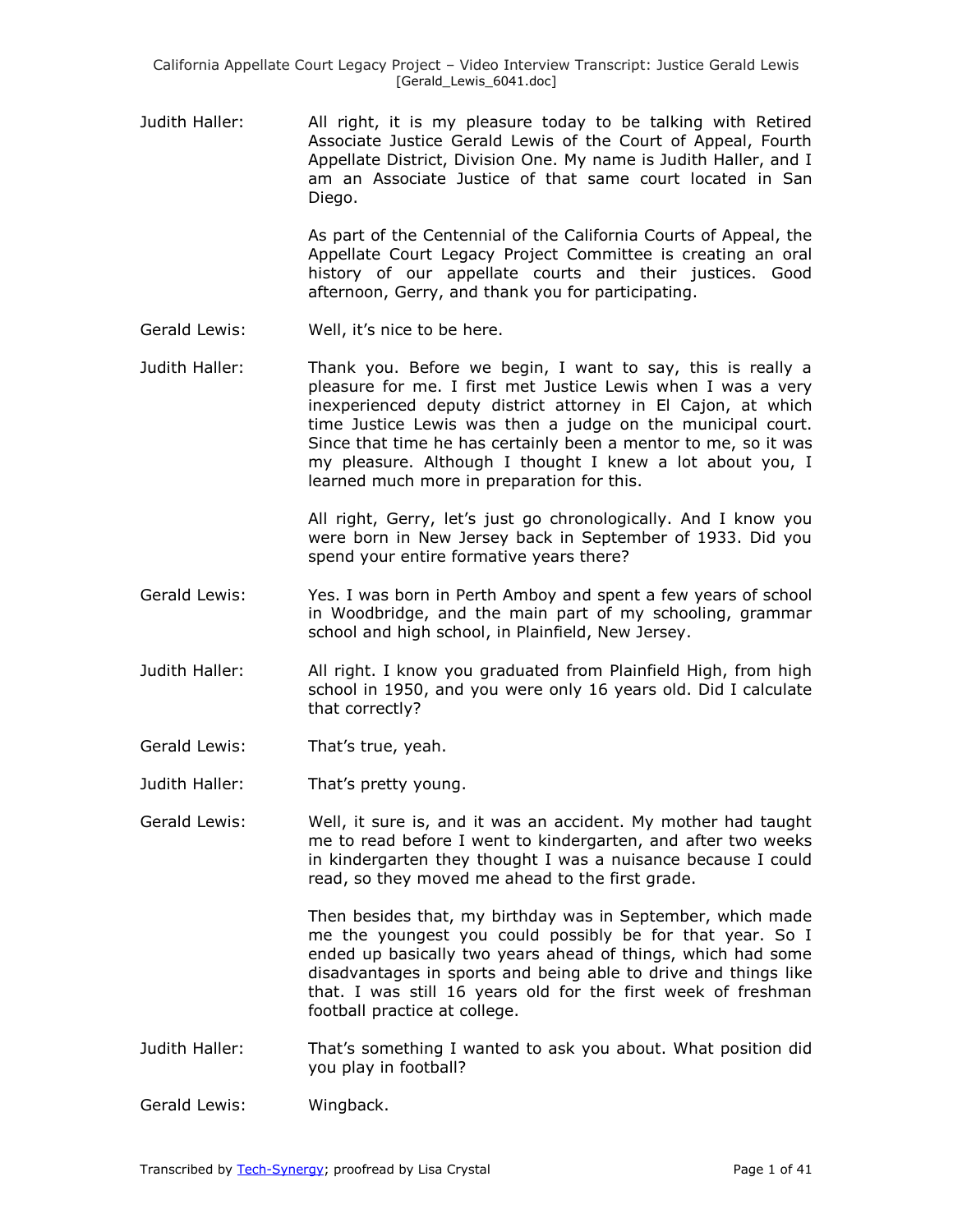- Judith Haller: All right. Any thoughts or observations about high school—were you in student government, or on the debate team, or anything of that sort?
- Gerald Lewis: I played basketball in high school and was on the track team and was involved in student government and things of that sort. I pretty much did a lot of things in high school.
- Judith Haller: You're probably being very humble. What positions did you have in the student government?
- Gerald Lewis: I think I was vice-president of the student council.
- Judith Haller: Well, that comes as no surprise. Then you went off to college and you went to Tufts University. Why Tufts and why Massachusetts?
- Gerald Lewis: I had already been accepted at Colgate and had my room assigned at Colgate with a roommate from my hometown. Tufts had come down to interview at my high school and invited me up for a scholarship weekend, and called and offered me a fullride scholarship at Tufts, which was out of the blue. I guess I caused my parents a heart attack when I asked if I could have two weeks to think it over. *[laughing]*
- Judith Haller: I bet. *[laughing]*
- Gerald Lewis: The dean said, "Well, nobody has ever asked for that before, but I guess so." So that's how I ended up going to Tufts.
- Judith Haller: By the time that you went off to college, did you know you wanted to eventually go to law school and become an attorney?
- Gerald Lewis: That's what I always assumed. My uncle was a lawyer, the only one in my family who had gone to college who was a lawyer my mother's brother. It was assumed that I would do that by my family.

At the time, 1954, the difference between Harvard Law School and Harvard Business School wasn't all that easy to make a choice between. The common perception in those days was that law school was just as good an education for business as business school was.

So all things considered, the advice was to go to the law school. And that's what I did, without any notion that I was ever really going to practice law as a practicing lawyer.

## $(00:05:04)$

Judith Haller: Interesting. Well, let me take you back to Tufts for a bit. I know that you entered Tufts at just almost 17, not quite 17, and that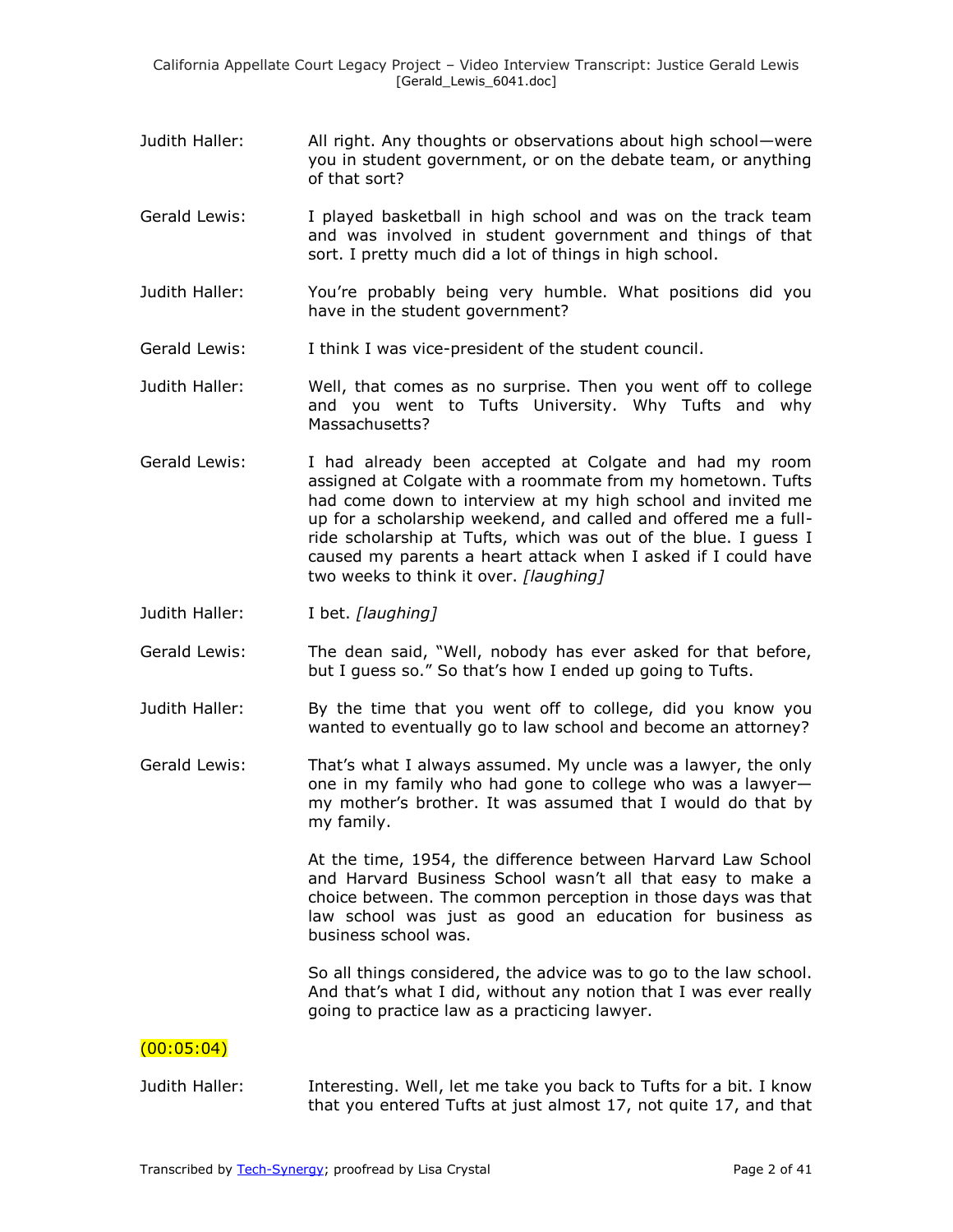you played football. What were some of your other activities at Tufts?

Gerald Lewis: I was on the freshman wrestling . . . well, I wrestled for three years and I played lacrosse for three years. We were the New England champion lacrosse team in 1953.

> I'm trying to think back of whether there was anything else going on in college. Academics and the Theta Delta Chi fraternity and sports were I guess the main things.

- Judith Haller: All right. You graduated from Tufts in 1954—again, very young, at the age of 20—and you graduated magna cum laude, right?
- Gerald Lewis: Yes, yeah.
- Judith Haller: What was your major at that time?
- Gerald Lewis: I graduated with a major in government, which is what they called political science. Along the way I was an English major and a history major, and for one semester even a physics major so I could take a course in optics. But I ended up graduating as a government major.
- Judith Haller: You mentioned your uncle before, and he was involved in politics, was he not?
- Gerald Lewis: He was very much involved in politics. He was a very active Democrat in Middlesex County, New Jersey, which was very, very heavily Democratic. And he was very much involved in that. As a matter of fact, he was the head of the New Jersey delegation to the 1960 convention in Los Angeles, where Jack Kennedy was nominated.
- Judith Haller: I remember that well because I was living in L.A. at the time. Did you come out for that?
- Gerald Lewis: Well, I was here; I was a—
- Judith Haller: Oh, that's right.
- Gerald Lewis: I was a lieutenant in the Navy in San Diego, and I went up and spent that week with my uncle. I was in all the smoke-filled rooms. It was the last real smoke-filled-room convention, and I got to sit in at three and four in the morning on all the caucuses with all the pressure negotiations going on.
- Judith Haller: Right. Did you actually meet JFK?
- Gerald Lewis: I did not meet him there that week. I met Johnson, Symington, Humphrey, Mansfield—practically everybody but Kennedy.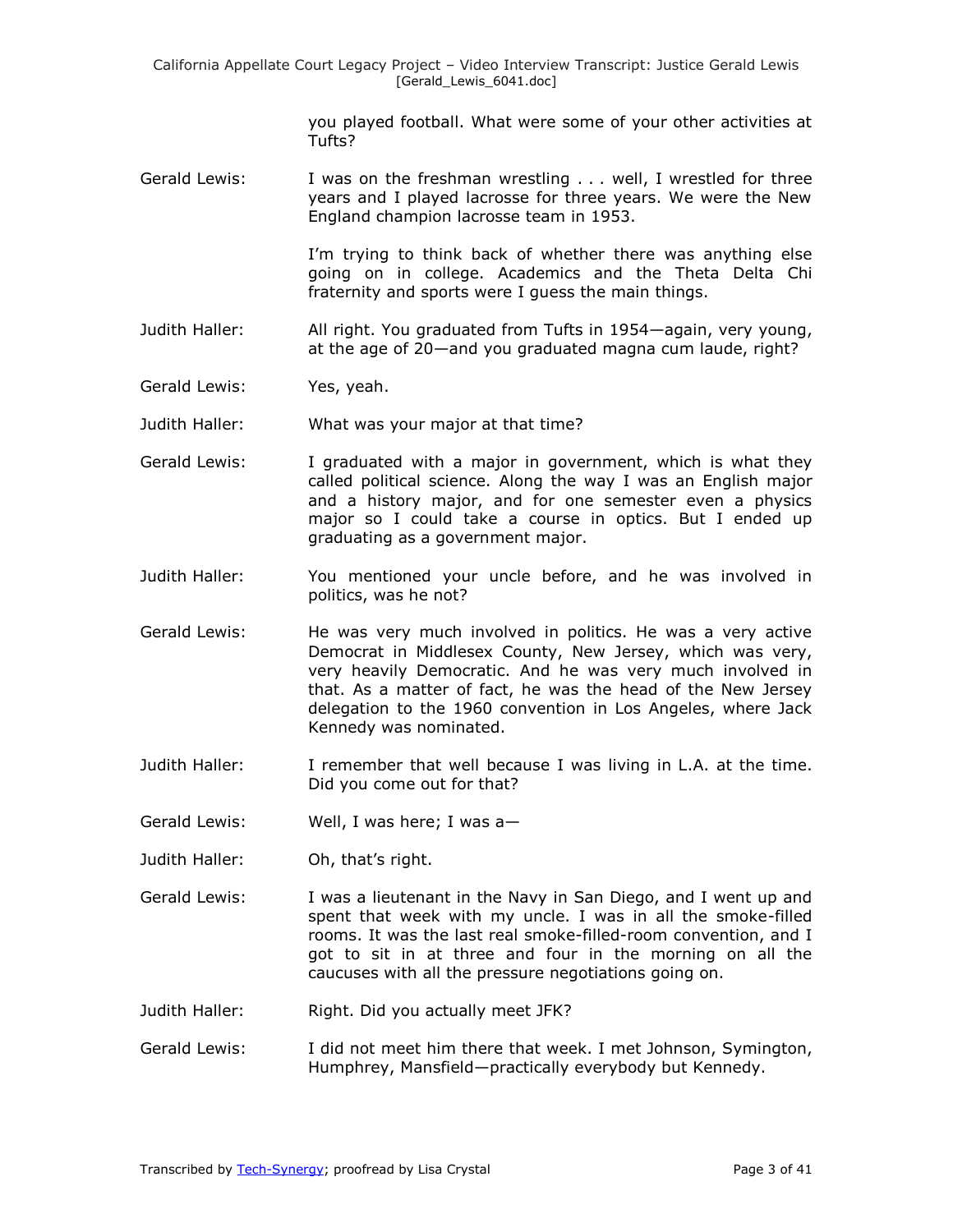California Appellate Court Legacy Project – Video Interview Transcript: Justice Gerald Lewis [Gerald\_Lewis\_6041.doc]

- Judith Haller: Okay. All right, well, let me not get too much out of chronological order. And let's take you back to law school. So we know you went to Harvard. And any thoughts or reflections about your three years at Harvard?
- Gerald Lewis: Well, at the time when I got there, I thought it was a remarkable thing to be there. You were very conscious of what a highly selected group it was. I think we were 550 entering, and we knew what a large number of people had applied for that class. You were very conscious of the quality of the professors and the quality of the other students. Between those two things, the students and the professors, and the overall environment of Harvard in those days, the intellectual stimulation was really remarkable.
- Judith Haller: Any student activities beyond classes?
- Gerald Lewis: I don't think so, not in law school.
- Judith Haller: Well, I have to ask you this—was it like *The Paper Chase*?
- Gerald Lewis: It was in the sense that . . . The professor that they modeled that after was not a contracts professor; it was A. James Casner, who was my first-year property professor, first- and third-year property professor. As a matter of fact, they recreated his classroom, Langdale, South Middle, up in Canada, where they filmed the movie. They re-created it right down to the smudges on the wall by the light switch. He was my favorite professor, so in that sense it was remarkable to watch.
- Judith Haller: All right. When you graduated from Harvard in 1953, did you take the bar at that point in Massachusetts?
- Gerald Lewis: That was '57.

Judith Haller: Oh, I'm sorry, I'm sorry, that's my fault, you're absolutely right—in 1957. Did you take the bar in Massachusetts?

Gerald Lewis: No, I took the bar in the District of Columbia, because New Jersey, where I was a resident, had a nine-month clerkship requirement before you could take the bar at that time. The only place that I could take the bar without being a resident was the District of Columbia. So I went down there and took the bar because I was on my way into the Navy.

#### $(00:09:59)$

Judith Haller: I know that you went directly into the Navy, and that apparently . . . I know you were in Newport for a short period of time, but am I correct in remembering that most of your time was spent in San Diego?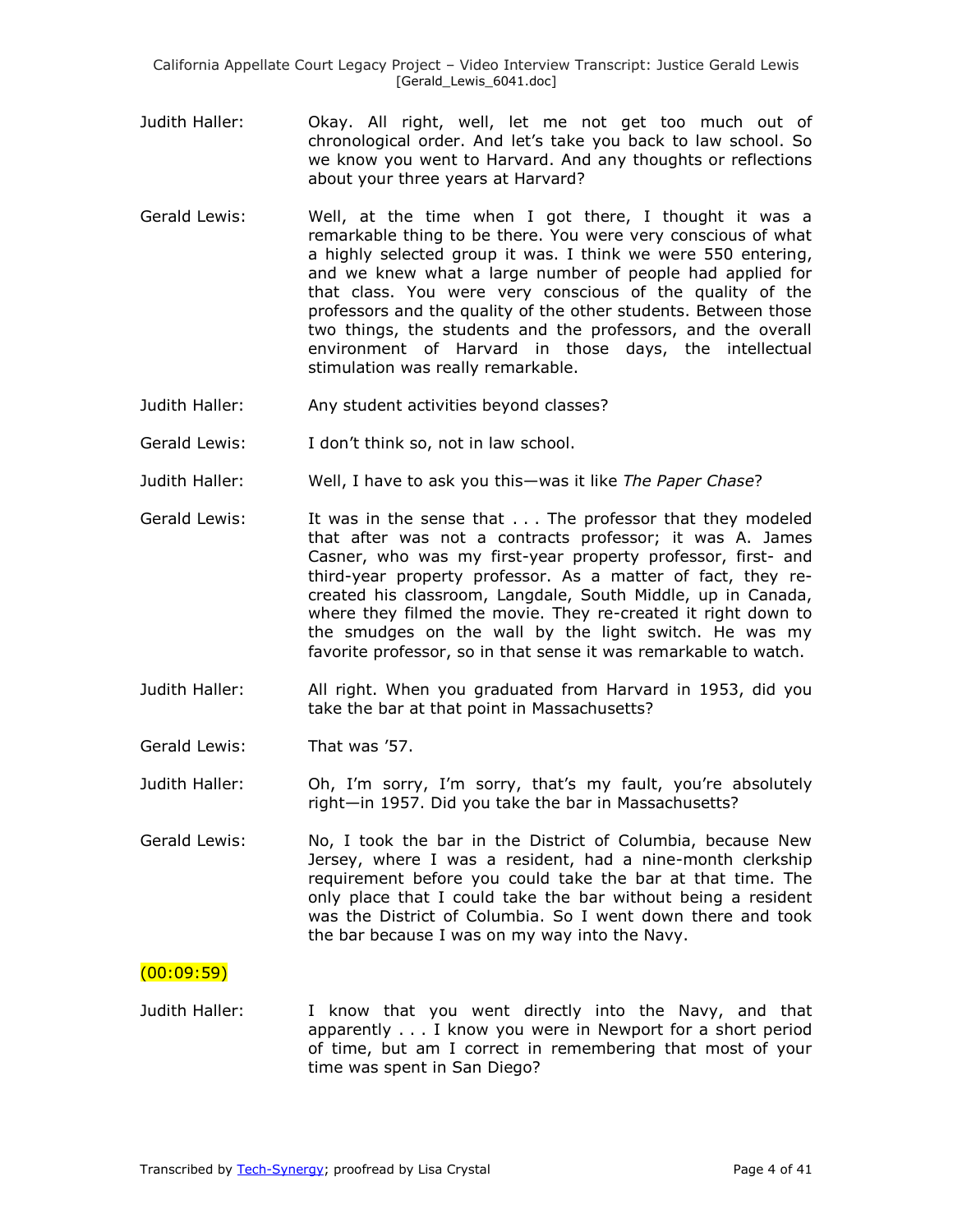California Appellate Court Legacy Project – Video Interview Transcript: Justice Gerald Lewis [Gerald Lewis 6041.doc]

- Gerald Lewis: Yes, as soon as I finished . . . In those days, even though you were a lawyer and admitted to the bar, you had to qualify as a naval line officer first. So you had to go through the regular Officer Candidate School in Newport, Rhode Island. Then from there I was sent to duty in San Diego, and that's how I got here, and how I spent my three years here.
- Judith Haller: All right. When you were here, were you a JAG officer or—
- Gerald Lewis: Well, we didn't wear any different kind of uniforms. We wore a star on our sleeve, because we were line officers, but we had a JAG job, in the sense that I was attached to the Eleventh Naval District, general court-martial, where I ended up as the senior prosecutor for the last two years.
- Judith Haller: When you left the Navy in 1961, it was at the rank of—?
- Gerald Lewis: Lieutenant.
- Judith Haller: Now, I know that when we were preparing for this, we met at the U.S. Grant Hotel, which is, historically speaking, a very famous hotel in San Diego. And you had kind of an interesting story concerning your first meeting at the U.S. Grant.
- Gerald Lewis: Well, I was invited to accompany a member of the Office of Naval Intelligence to watch a stakeout they had going on in the lobby of the Grant. It was hilarious because the ONI agents that were involved in the stakeout were coming back and forth through the lobby in different outfits: mailmen, painters, waiters, same guy in different outfits; and the subject never noticed the difference. It was really funny to watch.
- Judith Haller: Now, let's go back to your experience in terms of . . . with the courts-martial. How do you think that influenced your subsequent work as a trial attorney, or your philosophy towards the law, or eventually when you went on to the bench?
- Gerald Lewis: Well, in two ways. I had never had any plans to be a practicing lawyer going into courtrooms; the Navy put me in that position. I did nothing but try cases for three years in the Navy, criminal cases.
- Judith Haller: On both sides?
- Gerald Lewis: Well, for one year as defense and then two years as a prosecutor. This was the busiest general court-martial in the Navy. We tried big cases, lots of them, and I got lots of trial experience against local civilian defense lawyers, including some very well-known criminal defense lawyers in San Diego; got to try lots of cases.

So willy-nilly, there I was as a lawyer with a lot of courtroom experience, and that had a big effect on my eventual practice.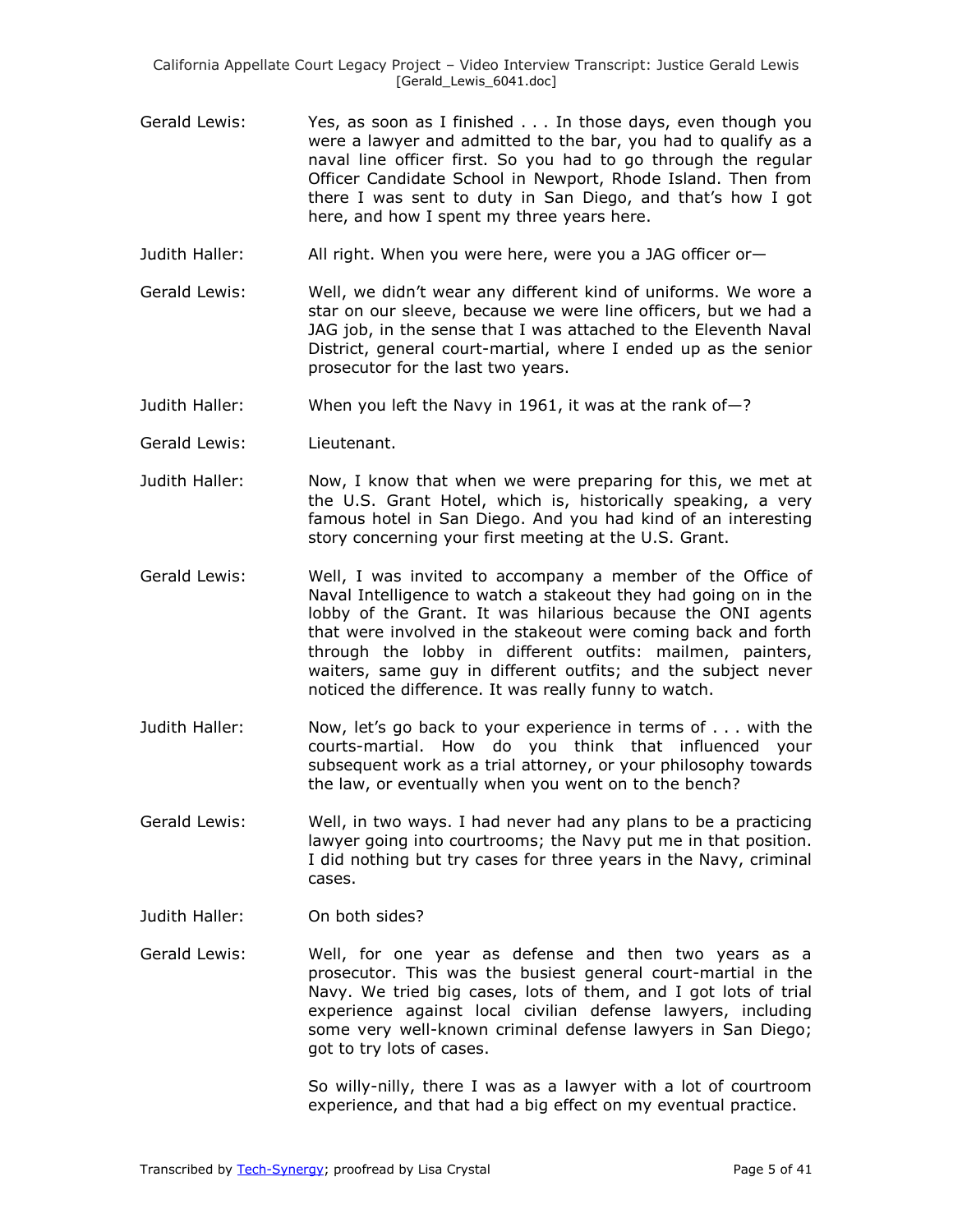The other thing was, the Navy is the best teacher I've ever encountered; the Navy can teach anybody to do anything. If the Navy can teach me to do celestial navigation, they can teach a chimpanzee how to fly an F-18.

At the justice school, which they sent me to for five weeks, they teach you some very simple things about how to get things into evidence; three simple questions to ask about how to get a photograph into evidence, instead of worrying about fstops and lens widths and all things like that. It was very useful for the rest of my whole career in terms of understanding how to get things into evidence.

- Judith Haller: I see. I will jump way forward. Now I know why they selected you to teach the Inn of Court on evidence for so many years.
- Gerald Lewis: Well, I also taught evidence at Western State Law School at night, because one of the things that shocked me, frankly, when I was a young lawyer practicing in the courts in San Diego was how little a lot of trial judges knew about evidence. We had jokingly referred to what we called the San Diego hearsay rule which was applied—and that was, somebody would object, saying "Objection, that's hearsay, it was a statement made out of the presence of my client." The judge would say "Sustained." It was a very easy rule to apply.

So I thought that a trial judge owed it to the lawyers to at least know evidence. So as a consequence I taught evidence practically the whole time I was on the bench, which kept you pretty current.

## $(00:15:03)$

- Judith Haller: All right. Having attended that evidence course on the Inn of Court, I know what a good course it was. Let me just ask you this is kind of an out-of-the-blue question—you mentioned that when you were trying cases you tried some of the cases against some very well-known private criminal defense attorneys. By any chance was Judge Enright one of those people?
- Gerald Lewis: He was not. Cliff Fitzgerald was maybe the most famous defense lawyer at the time in San Diego. His brother, Roy Fitzgerald, was the municipal court judge. I tried lots of cases with and against Cliff. Red Boudreau was another one that I tried cases with.
- Judith Haller: Well, and just to put it in context, Red Boudreau, of course, was a very successful attorney here; and there is a Civility Award named after Red Boudreau. All right. So again, more history that I didn't realize. Any other thoughts about your career in the Navy?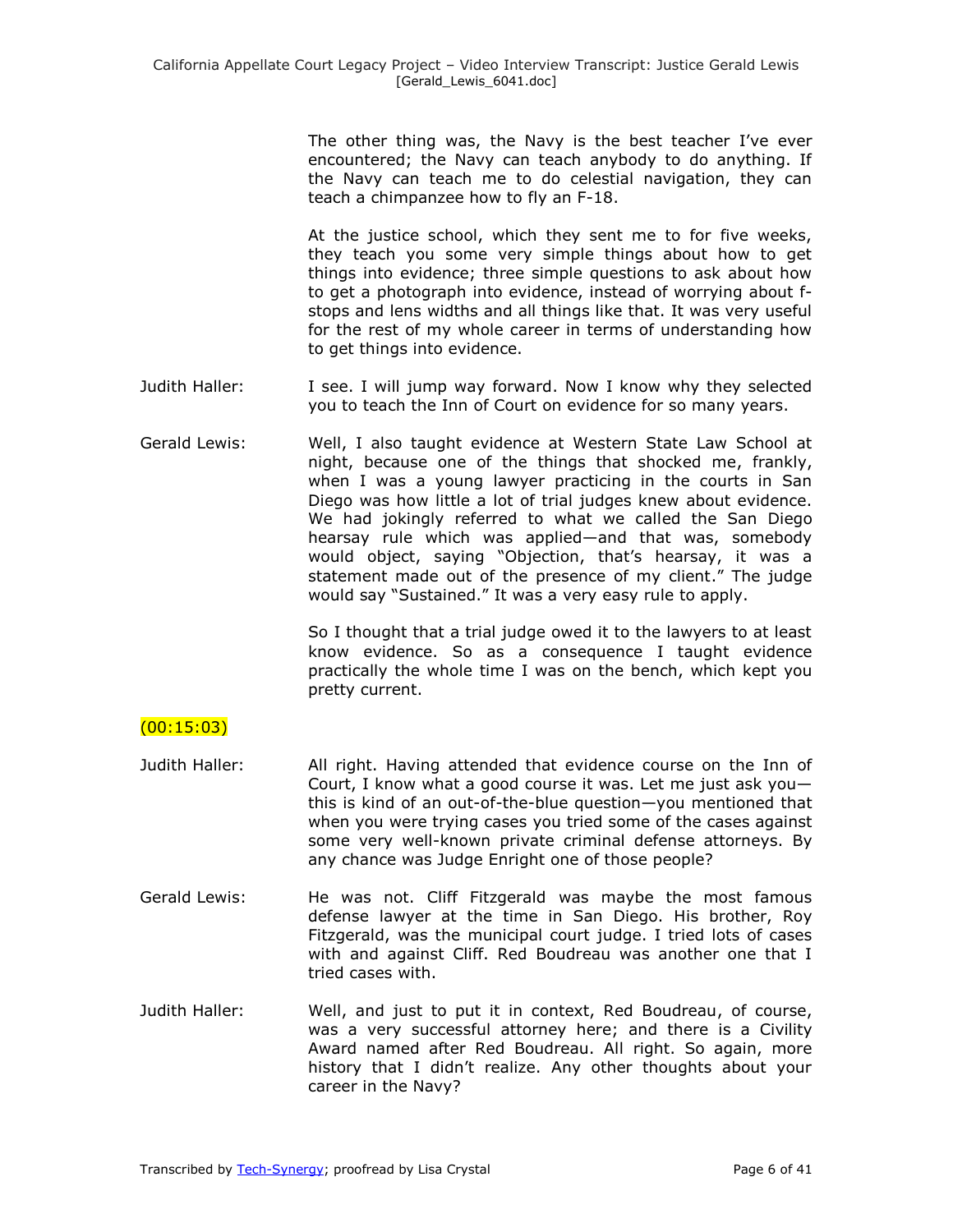- Gerald Lewis: It was really the most valuable time of my life. You come out of four years of college and three years of law school thinking that you have some special status in the world, and the Navy disabuses you of that idea in a big hurry. They shave all your hair off and give you a uniform that's four sizes too big. They teach you very early on that if the ship leaves the pier at 8:00 and you get there at 8:01, no one really is interested in why. That's a very valuable lesson for a young person coming out of Harvard.
- Judith Haller: Yes, I bet. When you were here, did you think in your own mind that you wanted to eventually open a practice in San Diego?
- Gerald Lewis: I don't think I did. In fact, I went back to New Jersey to my uncle's law office to practice law in my uncle's firm. They were saving a political seat for me and all kinds of things like that. It took me about six weeks to realize that this was a big mistake to move from San Diego back to New Jersey, and it took me six months to get around to leaving and turning around and coming back to San Diego.

But when I came back here, I got a job with General Atomic as an in-house lawyer. And I hadn't yet taken the California bar; it was only a couple of years later, in 1963, that I decided that what I really wanted to do was start practicing the law on my own.

- Judith Haller: Okay. I was aware that you went back briefly to New Jersey to practice with your uncle in 1961, but what I didn't realize, and you said this so casually, is that there was a "seat" that was open for you. What did they have in mind for you, to become a member of the legislature or—
- Gerald Lewis: A congressman. My uncle was the chairman of the Democratic Party in that part of New Jersey, and he had just made his county a separate congressional district. A lawyer down the hall, Ed Patten, had played defensive tackle for the New York Giants, and he had agreed to take the congressional seat until I was ready to assume that seat; that was the deal. As it turned out, Ed kept the seat until he passed away, I think.
- Judith Haller: All right. So again, you were still very young, because you went directly to high school, college, law school, four years in the Navy; and there you were back in New Jersey.

Okay. Well, let's bring you back out to San Diego and talk a little bit more about your work at General Atomics. What was General Atomics doing at that time?

Gerald Lewis: Well, number one, they were designing and building hightemperature, gas-cooled power reactors: one in Peach Bottom, Pennsylvania and another one in Fort St. Vrain, Colorado. They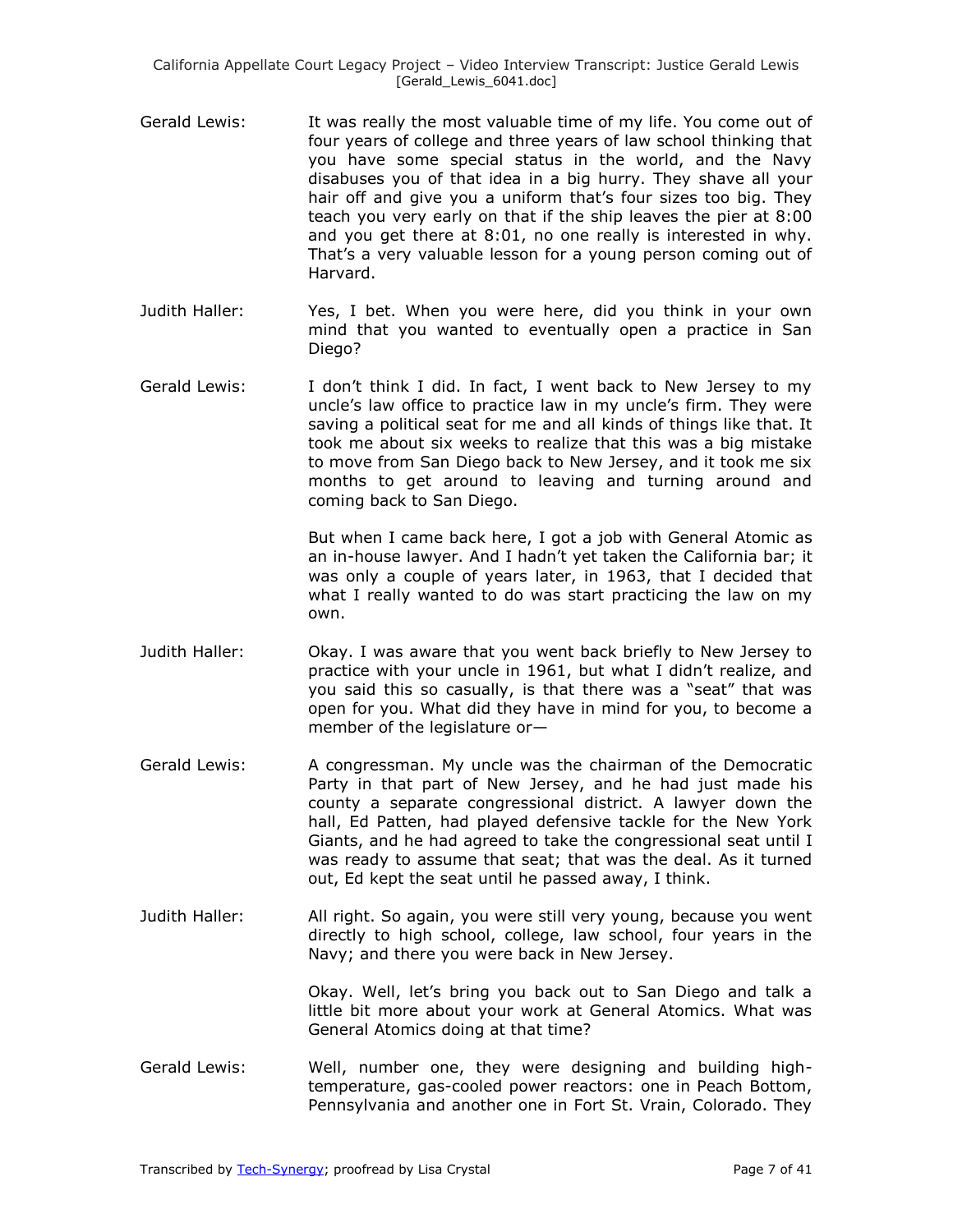were in the power business, competing with General Electric and Westinghouse. They had gas-cooled reactors and the other companies had water-cooled reactors.

Besides that, they had what they called a TRIGA reactor for producing isotopes for research at universities. They had about 30 of those installed around the world.

Other than that, they had special weapons effect divisions and fusion projects. A lot of very, very forward-thinking, lots of Ph.D. physicists at General Atomics; the biggest collection in the world, I guess.

Judith Haller: All right. Now, and I have to ask, did your class, your physics class in optics come in helpful at General Atomics? *[laughing]*

## (00:19:54)

- Gerald Lewis: Well, not really, but I became a quick study and learned enough about physics to know from a legal point of view what mattered and what didn't matter to the Atomic Energy Commission.
- Judith Haller: Most of your work was either with or interaction with the Atomic Energy Commission?
- Gerald Lewis: Well, yes, Atomic Energy Commission, the Department of Defense, and NASA.
- Judith Haller: Would you say that most of your work in that capacity was transactional as opposed to litigation?
- Gerald Lewis: Oh, it was almost all transactional.
- Judith Haller: Also, how is it that you ended up at General Atomics?
- Gerald Lewis: I needed a job, and it was at a time when San Diego was going through a slowdown. The process had been that everybody guys like Tom Sharkey—would get a job with an insurance company as a claims adjuster until they could pass the bar and then start practicing. Well, there was a slowdown and the insurance companies got tired of that, and they wouldn't hire me as a claims adjuster because they had had 10 people do the same thing and then leave.

So I wandered around and finally met Sam Farmer, the vicepresident of General Atomics, and he took a liking to me and gave me a job, which was a big help.

Judith Haller: Again, for context, Tom Sharkey was a very successful trial attorney in our community for years. I had no idea you knew him back then.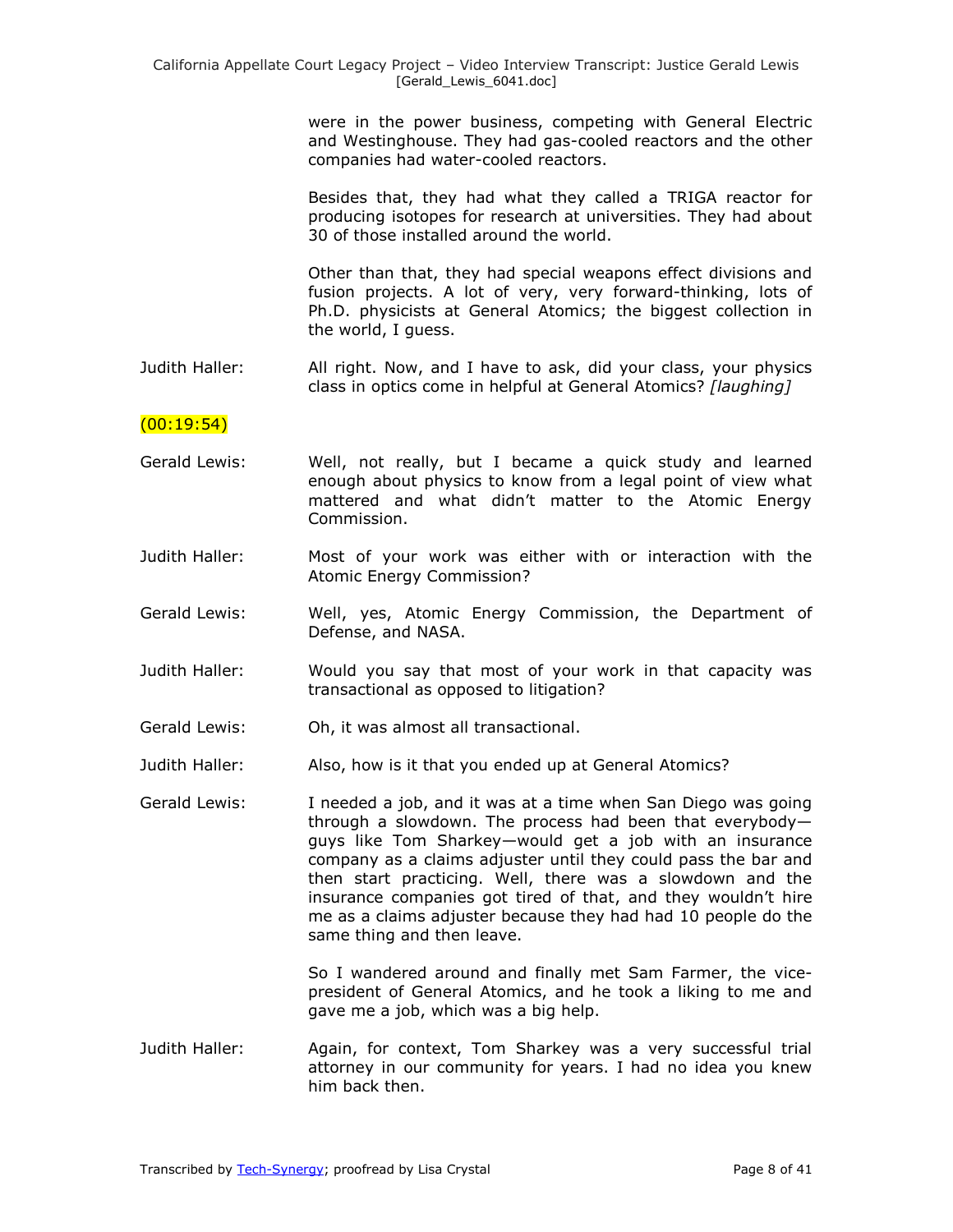So you're at General Atomics and you take the bar. What was the bar like back then—three days, two days, what was that?

- Gerald Lewis: It was my recollection . . . I took the February bar, and it was given I think in the afternoon and night, and it was three days up in Los Angeles. I had to stay at the downtown Hilton hotel or something like that. It was pretty much of a struggle to do that; it was a pretty scary process.
- Judith Haller: Did they have bar review courses, anything analogous to that?
- Gerald Lewis: I'm sure they had some here. As a matter of fact, I think I got the notes from one of those bar review courses. But I had taken a bar review course in Washington, DC, from a guy named Joe Nacrelli, who had a wonderful ex–prize fighter's approach to how to answer a bar exam question. I used it on all three bar exams: the District of Columbia, New Jersey, and then California; and it got me through all the way.
- Judith Haller: Do you remember . . . nowadays you have to wait so long to get bar results. What was it like back then?
- Gerald Lewis: I can't even remember how long it was.
- Judith Haller: Was it a matter of weeks, or it was months or—
- Gerald Lewis: I don't recall California. The District of Columbia, I took the exam in June and got the results in August. New Jersey, I think, was only a couple of weeks. I've forgotten how long it took in California.
- Judith Haller: I know that you entered private practice in 1963, and you were there for 14 years till 1977; and it was basically the same partnership, was it not, the entire time?
- Gerald Lewis: Well, it was.
- Judith Haller: Let's talk about that.
- Gerald Lewis: It grew a little bit, but it started out with me and Judge Tom Nugent, who sits on the superior court in Vista now. It started out as Lewis & Nugent, and it eventually became Haskins, Lewis, Nugent & Newnham. There were a few others along the way.

Sam Farmer, the former vice-president of General Atomics, came in with us for a while, before he got an illness and went up to Richland, Washington, to go back in the atomic energy business. But it was the same firm for the whole time.

Judith Haller: Back in 1963, how big was San Diego, how big was the bar, how many judges where there, just kind of in rough numbers?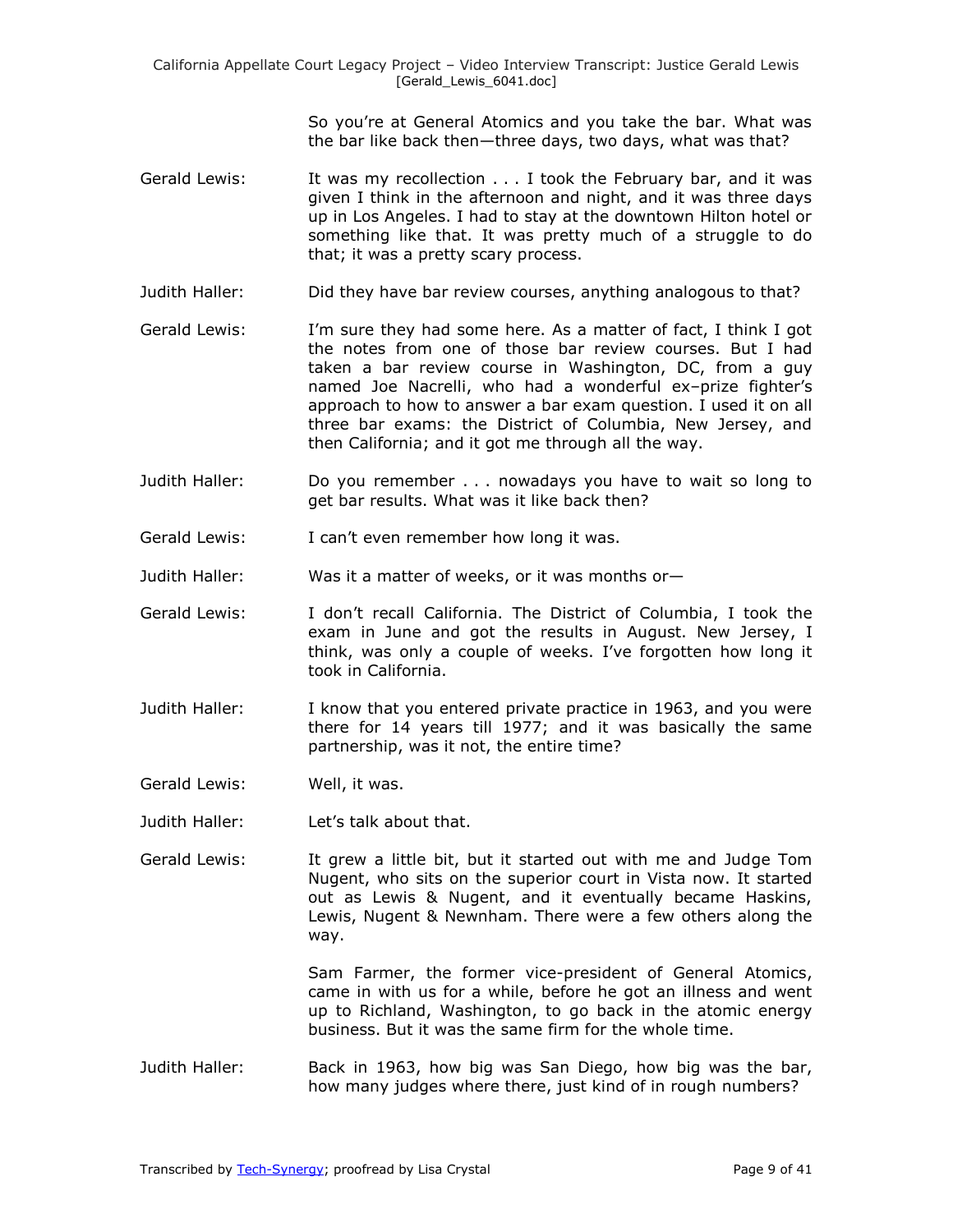California Appellate Court Legacy Project – Video Interview Transcript: Justice Gerald Lewis [Gerald\_Lewis\_6041.doc]

- Gerald Lewis: If I had to bet I would say there were about 20 superior court judges—maybe not quite that many, 19 or 20. There were about 600 or 700 lawyers in the whole county. There was more business than there were lawyers, in the sense that when we started . . . We started stone-cold, Tom and I. We had no clients; started stone-cold on September 1st of 1963. Rented an office, started stone-cold.
- Judith Haller: Here in downtown San Diego?
- Gerald Lewis: Downtown San Diego, in what is now the Charter or the Chamber building. It was the Electronics Capital building or something at the time.

### $(00:25:04)$

- We would get court-appointed cases, and we would get referrals from older lawyers, including some actual cases. The lawyers were so busy that somebody like John Holt would call me up on a Tuesday and say, "I've got a case going to trial on Wednesday. Could you pick up the file and go try the case for us?" Literally, things like that would go on.
- Judith Haller: I always think about John Holt as doing family law dissolution matters. Was his practice bigger than that back then? Or were you trying some dissolution cases?
- Gerald Lewis: That's what I did for John. One of my early divorce cases was a trial against John Holt, and after that case he started sending me cases, and started asking me at the last minute to fill in in a trial or a deposition or something like that.
- Judith Haller: With the bar as small as it was, everybody got along? What was kind of the feeling of camaraderie back then?

Gerald Lewis: It was so remarkable compared to practicing law in New Jersey. You practiced law on the telephone. Everybody's word was good. There was no such thing as a confirming letter. I went 10 years without getting a confirming letter. When you finally got a confirming letter, it was such an insult, you couldn't believe it.

> Your word on the phone was good, and the feeling among the lawyers was that everybody felt it was an honorable profession. And it was a pleasure to be in San Diego where everybody acted that way. The older lawyers would take you aside and say, "Look, there's about three or four guys in town that you can't trust and here's who they are, and just watch out for them. Everybody else is fine, their word is good."

Judith Haller: Was the only courthouse in downtown San Diego at that time?

Gerald Lewis: Right.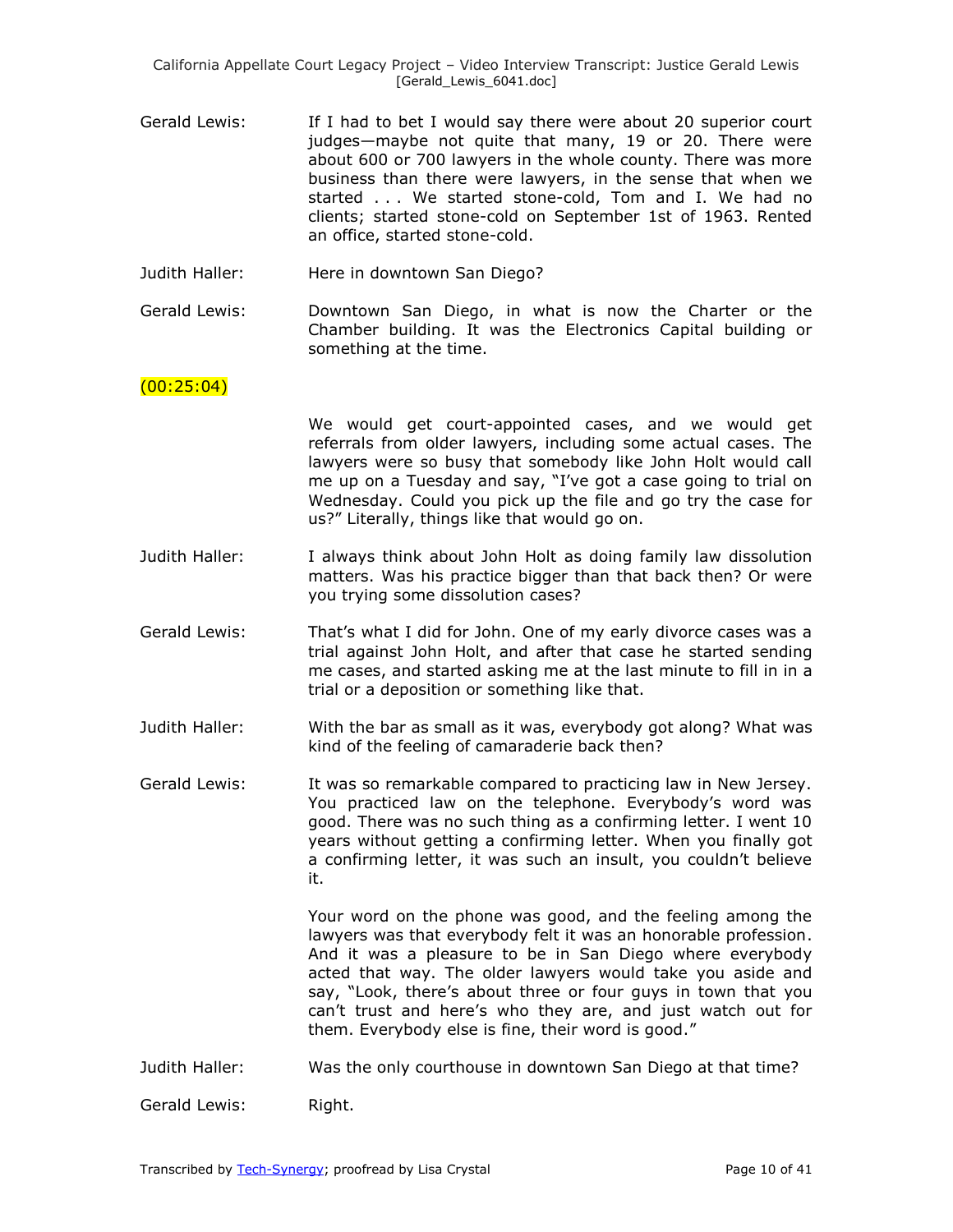- Judith Haller: So no branch courts.
- Gerald Lewis: Well, there were municipal courts.
- Judith Haller: Okay, all right, but the only superior court was in downtown?
- Gerald Lewis: Right.
- Judith Haller: Okay. How about the relationship with the bench—fairly casual, amicable?
- Gerald Lewis: Well, casual. I was young lawyer, but it was very cordial. I mean several of the . . . I remember Judge Schwartz, the first time I appeared in front of him, invited me back in his chambers and introduced himself, and told me that I was going to have a successful career. The judges kind of looked out for the young lawyers, and it was a real pleasure to practice there.

There were some judges that were regarded as curmudgeons, and the other lawyers would tell you look out for this and don't do that; and some of the clerks were the same way in the sense that in certain departments you had to be very careful about the clerk because the clerk kind of ran that department. We had the old stories about certain judges that would . . . You would make an objection, the judge would look at the clerk, and the clerk would nod, and the judge would say "Sustained."

- Judith Haller: Notwithstanding the standard hearsay rule?
- Gerald Lewis: Yeah.
- Judith Haller: I'm going to jump ahead for just a minute: your comment about Judge Schwartz taking you back into chambers and such. I do recall early on . . . and we'll get to this. When you were in El Cajon as a municipal court judge and I was a brand-new DA, the judges did do that. They would invite both the defense attorney and the DA back in the chambers and say, "Well, you really did well on this; but boy, what were you thinking on that particular issue?"
- Gerald Lewis: Yeah.
- Judith Haller: Not so much of that anymore.
- Gerald Lewis: Well, I don't know, I don't suppose there is. I always felt . . . when I was a trial judge I always felt that the lawyers were nice people, and I treated them as much like friends as I could under the circumstances, and tried to be helpful to them.
- Judith Haller: And you were. Okay, let's go back again when you first -- so when you first started the firm with Tom Nugent, you were doing a little bit of everything: civil, criminal.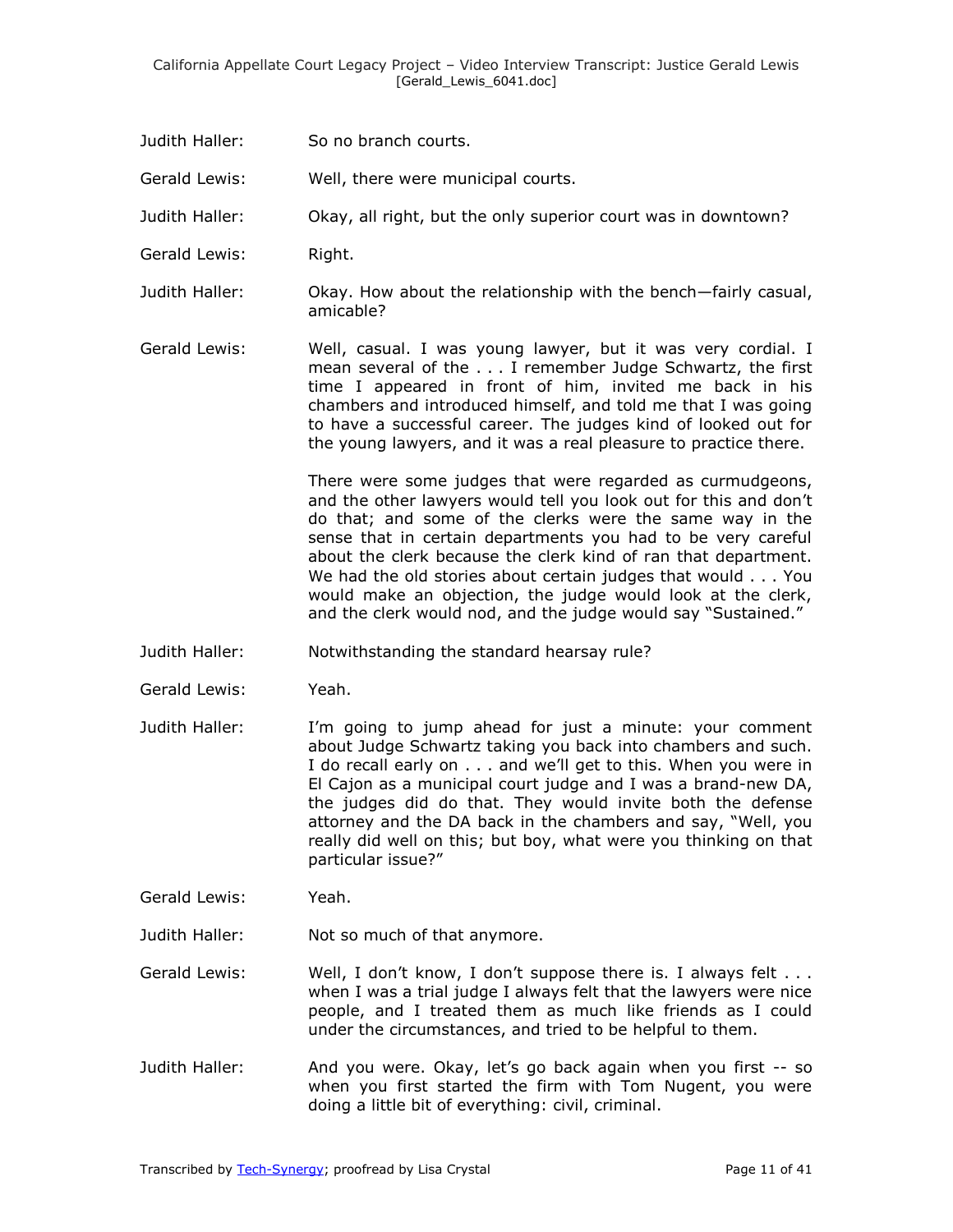Gerald Lewis: Right. We had been hired as the city attorney for the City of Del Mar, as of September 1st, the day we opened our office. Judge Lou Welsh was the back, behind-the-scenes legal advisor and organizer of the City of Del Mar, and he interviewed us and hired us as the city attorney. I was the one that went to the council meetings and the planning commission meetings on Monday nights.

## $(00:30:01)$

- Judith Haller: You held that position for years.
- Gerald Lewis: Ten or 12 years, something like that.
- Judith Haller: So you simultaneously were city attorney for Coronado, were you not?
- Gerald Lewis: Well, when Rich Goodbody had a heart attack, Coronado asked me to fill in for a little while, when it became permanent. Because of those two things, I was also hired by the comprehensive planning organization, which was SANDAG or vice versa, because they wanted somebody that knew something about municipal law; and they figured I had so many conflicts that it didn't matter at that point, so they hired me as the attorney for that organization.
- Judith Haller: Throughout your 14 years in private practice, a considerable amount of your work was then municipal law, correct?
- Gerald Lewis: Well, yes, just those three things; I dealt with those two cities and SANDAG, but I also represented a lot of medical organizations. I was general counsel for the California Society of Anesthesiologists, and the California OB/GYN Society, and the San Diego County Medical Society.
- Judith Haller: How did those positions—by those positions I mean the medical professional organizations—how did you end up representing them?
- Gerald Lewis: Tom Nugent was playing tennis against Dr. John Haddox, who was the president of the California Society of Anesthesiologists, and they had an antitrust issue to deal with, and he asked who could deal with it for them; Tom told them I could. And that was my first contact with the California Society of Anesthesiologists, and through that I became their general counsel, and then that led to the other things.
- Judith Haller: Did you also do medical malpractice litigation or—
- Gerald Lewis: I did not, I didn't do the ... we had insurance and then we created our own self-insurance trust for Anesthesia Service Medical Group. But we still used at that time the standard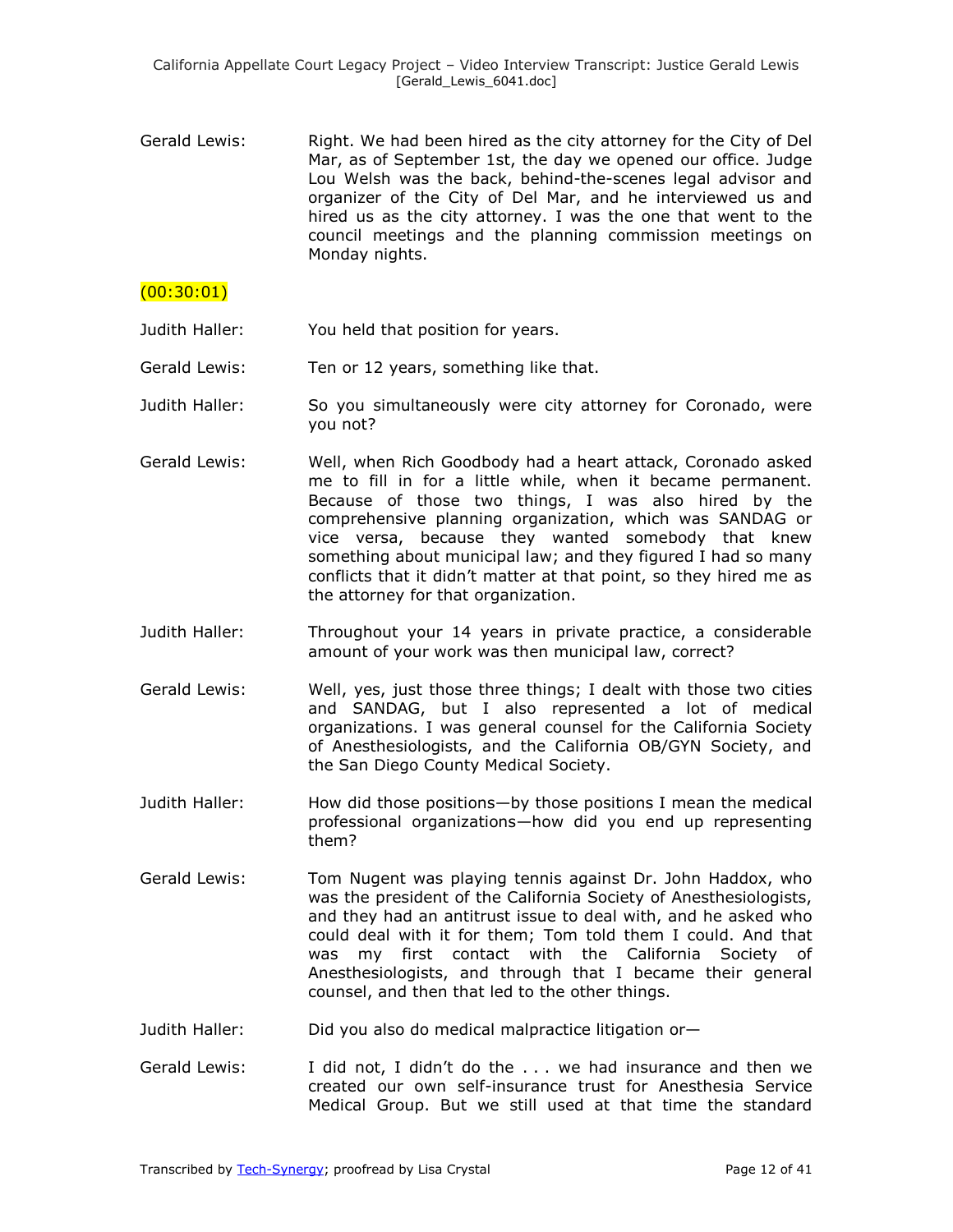medical malpractice defense firms, the same ones that the insurance companies hired.

- Judith Haller: So you did municipal law, quite a bit of . . . you represented professional organizations, particularly in the area of medical. You also did corporate and business work, did you not?
- Gerald Lewis: Yes.
- Judith Haller: Tell me a little bit about that.
- Gerald Lewis: It's hard to remember much about that, frankly. *[laughing]* At that time I wasn't that much interested in, I really didn't do much corporate or business stuff, except in connection with the medical organizations and their relationships with the government and the insurance companies and things of that sort. Then I got involved up in Sacramento representing the anesthesiologists when MICRA was written, which I participated in on their behalf.

Although the theory was that I was going to be doing trial work, the practicalities were that I practiced law on the telephone most of the time, and didn't have time to go to court.

- Judith Haller: Tell me a little bit more about your involvement in the legislation that ultimately became known as MICRA. Were you testifying in front of committees, or were you behind the scenes, or what were you doing?
- Gerald Lewis: Well, let's see, I had to register as a lobbyist because I was up there full time. We had representatives from the California Society of Anesthesiologists who would be there testifying at the committees about what their insurance rates were, and what the risks were, and how to fix the situation so they didn't have to leave the state; and I would be there as their counsel.
- Judith Haller: I'm remembering now that part of the, maybe the . . . I think this is a fair statement—sort of the pinnacle of the crisis had to do primarily at that point with the anesthesiologists, didn't it?
- Gerald Lewis: Well, anesthesiology was one of the high-premium specialties at that time. It doesn't sound like much now, but I think that in 1974 dollars, the premiums were like \$36,000 a year, and it was a lot of money.
- Judith Haller: Yes, indeed. All right, so about . . . Well, let me go back; any other observations about your time at the firm before we go into a very interesting turn in 1975? But any other thoughts about the firm?
- Gerald Lewis: Well, it was a very enjoyable thing to do. I thought it was just a wonderful way to practice law and a great community.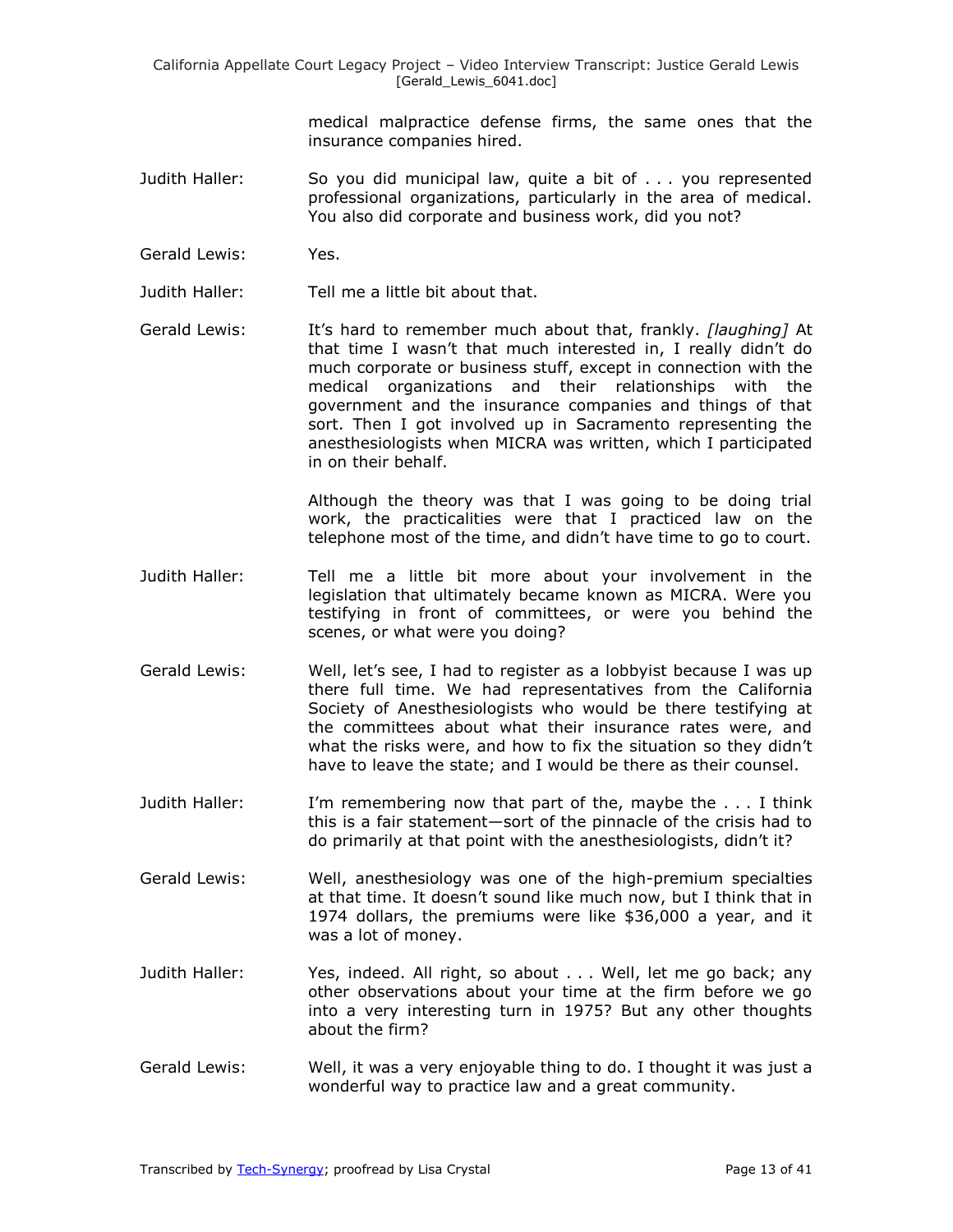## $(00:34:59)$

Now, the sad thing is that none of my partners nor I ever had a very good understanding about making money at practicing law, which some lawyers did. To us the issue of how much money we could make in a year was just a scorecard of how good a lawyer we were being. We never had any notion that the money was something that we could get and keep and not have to work anymore.

- Judith Haller: I was going to say, did you even keep time sheets?
- Gerald Lewis: That came along pretty late in my practice, time sheets; fixedfee things was the more common experience.
- Judith Haller: Back again—sort of setting the stage back in the 1975 and 1977 time period-San Diego was primarily two or three "large" law firms, all homegrown, lots of small law firms, and a lot of people in solo practice. Think that's a fair—
- Gerald Lewis: Yeah, I think that's fair.
- Judith Haller: So by 1980—and we'll talk about that later—things started changing, with the large L.A., New York, Chicago firms coming to town?
- Gerald Lewis: Yeah. I was already gone from the practice in 1976, I guess, or 1977, whatever it was, but yeah, things were starting to change at that point.
- Judith Haller: Okay. Now, let's talk about this turn in 1975 and the Ramona Justice District. Tell me about that.
- Gerald Lewis: Well—

Judith Haller: In excruciating detail. *[laughing]*

Gerald Lewis: You have to remember that the Governor was Jerry Brown, whom I owe a great deal of things to, as I will explain; and I have told him this personally, by the way. People were unhappy with some of his judicial appointments who were young, inexperienced lawyers, compared to what had been expected of older, more experienced lawyers being appointed to the bench.

> So there was considerable unhappiness about that, and as a consequence the county board of supervisors was facing a situation where Judge Will Stalnaker, the justice court judge in Ramona, was getting ready to retire. So what they did was timed their elimination of that court until like three weeks after he retired, and then they would appoint somebody to be the justice court judge for three weeks, and then merge that court into the El Cajon court, and whoever was in that seat would have an option to go on the El Cajon court.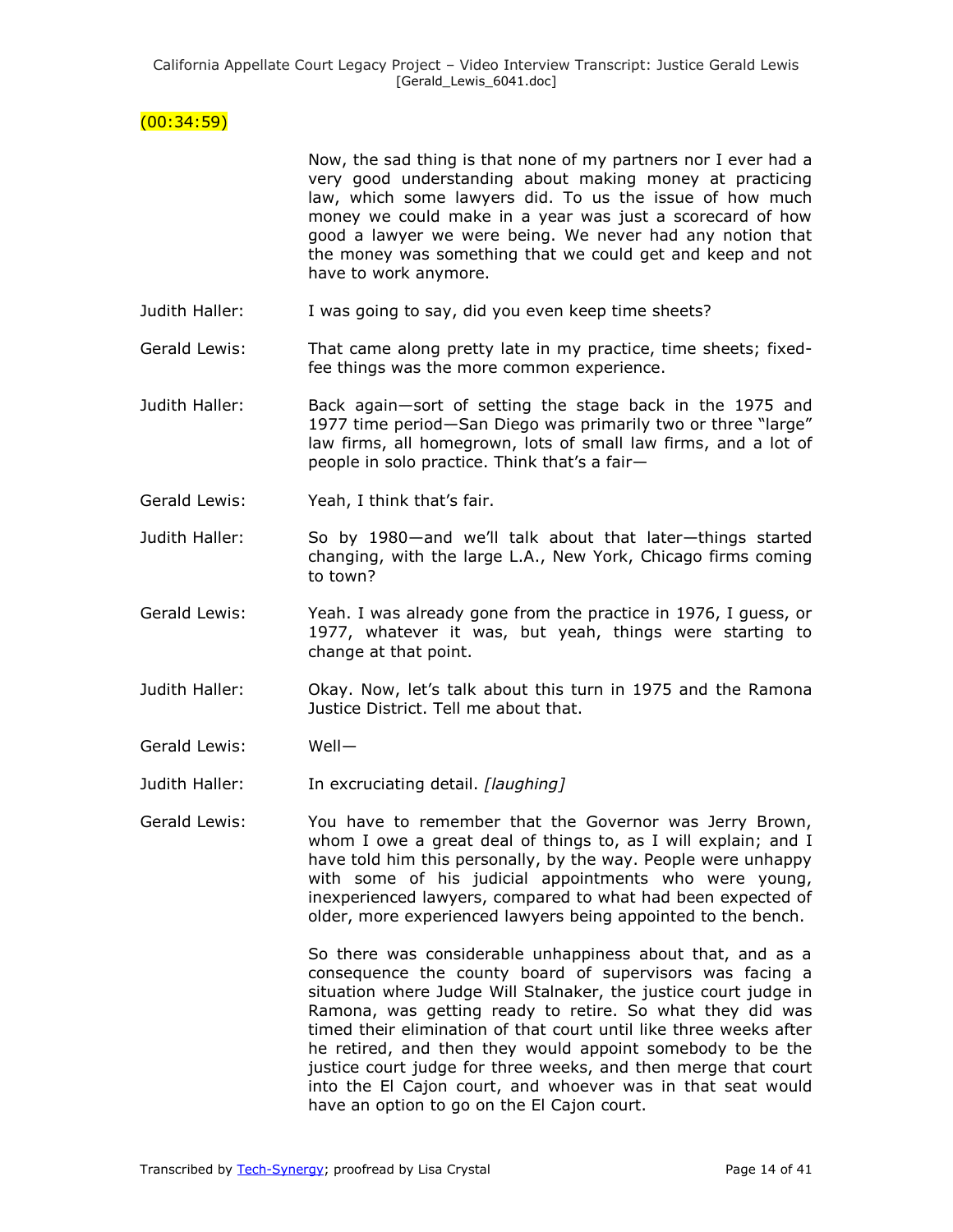Judith Haller: So you were the appointed person, correct?

- Gerald Lewis: Yeah, they announced the scheme, and I think they had 100 lawyers sign up for it, and they appointed a committee of judges to make the selection. They selected me, and so for two days a week I was the justice court judge in Ramona hearing small claims cases involving dehorning goats, and serious felonies, and everything else, all on the same calendar. It was quite a zoo.
- Judith Haller: Let's talk about it, because the drive out there was a treacherous drive, was it not?
- Gerald Lewis: Oh, yeah, Highway 67—it was a long trip out there.

Judith Haller: Right. You would go there two days a week?

- Gerald Lewis: Two days a week.
- Judith Haller: Very rural area.
- Gerald Lewis: Right.
- Judith Haller: But this was their court.
- Gerald Lewis: Well, it was a very nice court, it was a beautiful courthouse, and they had a great staff. And the clerks told me what to do. I tried to do what the clerks told me to do; but, you know, I didn't know anything about all these things, about how to take a plea or allocutions or anything like that. So I would go through the whole calendar in a very short period of time.

I would just say to somebody, "What are you here for?" He would say, "I'm here for a 502." I would say, "What do you want to do?" He says, "I can pay the fine." I would say, "How much?" He would say, "I can pay 50 bucks a month." I would say, "Okay, see the clerk." That would be it, and none of those pleas ever came bouncing back, as far as I know.

Judith Haller: A different time. *[laughing]* 

Gerald Lewis: Yeah. *[laughing]*

Judith Haller: If I have this correctly, I think you were in the justice court for about six weeks, correct?

Gerald Lewis: It could have been that long.

Judith Haller: All right. Did you go on to the El Cajon court as believed would happen?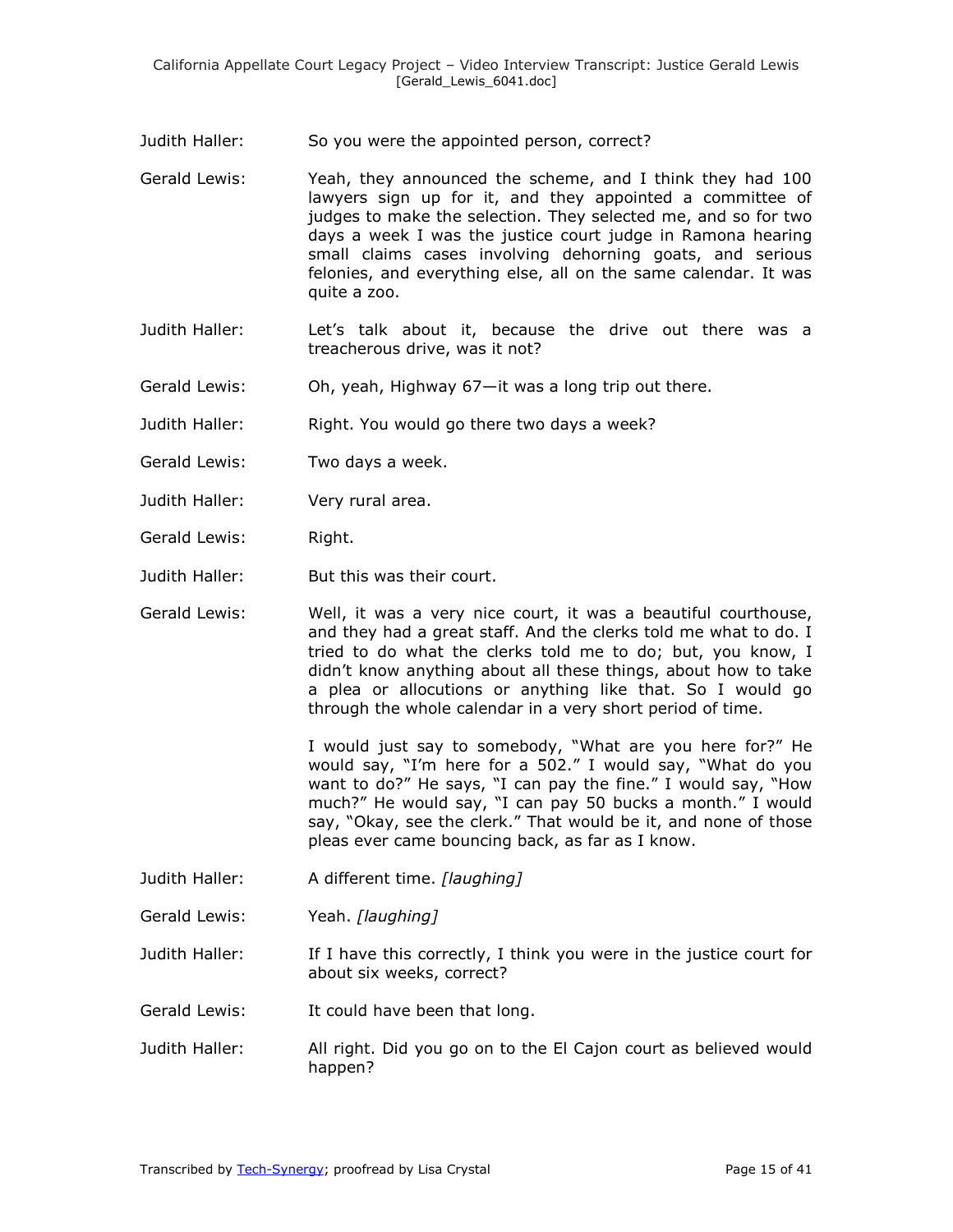- Gerald Lewis: No, the Governor figured out what was being done, and so he filled the vacancy on the El Cajon court with Dennis Adams. So I went back to my firm full time, practicing law. I owned an option for two years to take any vacancy on that court, a statutory option, and within the end of the last month of the two years, Judge Al Lord from El Cajon called me up and said the Governor had made another mistake; he had appointed Al to the superior court, leaving a vacancy that I had a 10-day window in which I had to decide whether I was going to do that.
- $(00:40:08)$

In the meantime, I had bought a new house in La Jolla, and had incurred lots of other obligations. So I had a hard choice, but I finally decided to do it, and I did go on the El Cajon court at that time.

- Judith Haller: Again, you made . . . over the years when we've talked about things, you made a comment to me, and in one of the comments you said that you always knew you wanted to be a judge. Is that one of the reasons you think you took that position?
- Gerald Lewis: There's no question about it. Whatever I thought about whether I would ever be a practicing lawyer, I grew up with the idea that all lawyers should want to be a judge. I don't know where I got that from; there were no judges in my family. But that was always the idea I had since I was young.
- Judith Haller: So it was what—about May, June, of 1977, that you take the oath of office in El Cajon, correct? Does that sound about right?
- Gerald Lewis: I don't even remember.
- Judith Haller: Let me put it this way: that's what your bio says, so we'll accept that. Let's set the stage. El Cajon was a branch court, municipal court only, correct?
- Gerald Lewis: At that point it was just a municipal court. I think there were five judges out there. It was famous for trying cases in one day, as you will remember when you . . . We would sometimes do a jury trial in one day, from start to finish.
- Judith Haller: I remember there were five judges in a small, little building, lots of . . . The role of the judges was to educate the new DAs and the new defense attorneys, because most of us were put out there to get trained before they took us downtown. But the El Cajon Municipal Court was very . . . The judges there were very aggressive in attempting to bring superior court work there. Were you still there when that was happening?
- Gerald Lewis: I was; it wasn't me that did that, it was Judge Duffy and Judge Smith, and the people that were there. I guess it was the first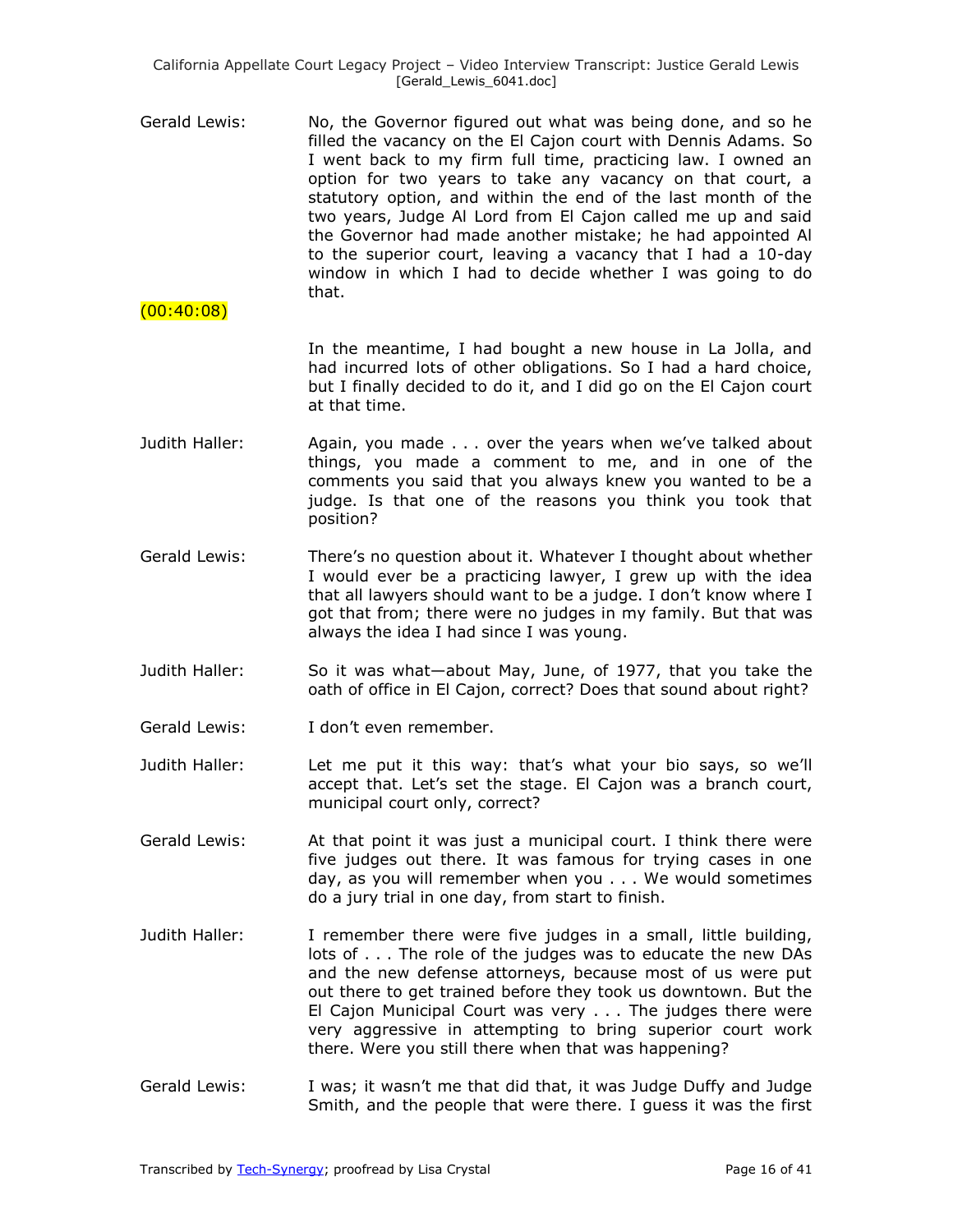in the state that created this arrangement, where they by some device were created as a branch superior court that did some superior court cases. The El Cajon Experiment, I think it was called.

- Judith Haller: Right. Would you do only criminal superior court work, or both criminal and civil superior court work?
- Gerald Lewis: I recall that we were doing some divorce cases and some civil cases.
- Judith Haller: Any thoughts about your years out there?
- Gerald Lewis: Well, it was like being thrown into the deep water right off the bat in the sense that we worked very hard. You never left at 5:00 at night; you were always doing things past 5:00, finishing up the calendar. We did—
- Judith Haller: Just by the sheer nature of the amount of work?
- Gerald Lewis: We started—when I say we, I'm talking about all the judges out there, started—I think we started small claims at 8:00 in the morning, and you would have . . . The courtroom would be filling up with lawyers for the motion calendar at 8:30, and they would be standing back there snickering while you were trying to sort out these six small-claims court cases in front of you in 10 minutes.

Then you would go on from there to trial calendar at 9:00, or preliminary hearings or whatever, and you just had it as fast as you could go all day.

- Judith Haller: But good times. Now, you were there about a year and a half, and then there's an open seat for the San Diego Superior Court, correct?
- Gerald Lewis: Well, actually there were two, yes. Judge Lazar and Judge Levinson were both coming up to the time that they were going to retire. I'm not sure about Judge Lazar's appointment, but I know Judge Levinson had been appointed by Pat Brown, and he decided he didn't want to have Jerry Brown appoint his successor; this is not a secret.
- Judith Haller: No. So he let it go to an open seat?

Gerald Lewis: Well, he timed his retirement so that it had to go to an election. He called me up and told me that he was going to do that.

## $(00:44:52)$

The logical person to have run for that seat from El Cajon was Judge Duffy, but the problem was that his seat was up for renewal that year. He couldn't afford to not file for his own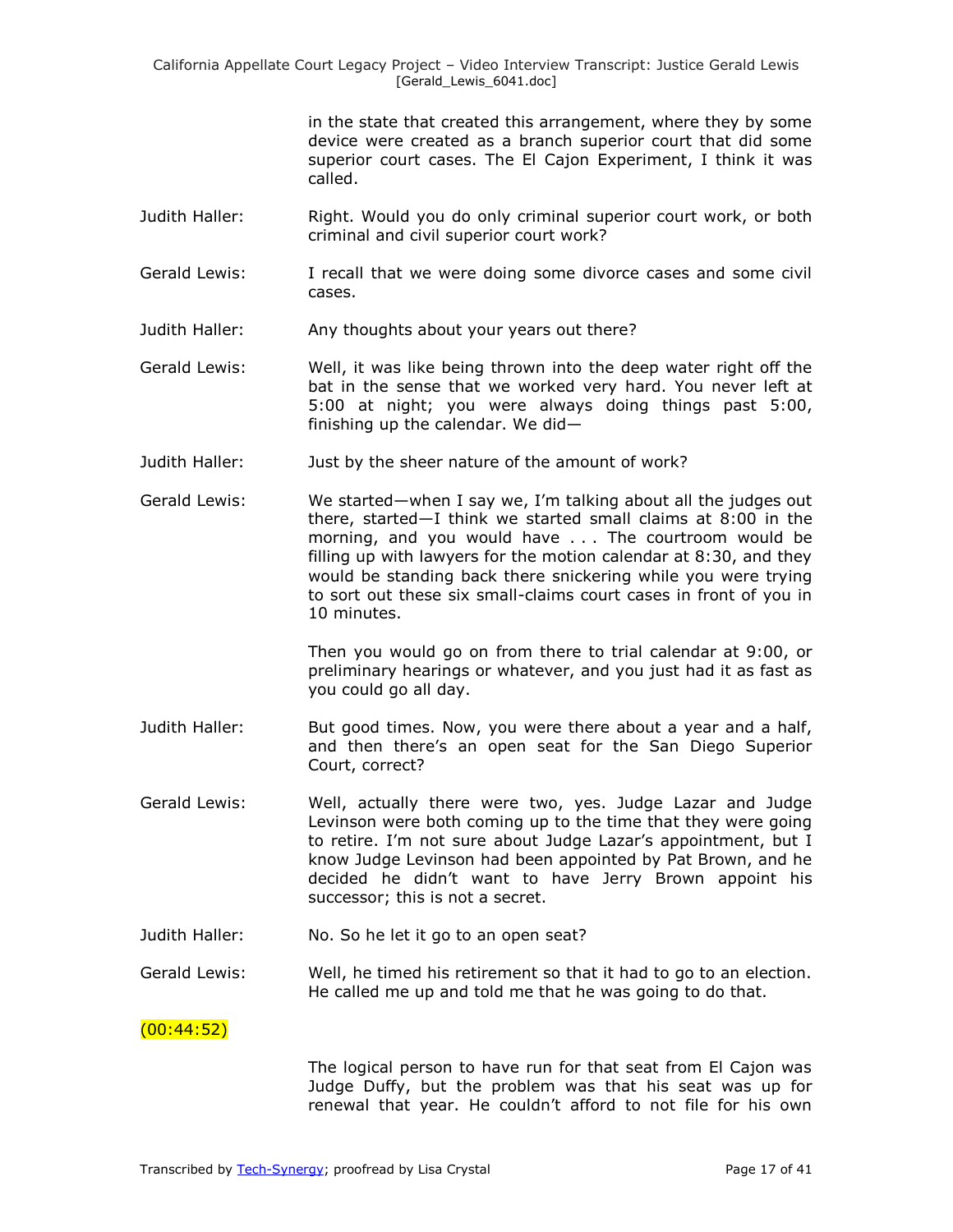California Appellate Court Legacy Project – Video Interview Transcript: Justice Gerald Lewis [Gerald\_Lewis\_6041.doc]

> seat, and possibly be eliminated. So Judge Duffy and Judge Smith talked me into being the one who would become the candidate, which I did. There were two other candidates: a politician, Floyd Morrow, and a municipal court judge from San Diego, Judge Cooney.

- Judith Haller: All right, so there was this . . . you stood for election and you were ultimately elected. Was there a runoff, or did you win in the primary?
- Gerald Lewis: No, I got like 49 percent of the vote in the primary, but then there has to be a runoff, so in the end it was Judge Cooney and me in the runoff.
- Judith Haller: Just how political was it as compared to today? Did you have to raise money, was there a campaign, did you have signs?
- Gerald Lewis: Listen, I did the whole thing. I come from New Jersey, from a political family. We had fundraisers, I had TV ads and radio ads; we did the whole thing. I got like 75 percent of the vote. I like to tell people I got more votes than the stadium did.
- Judith Haller: *[Laughing]* All right. You were then . . . you took the bench in January of 1979?
- Gerald Lewis: Along with Dave Gill, who ran for Judge Lazar's seat and was elected. So Dave Gill and I were sworn in on the same day in Judge Yale's chambers. He flipped a coin as to which of us would be senior, and Dave called heads, and it was heads, so he became whatever it was, the 23rd judge, and I became the 24th, or whatever the numbers were.
- Judith Haller: Just for a little bit of San Diego lore, Judge Gill is still on the superior court and is the person who every day with great enthusiasm welcomes the jurors to jury duty.
- Gerald Lewis: Yes. And to his everlasting credit, on that day in January of that year he went into the criminal departments. And of course I, being more of a civil person, of course I had to do a year in divorce law and motion, and that's where I went. Dave, to his everlasting credit, has been trying criminal cases—is probably the outstanding criminal trial judge in the state, I would guess—has done it the whole time ever since.
- Judith Haller: And some very heavy ones as well. Let me take you to law and motion. It was an old-fashioned, no independent calendar, oldfashioned law and motion department. Tell us a little bit about that.
- Gerald Lewis: Well now, I think you're talking about now civil law and motion. After the one year where I was divorce law and motion, I was the divorce judge for a year; well, actually Judge Henderson had another department that did that. But then—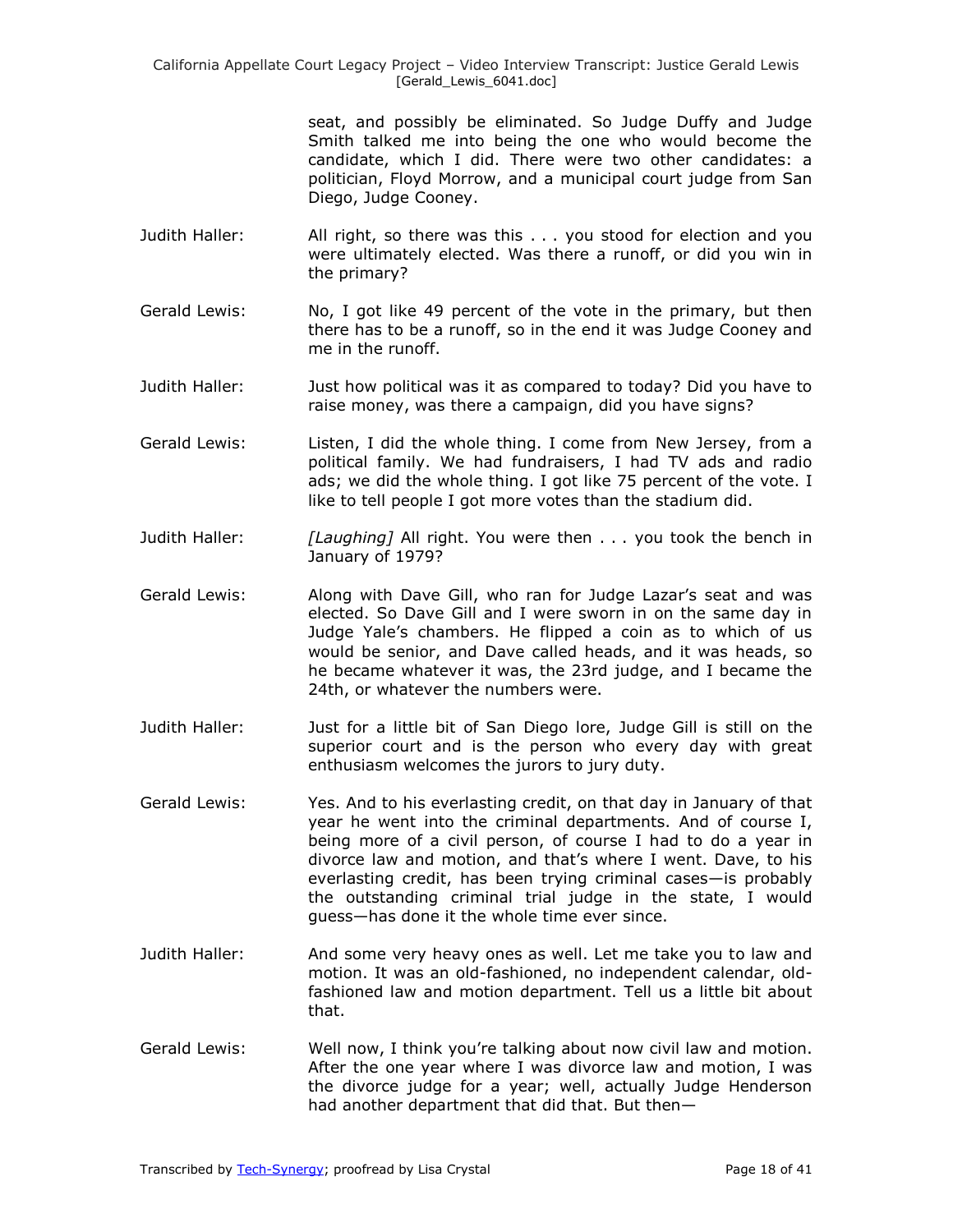- Judith Haller: All right, so let me back up. So your initial assignment then was in family law?
- Gerald Lewis: Family law, yeah.
- Judith Haller: All right. You had done some family law work in the firm?
- Gerald Lewis: Yeah.
- Judith Haller: Okay. So you were not—
- Gerald Lewis: But this was heavy stuff, 40 cases on a calendar in the morning, 40 in the afternoon—lots of stuff, really something.
- Judith Haller: So you did family law for about a year; very, very busy, heavy calendars. And then did they put you directly into civil law and motion?
- Gerald Lewis: Into civil law and motion, yeah. As you said, there was no independent calendar system; civil law and motion was handled in that special department, and so you had all the law and motion work for all the civil cases. I did that for a year.
- Judith Haller: At that time was it this system where you had a morning calendar and another judge had the afternoon, or did you have both morning and afternoon?
- Gerald Lewis: My recollection is I had both morning and afternoon, but then maybe six months along, Justice McConnell came in as the second civil law and motion judge, so we had two of us. We had research attorneys; Cindy Muckey was one of them, and Judge Joyce Wharton was one. So we had real good help.
- Judith Haller: Did you always have a research attorney when you were in civil law and motion, or was it only when Justice McConnell—
- Gerald Lewis: No, we always had research attorneys.
- Judith Haller: Again, you are talking about Justice Judith, Justice McConnell, as in my boss and APJ of the Fourth District?
- Gerald Lewis: Right, right.
- Judith Haller: All right. Cindy Muckey, of course, is a research attorney here.

Now, I know that when I eventually had a civil law and motion assignment, you told me a story about how exhausted you were at the end of the day. Do you remember that about . . . you had made so many decisions that when you went home at night—

## $(00:50:06)$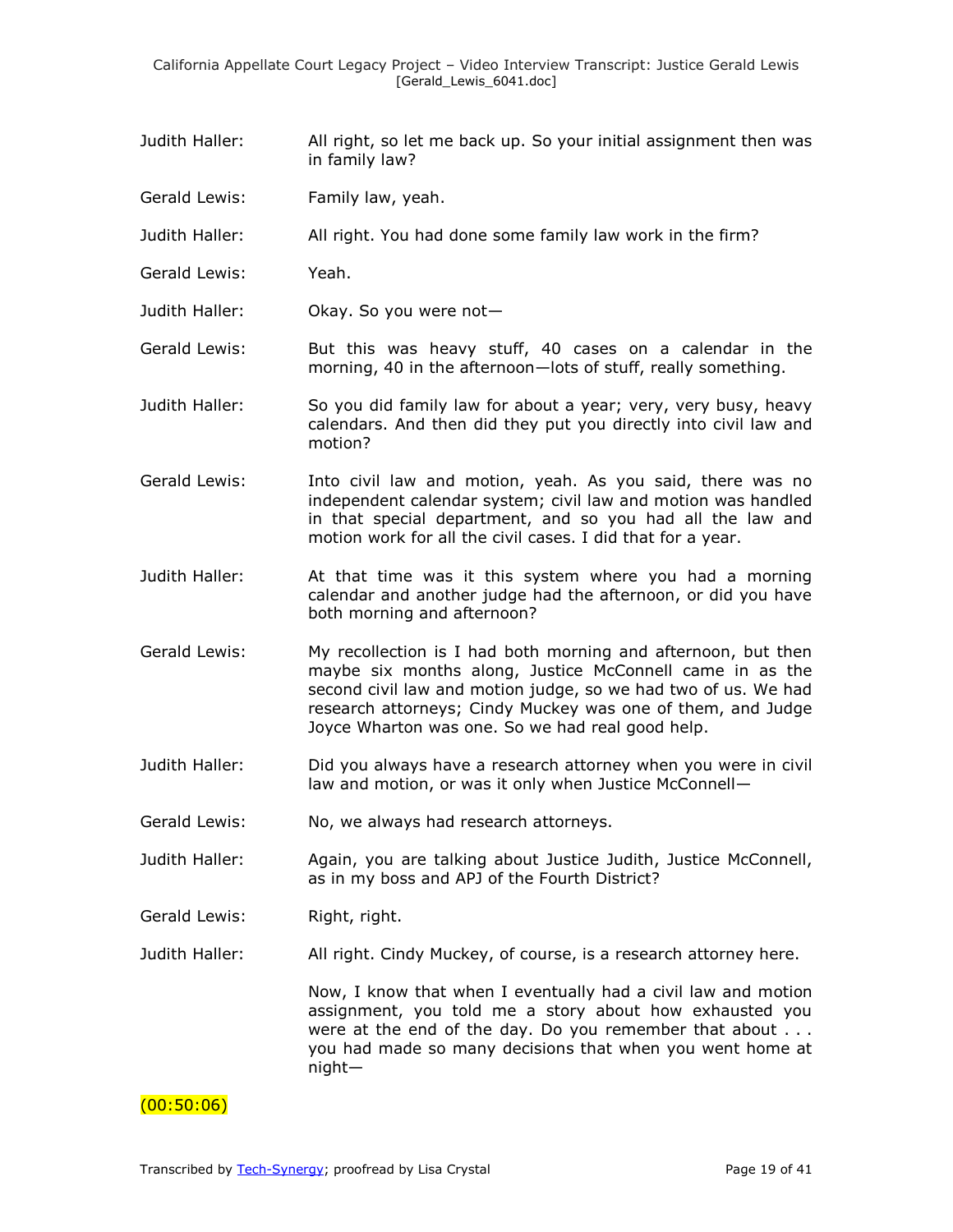- Gerald Lewis: Well, that's true. When I would get home at night and Laura would say, "What do you want to drink with dinner; do you want coffee or tea" or whatever with dinner, it sounds crazy, but I would literally say, "I cannot make any more decisions today. I've made all the decision I can make in one day; I can't make any more decisions."
- Judith Haller: Understood, understood. Were you noticing anything different about the nature of the legal practice in 1979, 1980, when you first became a superior court judge?
- Gerald Lewis: Well, I think there was a lot more going on in the way of discovery disputes and things of that sort. When I was a practicing lawyer it was considered kind of impolite to send interrogatories. You wouldn't do that if it was a good friend on the other side of the case. But there was a lot of that going on. I think some of the bigger firms were sending brand-new associates down to argue 50 issues on answers to interrogatories to get some time in court, and it was really overburdening the system at that point.
- Judith Haller: If I remember correctly, there were not discovery sanctions at that point; or if they were, they weren't used?
- Gerald Lewis: Well, after a few weeks I realized what was going on; I mean the calendar in the afternoon would be loaded up with all these discovery fights, and so I got a little adding machine and put it on the bench, with a little handle on it. I would have them argue one question at a time, and then I would crank the handle, and after the first day I did this, about 15 minutes into it, one of the lawyers said, "Excuse me, what's with the machine?" I said, "Well, it's 100 bucks a question, and right now you're down \$700."

There was a recess and 40 lawyers went out of the courtroom and out in the hallway, and all of a sudden we didn't have that many discovery disputes going on anymore.

- Judith Haller: So after your . . . Let me ask this: Is there any law and motion case or law and motion matter that stands out from that time period?
- Gerald Lewis: Well, I can't really think that there is a specific law and motion matter that's able to be talked about at least.
- Judith Haller: Well, part of it was, just get the decision made and move on.
- Gerald Lewis: Yeah, yeah. I mean—
- Judith Haller: No time to second-guess yourself.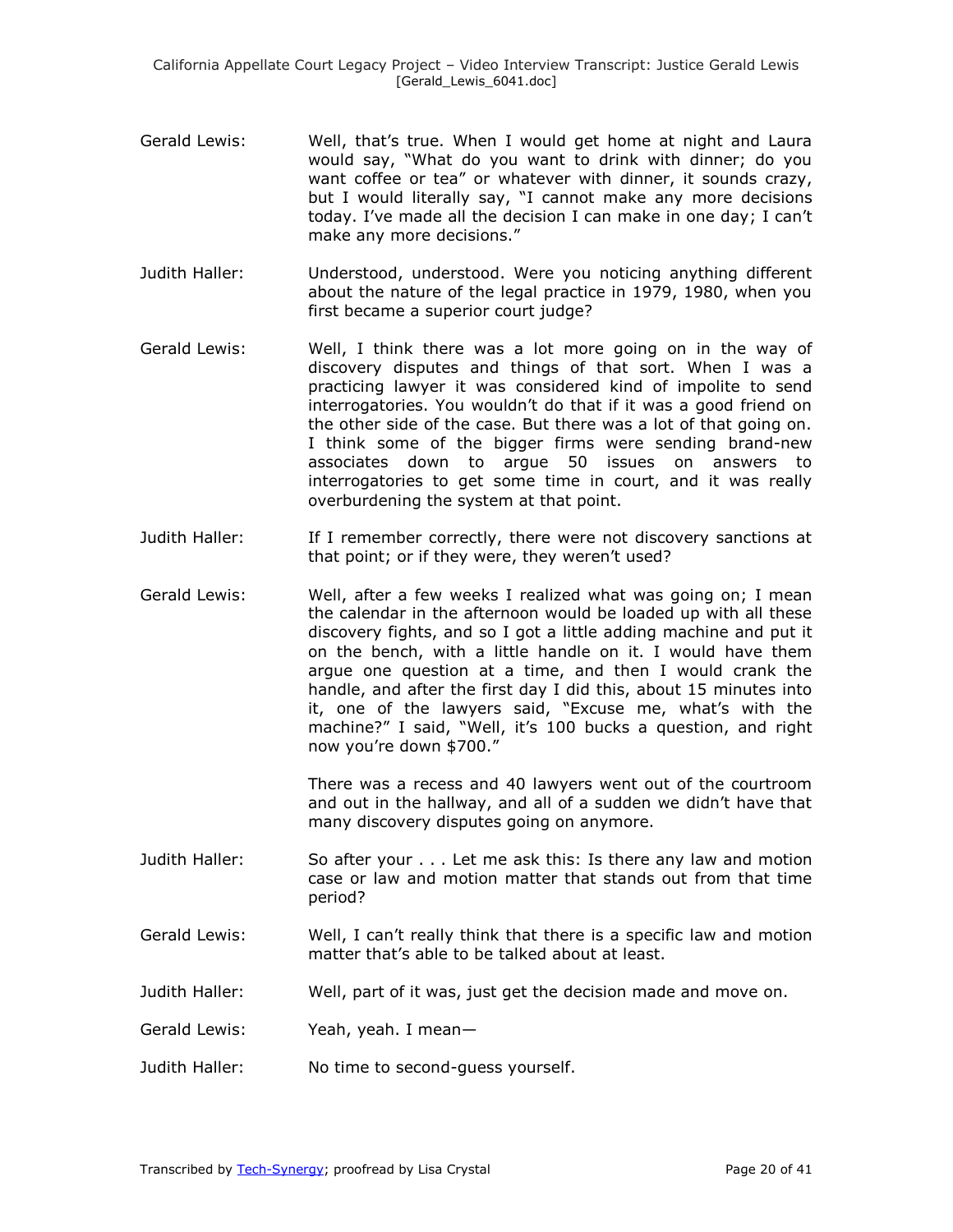Gerald Lewis: Well, now you had . . . Some of these things were very complicated things, and the research attorneys would have done a real good job presenting you with the stuff. So it wasn't quite like being in a trial court, where there's an objection to a piece of evidence and you've got to make a ruling right now. You can't say, "Well, that's an interesting issue; let's appoint a committee and look into it." You've got to call it a ball or a strike right now. In trial, the main thing is you've got to make the calls and you've got to be consistent; that, I think, satisfies the lawyers most of the time.

> In the civil law and motion thing, there were some very complicated issues, but you did have to make rulings. You had 40 cases on that calendar and you had 40 more tomorrow, so you had to make the rulings. The main thing was that you had to get it done.

- Judith Haller: Then was it after that assignment that they put you into civil trials?
- Gerald Lewis: Yes, from there I was in civil trials. Although there was not an independent calendar system in effect, Judge Yale kind of created one, in the sense that he would ask the lawyers, "Well, okay, do you want to agree on a judge, and we'll send this case to the judge for all purposes? You waive any challenges right now, and then the judge will have this for all the pretrial stuff and all the way through.'
- Judith Haller: Many of those cases came to you, did they not?
- Gerald Lewis: Yeah, I had a lot of those.
- Judith Haller: You developed quite a reputation in the community as a settlement conference judge. Why don't you tell us a little bit about how your day developed, and the kind of work you did on settlement conferences.

## $(00:54:47)$

- Gerald Lewis: I don't remember how it happened, but as soon as I was in the civil trial departments, I would see people on settlement conferences every day at 4:30. We would stay as long as we would have to stay; sometimes it would be till 8:00 or 9:00 at night. I did that I think five days a week the whole time I was a superior court civil trial judge. I really enjoyed it. I got a big kick out of it; it was a lot of fun.
- Judith Haller: So you were popular with the attorneys and with your colleagues because you got the cases settled?

Gerald Lewis: Well, I had a good record of settling cases.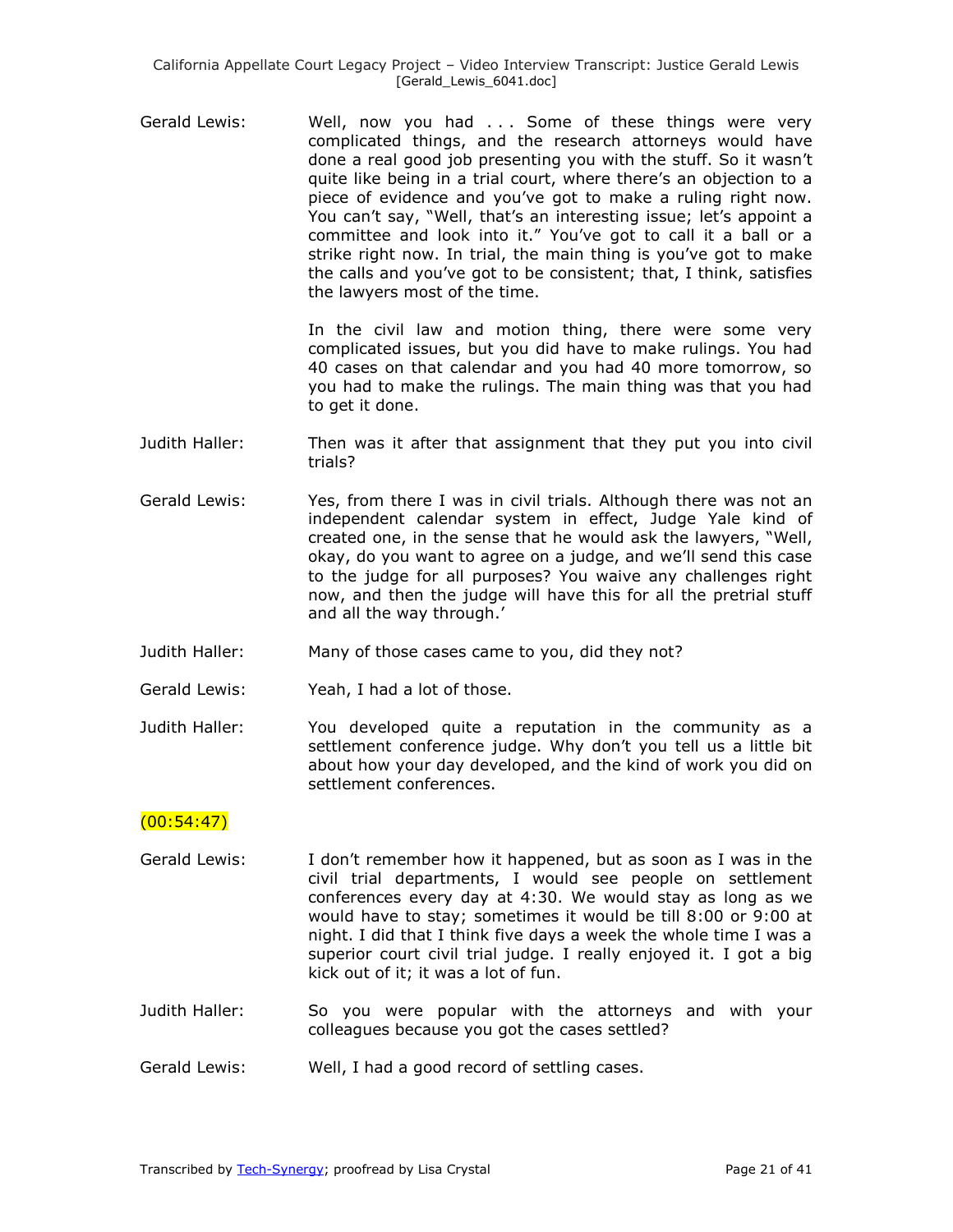- Judith Haller: All right. And then, when you think back to your success in that area, was there a secret to your success in getting those cases settled, do you think?
- Gerald Lewis: I have no idea. People have asked me about that over the years, and I don't have a formula or a standard approach; everything just depends on the case and on the lawyers. I would just try to listen for a while until it would become clear to me what the critical issues in the case were going to be and what the evidence would be on either side.

Now, you have to depend . . . in those kinds of situations you have to depend on the candor of the lawyers on both sides, and so you have to kind of know the lawyers and know whether you can rely on what they say or not.

But I don't think I had a particular style, except that I guess my style was to believe that you just have to keep doing it, you have to keep it going. If you put up with the first answer and said, "Well, with that kind of a demand we're not going to make any offer," nothing would ever get settled; you'd have to ignore all that and just keep talking and keep it going. And remarkably, sooner or later a lot of them do settle.

- Judith Haller: Typically back then, would the attorneys ask you your assessment of liability and ask you to assign a dollar value?
- Gerald Lewis: I think in a lot of cases they would, sure. But you know that, that what you do is you kind of are sounding out both sides, and you kind of get a sense of where they think this thing really is. You're not telling them they're wrong, you're telling them what they already are thinking; and you're telling them look, this is a 70/30 liability case really, and the range is going to be between X and Y. So figure it out; that's where the value is.
- Judith Haller: Any recollections about the quality of the . . . Let me go to cases that you've tried, civil cases where you were the trial judge. Any thoughts or observations about the quality of the lawyering?
- Gerald Lewis: I was so lucky in the quality of the lawyers that I had in front of me that they should have made me buy a ticket. It was a great show, and they should have made me buy a ticket just to watch. I never had one of those purposely obstructive lawyers in my court. I never, ever had to threaten a lawyer with contempt or anything like that. I got to see some absolutely marvelous jury lawyers at work, like Bill Fitzgerald and Dan Hedin and other people from your old firm. I got to see some absolutely marvelous bench trial lawyers like Jim Harvey and Jerry McMahon. It was a great show; it was a privilege just to see these people work.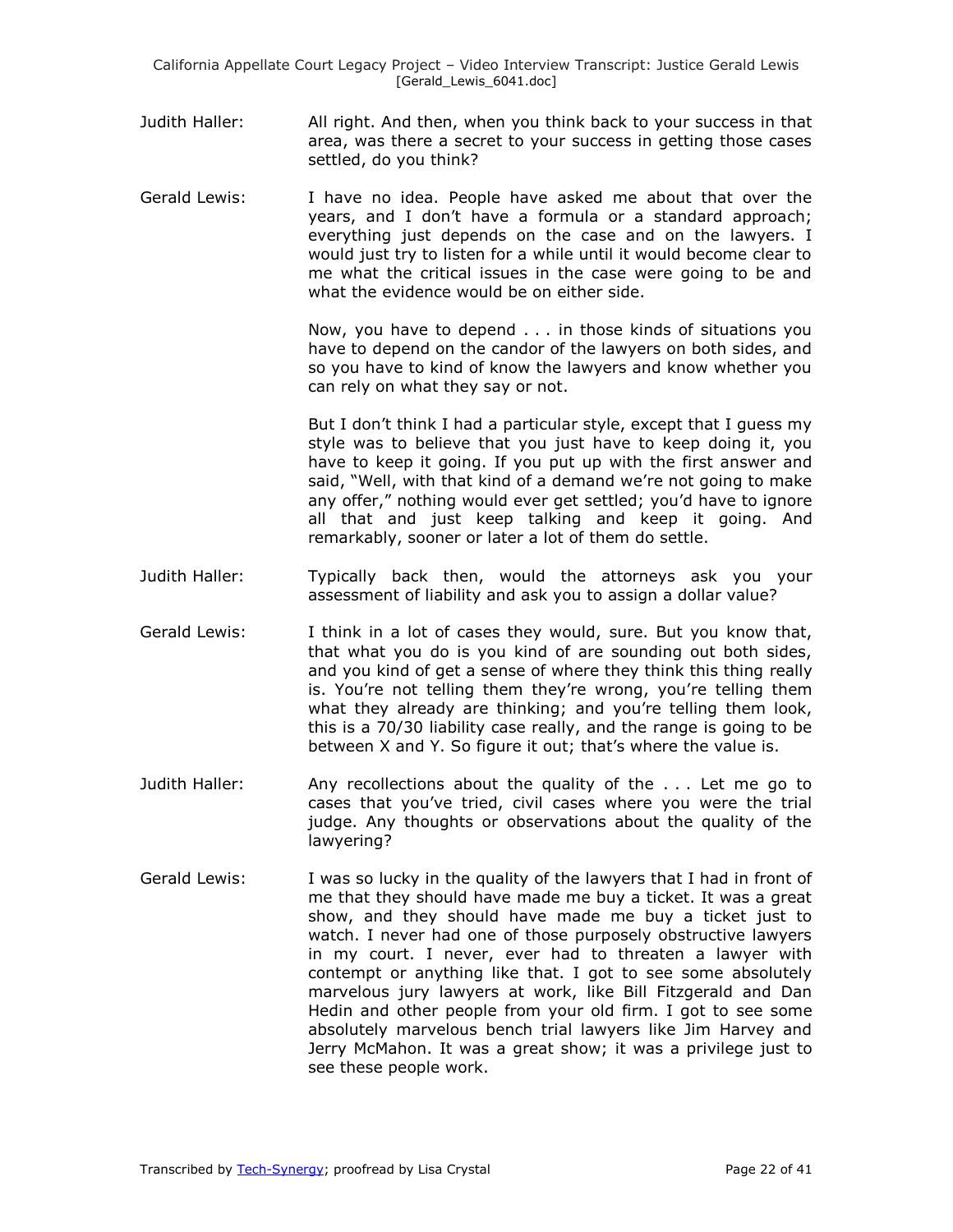California Appellate Court Legacy Project – Video Interview Transcript: Justice Gerald Lewis [Gerald\_Lewis\_6041.doc]

- Judith Haller: All right. Well, you've had very nice things to say about the lawyers back in that time period; but of course you were selected as the Trial Judge of the Year in 1984, so it must have been a mutual admiration society back then.
- Gerald Lewis: Well, I think the probable reason for that was that I presided over a three-month long trial where Mickey McGuire got his first big \$11 million verdict on a construction defect case. Plaintiff's lawyers think that any judge that is sitting there when they get \$11 million is a really wonderful judge.
- Judith Haller: All right. Well, in that same year you ultimately at the end of the year were elevated to the Court of Appeal and took Justice Cologne's position. Now, how did that come about? Did you apply, did someone encourage you, were you ready to move on? What happened?

#### $(01:00:06)$

- Gerald Lewis: Well, of course you have to apply, as you know; you have to fill out an application and send it in.
- Judith Haller: I have to ask you, was the PDQ back then as daunting as it is now?
- Gerald Lewis: Oh, it was very substantial.
- Judith Haller: Okay, all right.
- Gerald Lewis: But my honest assumption was that I was putting my application in to get in line. I don't know if you want to edit this out, but my assumption and a lot of people's assumption was that Judge Jack Levitt was going to be the first appointment to the Court of Appeal from the superior court in San Diego.
- Judith Haller: At this point in time Governor Deukmejian is in office, correct?
- Gerald Lewis: George Deukmejian was the new Governor, and this was his first appointment. My assumption was that Jack Levitt was going to be appointed. I sent my papers in to get in line, on the assumption that well, if I wanted to do this in three or four years, you've got to get in line.

Well, as it turned out, there was some opposition to Judge Levitt's appointment, I guess; I was never told this, but to my astonishment, I got a call from the Governor in the middle of a final argument on a medical malpractice case. I had to interrupt your partner, Mr. Weismantel, in the middle of his final argument, to take the call from the Governor. He told the jury, "Ladies and gentlemen, that's either the President or the Governor, or the judge would never interrupt me under any other circumstances." And he was right, it was the Governor.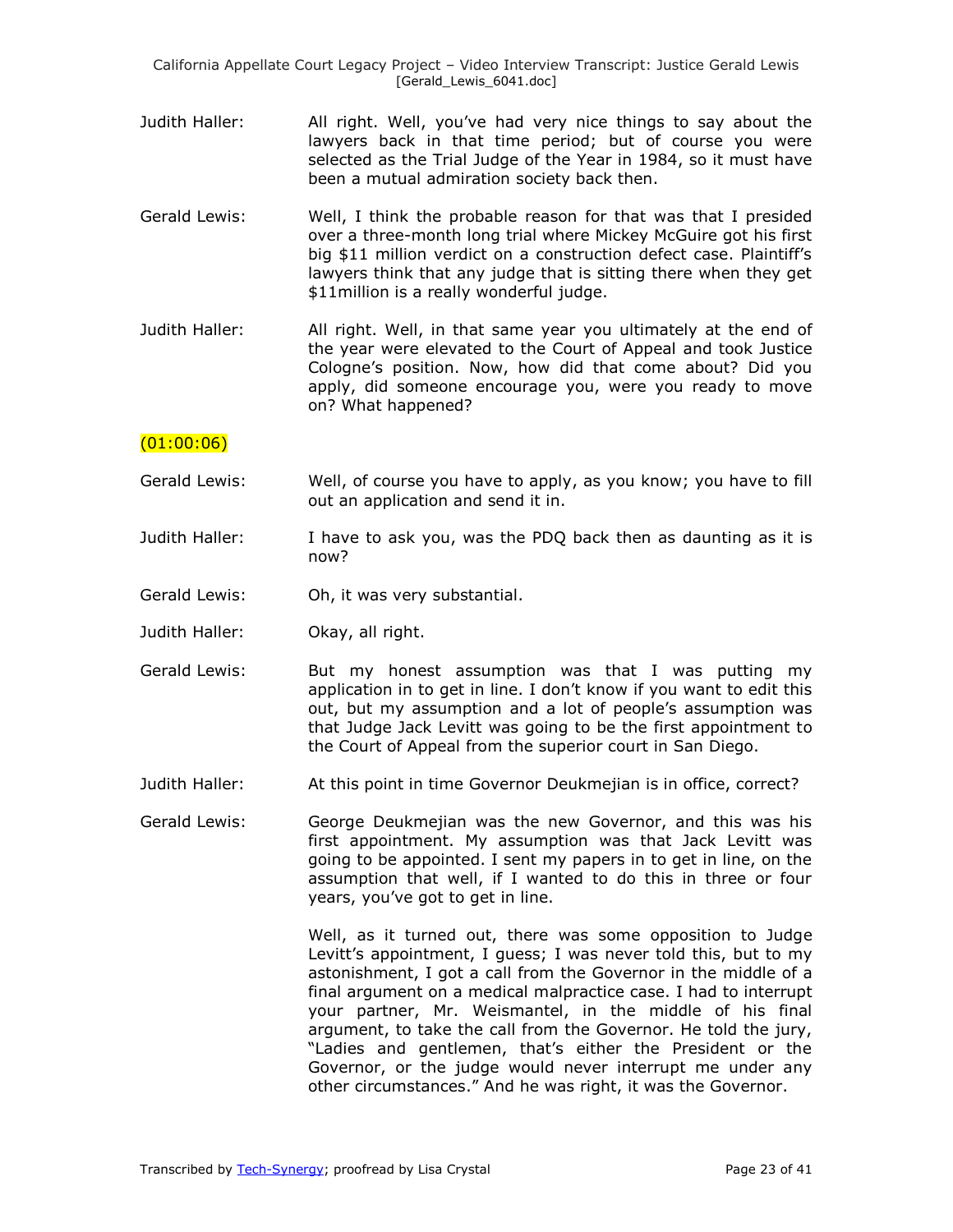Judith Haller: Well, Al had a pretty good sense of things back then; he was quite a trial attorney.

> You arrived here, and I know they had the same sort of . . . the Governor made a selection, and then they had the same kind of process where you had to go through the confirmation process. And of course the Chief Justice at that time was Rose Bird, correct?

Gerald Lewis: Right.

Judith Haller: Tell me about your connection with her during that process.

Gerald Lewis: Well, I have nothing but the highest compliments about her for that process. I don't know if it's still the same, but there is a time period when people can sign up to speak against you; they have a hearing with the senior appellate judge and the Chief Justice and the Attorney General. These hearings were in Los Angeles. The Chief Justice called me up to tell me that she had to go to the doctor that afternoon, but she had left word with her clerk—this was the last day that anybody could file their papers to speak against me—and if her clerk did not call me at 5:00, that meant that nobody had filed anything, and that I could count on the fact that there would be no one speaking in opposition against me.

> She went way out of her way; she didn't have to that. It was very nice of her to do. Then she called me a couple of weeks later before the actual hearing and said it was up to me where I wanted to be sworn in, but if I wanted to, she would have a ceremony in her chambers for my family right after the hearing, which she did; and it was awfully nice of her to do that.

- Judith Haller: So you were literally sworn in, in Los Angeles, immediately after your confirmation?
- Gerald Lewis: Right.
- Judith Haller: All right. When you joined this court you were—let's see, there were five or six of you?
- Gerald Lewis: I think there were six altogether.
- Judith Haller: Yes, there were. So it was Justice Brown, Staniforth, Wiener, Butler, and Work?

Gerald Lewis: Right.

Judith Haller: Do you think it's fair to say that in terms of when you came on to this bench that you were probably the "most conservative" of that group of six?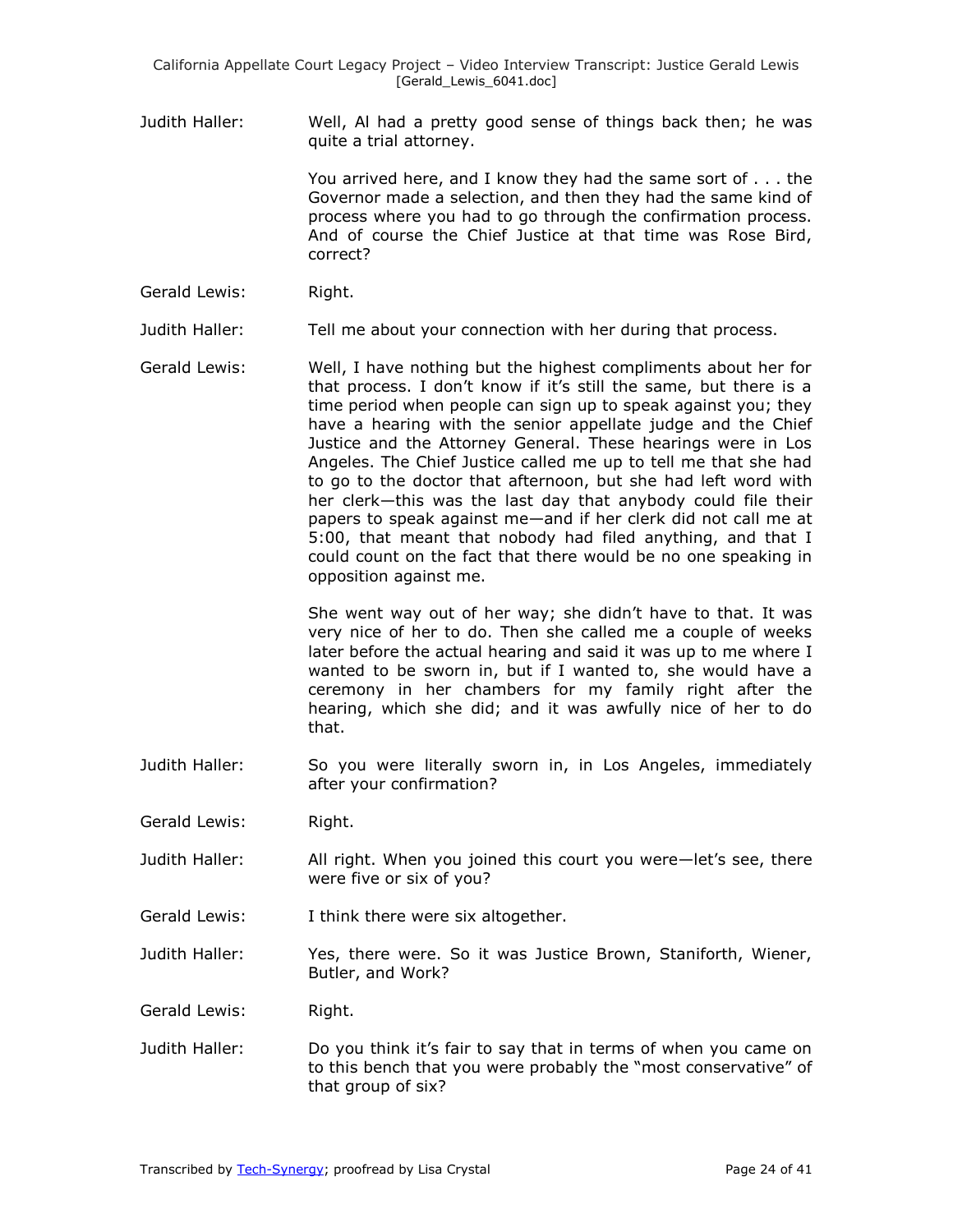California Appellate Court Legacy Project – Video Interview Transcript: Justice Gerald Lewis [Gerald Lewis 6041.doc]

Gerald Lewis: I think so.

Judith Haller: All right. Rumor has it that there was sort of an odd procedure back then with respect to the distribution of appellate briefs, is that right?

Gerald Lewis: Well, yes. I mean, when you used to show up in front of the court, and the presiding judge would say, "We've all read the brief, so don't repeat anything that's in your briefs," that was not literally true, at least in my experience, that we would. The typical system was we would have like 9 cases. If you had three judges on a panel, you would have 27 cases for the month, and each judge would be assigned 9 cases.

Judith Haller: As lead?

Gerald Lewis: As lead, and you would only get the briefs on those cases. What you would see of the rest of the other 18 cases was what they euphemistically called the bench memo, which was in fact the opinion, the draft opinion in the black notebook that you would get a couple of days before the oral arguments.

#### $(01:05:06)$

So I wasn't comfortable without ever having seen the briefs, and I started making an issue about that, and Judge Wiener did the same thing, I think, and we changed the system

- Judith Haller: So in other words, thankfully we can say that after 1984 every justice on the panel had the briefs to read?
- Gerald Lewis: Right. It was my view that you were just as responsible for the other 18 cases that you were not the lead on as you were for the 9 that had been assigned to you.
- Judith Haller: By the time you arrived at our court, you had been practicing and/or on the bench somewhere in excess of 20 years—maybe 23, 24, something in that neighborhood. Did you have a fairly defined judicial philosophy by that point?
- Gerald Lewis: I don't know if I thought about it in those terms.
- Judith Haller: When you sat down to decide cases, was there something that sort of drove you in terms of your decision making?
- Gerald Lewis: Well, I think it was just the simple proposition of following what you understood the law was supposed to be, and not making things any more complicated than they had to be. I think at the intermediate appellate court level you have to be conscious of the fact that it's really the bottom line that matters to the litigants, and in the vast majority of cases this is going to be the end of it. So there are real litigants involved, real parties involved, and so having the right result is more important than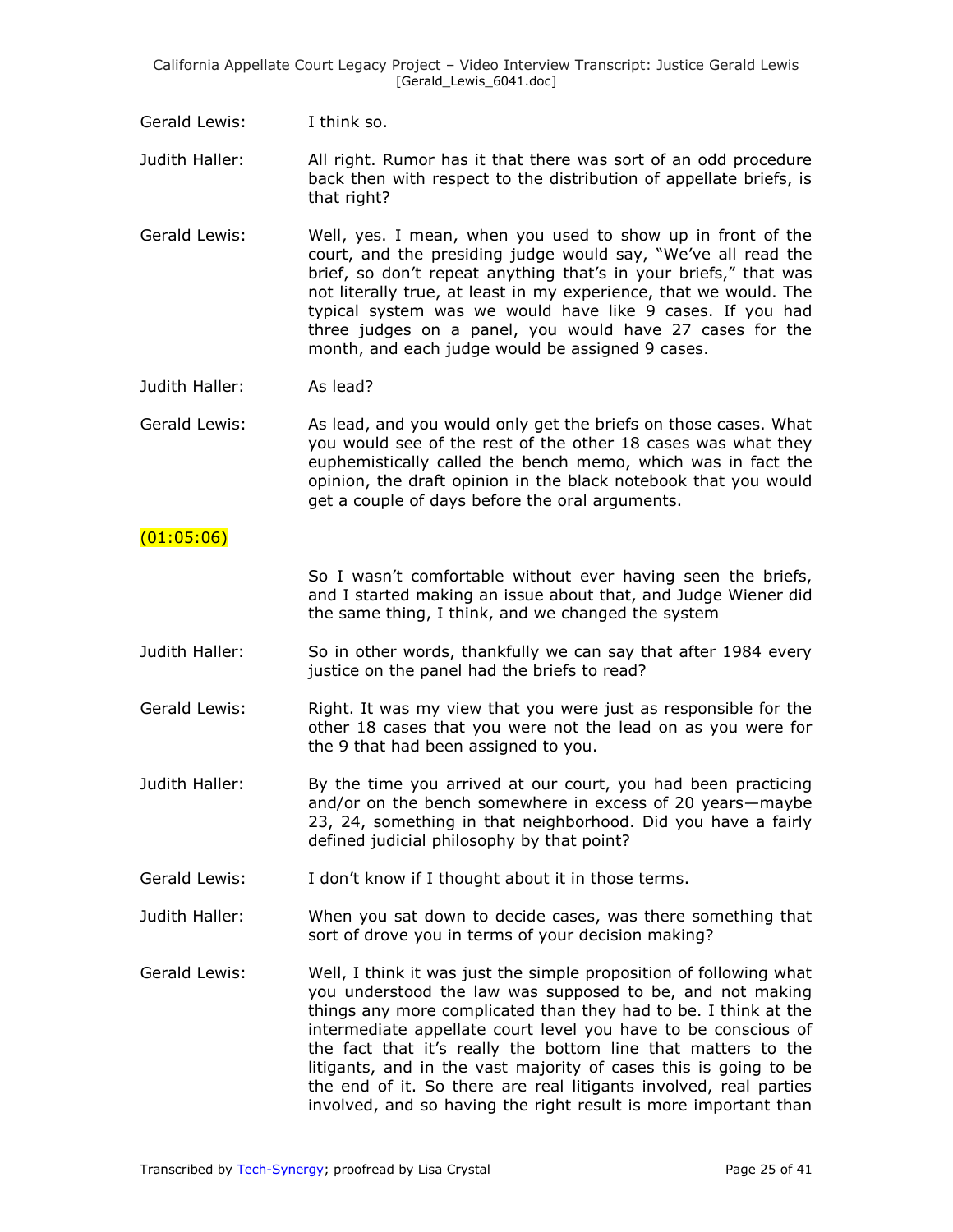having the right language in the opinion, it seemed to me, on most of them.

But there was the occasional case where you had the sense that there was a possibility that what you would write on this issue would matter later on, and you took some special pains with those.

- Judith Haller: Again, over the years we've talked about this, and one thing that you mentioned to me was your view about the fact that it's very important, too, that the law provides stability. Would you elaborate on that?
- Gerald Lewis: Somehow I grew up with the idea that the oldest cases where the most important, that things weren't supposed to change in the law. If you've ever been involved with the Legislature, you know that's not true; but my belief was that people relied on what the law is, and they govern their conduct by what the law is, and that's what people were supposed to do.

So the law was supposed to have a sense of stability and stay the same from decade to decade without changing, without sliding the support out from under people that had been relying on it.

- Judith Haller: Whether they were businesspeople or a mom and pop operation, or even perhaps a criminal, deciding whether that conduct was prosecutable or not?
- Gerald Lewis: Yeah.
- Judith Haller: All right. Well, during the time you were here—and you were here for about what, two and a half years? Is that correct?
- Gerald Lewis: I think that's about it.
- Judith Haller: Okay. In that time, thanks to the modern marvels of computers, you published as lead 42 cases, and you also wrote 13 dissents. That's a lot of work in terms of published work in two and a half years.
- Gerald J Lewis: I would never have guessed it was that many.
- Judith Haller: All right. Well, let's talk about a couple of your -- or two or three of your dissents, because people will recognize some of these names. Tech-Bilt, tell me a little bit about Tech-Bilt?
- Gerald Lewis: Well, my best recollection -- the name of it was *Tech-Bilt v. Woodward-Clyde*, and my recollection is that it involved a, one of the . . . It was a construction project, and one of the defendants was settled out for a waiver of costs. Then the cross-complaint by one of the other defendants was said to be barred because they had a good-faith settlement, and that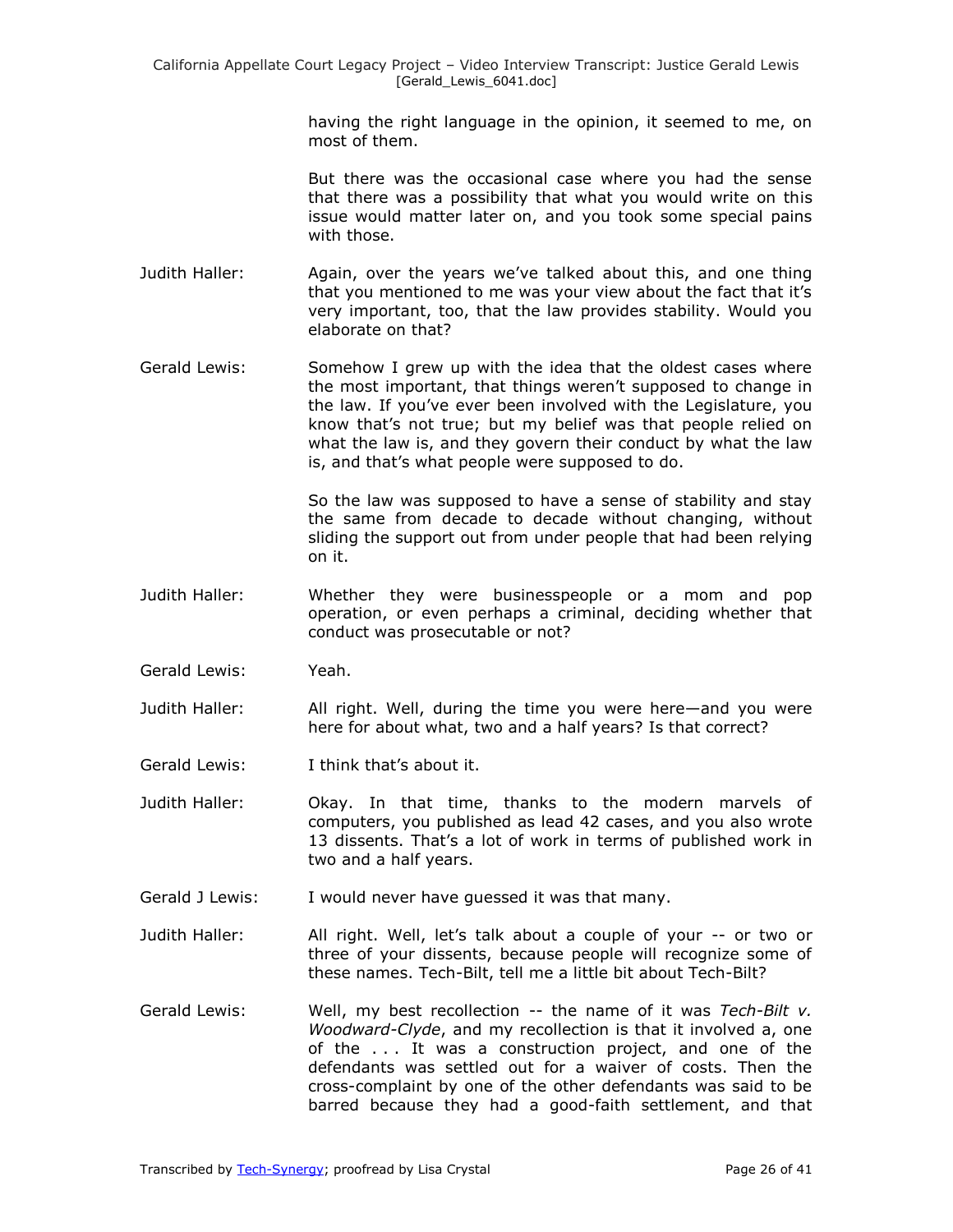struck me as ridiculous that cutting somebody loose for a waiver of costs was not a settlement in the world that I lived in.

#### $(01:09:59)$

That happened to be a time when I was sitting temporarily on the court from the superior court. And I spent all summer working on that case, and analyzed all the other good-faith settlement cases, and pointed out why this wasn't like any of them, and that this really was not a settlement, this was a dismissal.

That dissent, I think, was taken up by the California Supreme Court, and they changed the law on good-faith settlements, which led to the Legislature creating the statute 877.6.

Judith Haller: All right. Again, to place this in perspective, San Diego had oodles—it's a very judicious term, but lots and lots—of construction defect cases, and the primary way these got tried was the plaintiff against the general contractor, and then the general sued all the subs. So this turned out to be a big issue in San Diego.

> Do you recall if when you wrote that dissent in *Tech-Bilt*, you identified some of the factors that the Supreme Court ultimately identified in their opinion?

- Gerald Lewis: I must say, I can't recall now.
- Judith Haller: The famous ballpark; it's in the ballpark, but here's how you figure it out. All right. Another one that took a lot of twists and turns was a family law case that in this court was called *Casas v. Thompson*. That had to do with military pensions and support obligations. Now, you were a dissent in that one as well.
- Gerald Lewis: Yeah, there were two at the same time: *Casas* was one, and . . . There were two different panels dealing with similar cases, and I was on both panels.

One of the issues in the case was whether there was any jurisdiction to go back now and divide this Navy pension that had not been divided at the time of the divorce trial.

My understanding of the law was that if the court had jurisdiction at the time of the trial and failed to exercise it that the law was that you could now go back and divide something that the court should have divided at the time; but if the court did not have jurisdiction, then you couldn't do that.

The majority took the view that if the court thought it had jurisdiction that you could now go back. And they based their position . . . There was a federal case or statute, perhaps; there was a statute and a federal case that said that Navy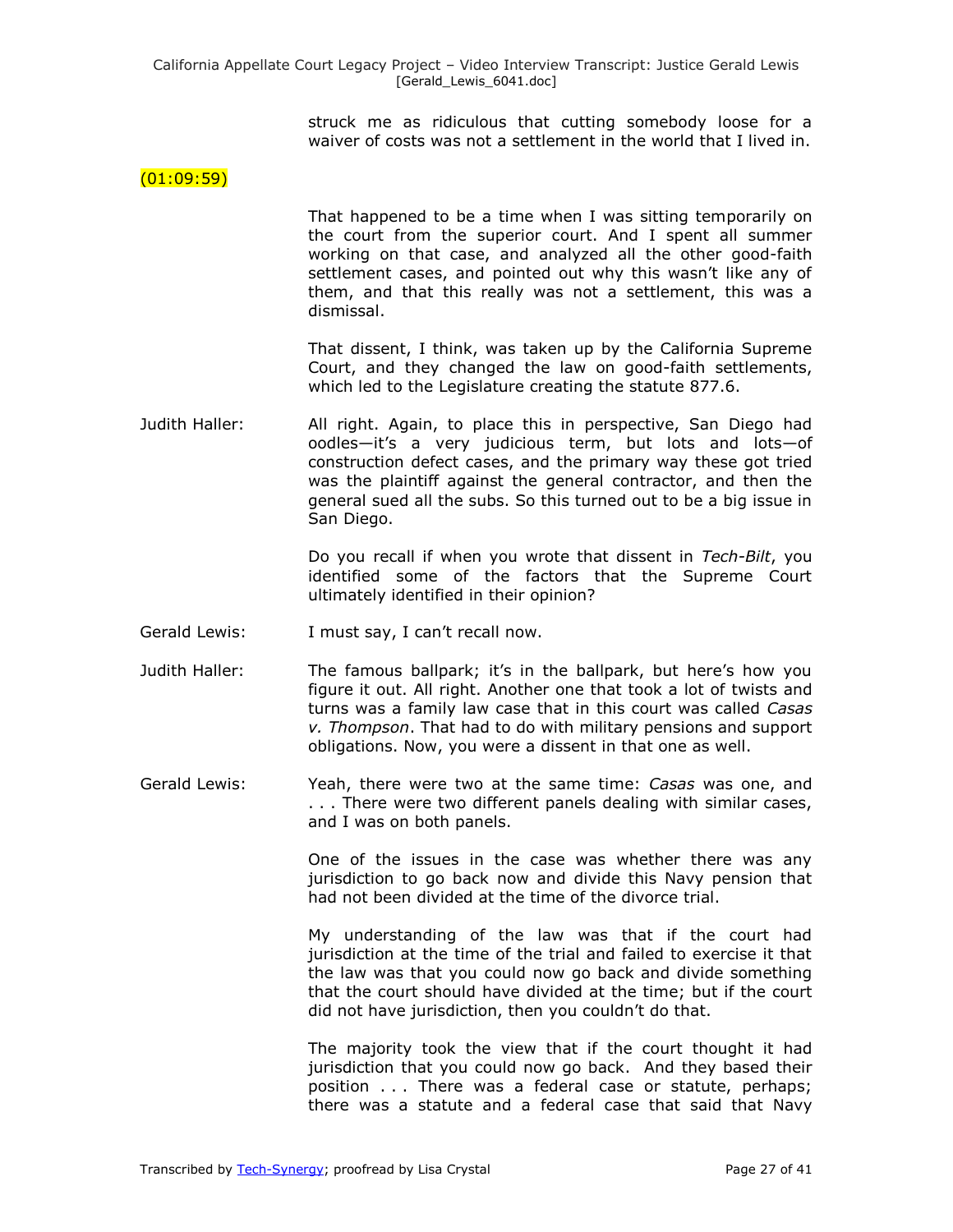pensions could not be divided differently in one state than another. That was what was behind it. It said that a sailor shouldn't come out with different money in his life depending on what state his wife filed for divorce in. I thought that that was clear, that if the Supreme Court said we didn't have jurisdiction then we didn't have jurisdiction, and so I wrote that dissent.

The other part of the dissent had to do with whether you could divide the whole pension or just what was called the disposable income part of it. I wrote a dissent on that also, and maybe that was in *Casas*. Eventually the United States Supreme Court made that ruling years later.

- Judith Haller: So in other words, they saw the law the same way that you had seen it?
- Gerald Lewis: Yeah, but I still think I was right.
- Judith Haller: All right. Now, one other one that -- another dissent that had quite a bit of local attention was *Avalon v. Hartford*, which was a coverage issue. You probably remember that the plaintiff's attorney in that case was Jim McIntyre, now a member of our court. The question was whether there were was a \$250,000 limit or a \$500,000 limit in terms of . . . it was a personal injury, and the wife's claim was for loss of consortium.
- Gerald Lewis: Yeah. The policy language was that whatever the number was, 250,000, for all damages resulting from injuries to any one person. There was only one person who was injured in the accident, but . . . Justice Staniforth I think wrote the majority opinion; I could be wrong about that. But they treated it as though the question was whether the loss of consortium was a compensable item. Of course that wasn't the issue at all; the question was how much insurance did you buy if you injured one person in an accident, and the answer was \$250,000.

## $(01:15:00)$

- Judith Haller: For the record, you remember the language precisely; it was precisely that. Let me turn to one of your majority published opinions, and it was a case called *People v. Wells*, in which you were called upon to determine whether or not the Posse Comitatus Act had been violated. How in the world did we end up in this court with a Posse Comitatus issue?
- Gerald Lewis: Well, you have to help me with that because all I can remember is it was up in Oceanside, I think, and the Marines were doing something to help the civil authorities.
- Judith Haller: Right, the Navy Investigative Service was conducting an investigation and went to the police department and asked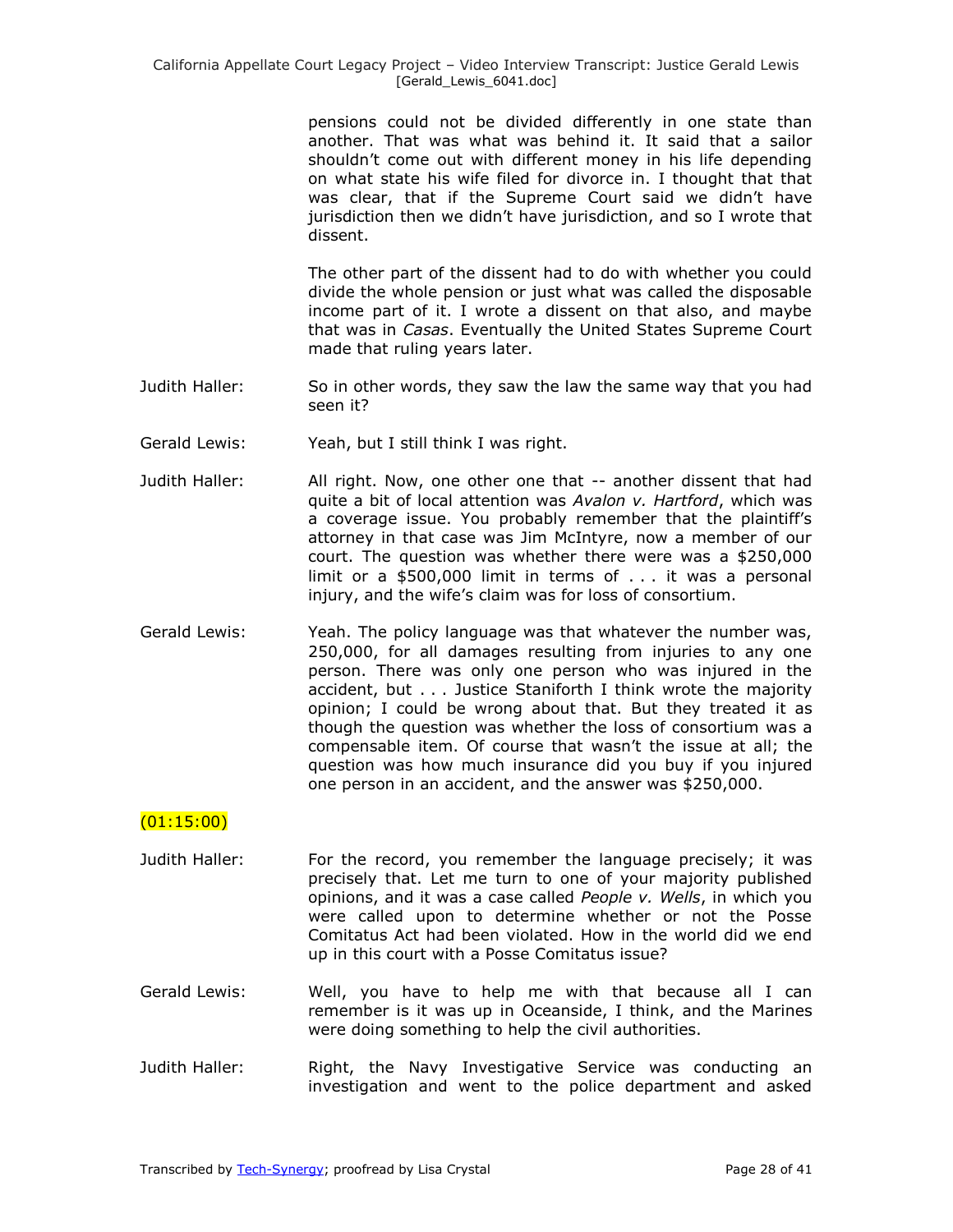them to be of assistance. Eventually, Oceanside arrests these folks, and the claim was that this had violated Posse Comitatus.

- Gerald Lewis: Yeah, and I guess the idea was that we were using the federal troops to help enforce the local law. I don't know what we wrote about it, maybe that the . . . but they weren't really enforcing, that they were just supplying information or something.
- Judith Haller: Yes, the distinction was that it was the Oceanside Police Department who ultimately made the arrest, so no violation.

Well, any thoughts about your time on the court here?

Gerald Lewis: Well, I've had a lot of thoughts about it. It was, in all honesty, it wasn't as much fun as being a trial judge. Being a trial judge, as I have said, is the best job. Judge Welsh used to say this, that the best judicial job in the United States was being a superior court trial judge in San Diego County, because we got to try lots of big cases with really good jury lawyers, and we got to sit there and watch. And besides that, you feel like you're doing something; you're moving the lumber, you're getting things done.

> Being on the Court of Appeal, I felt at times it was like being a member of a committee, and you deciding how things should come out doesn't get anything accomplished; you've got to get other votes. The other part of it was that you had to answer every issue that was raised in the appeal, regardless of the merits of it, and that seemed like a waste of time in a lot of cases; that really didn't justify it.

> So it wasn't anywhere near as much fun, and it was a big workload. I mean it was like being at the end. . . . I don't want to put this in your mind, but it was like being at Ford Motor plant, and there's an engine coming down the conveyor belt every five yards, and if you don't get the screws put on this one before it falls off the end of the belt, the next one is going to come along and fall on the floor.

> So if there were 27 cases coming along every month, and if you didn't grind these things out, they were going to start falling on the floor. So it was a lot of work.

- Judith Haller: Indeed. All right. Some pretty wonderful opportunities were presenting themselves to you at that point, true?
- Gerald Lewis: Well, that's true. I had two things on my mind. One was that I had some friends who were going to give me the opportunity to be on some corporate boards, which would have only existed for a period of about 10 or 15 years; it was time sensitive. The other thing was I had the opportunity to go back to doing settlements, which I really liked doing. So I decided to get off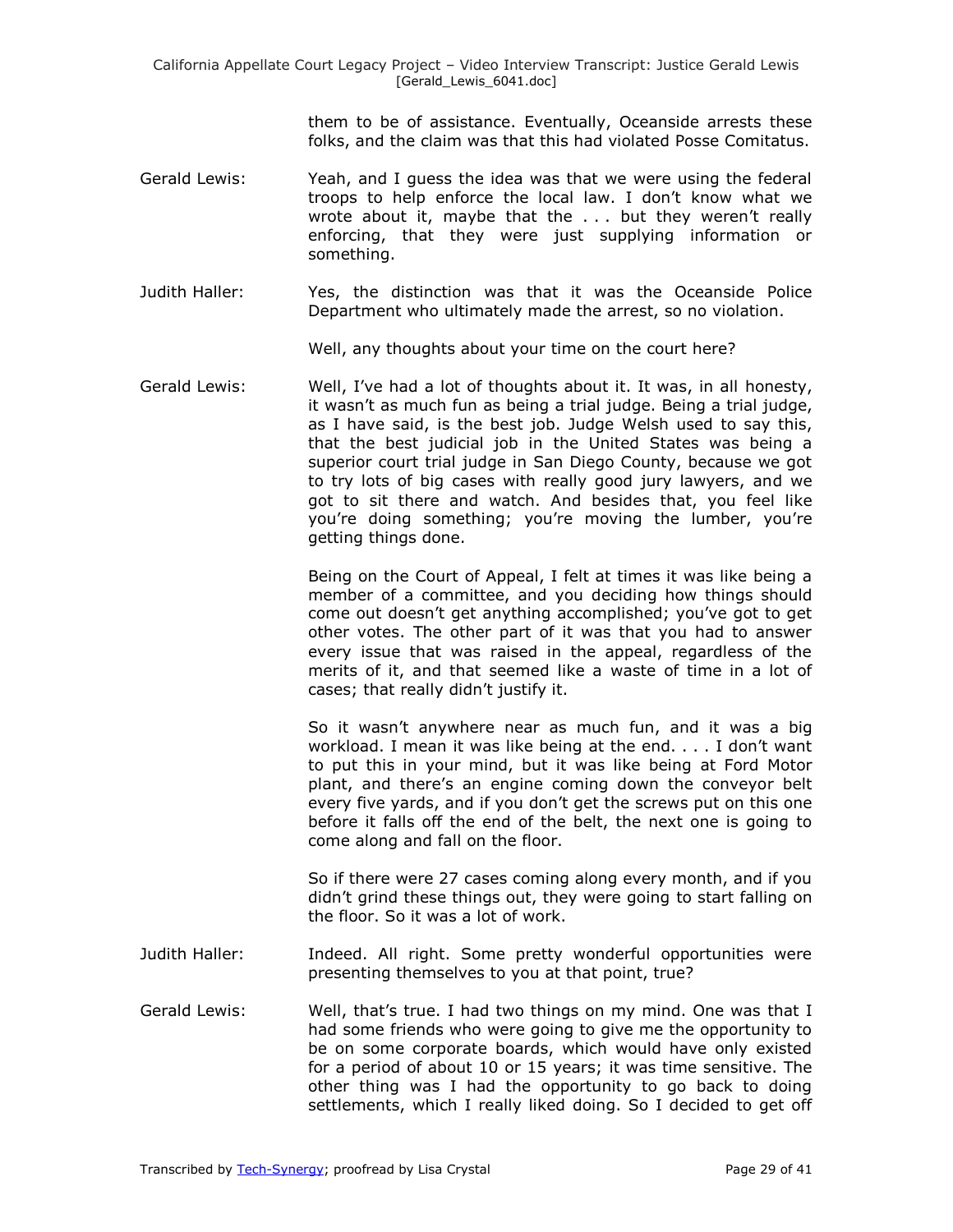the court and go back to being . . . Well, Judge Yale had started the private-judge business settling cases in San Diego, and I was the second one behind him.

Then besides that, I ended up in a parallel career, over the course of time being on the board of five different New York Stock Exchange companies and two mutual funds, which was a whole different world, where I'm still involved. And I've learned things I never dreamed of, and getting involved in things that were really quite remarkable.

Judith Haller: Before we take you into your very long and distinguished career off the bench, which I was amazed you've been doing this for almost 20 years, and as an attorney and a judge you were there for about 26 years, so you're coming up almost on your halfway mark.

> But let me talk a little bit about your thoughts and reflections on the practice of law in San Diego in 1987, when you left the bench, as compared to when you had arrived here, when you were in the Navy, and then in private practice, in terms of size of the community, the national firms in San Diego, the way lawyers practice—any thoughts on any of those?

## (01:19:51)

Gerald Lewis: Well, it was very different. There were probably 10 times as many lawyers here in 1987 as there had been in 1963. I'm not sure about the numbers, but something like that. Just huge numbers of lawyers, big firms that used to send cases to San Diego were now here taking those cases and competing for the San Diego clients. The big firms have lots of young people that they need to send to court and get experience fighting about depositions and things of that sort.

> With the huge numbers, the feeling of the idea that we were all part of a fraternity, where we all tried cases against each other and then went out for a drink as soon as the clients went home, didn't exist anymore to my observation, because the odds that you were ever going to see that lawyer again were diminished by the fact that that lawyer was 1 out of 7,000 or 8,000, not 1 out of 400 or 500 in downtown San Diego.

> So it was a very different, I think, a very different atmosphere. And of course, confirming letters were standard practice, and not only confirming letters, but confirming letters that didn't quite say what the other . . . what you had just agreed to. Somebody would write a letter saying, "Dear Miss Haller, this will confirm that you have just agreed that you dismissed your case and I am going to win." You would have to write back and saying, "No, that's not what I said." The whole tone had change dramatically.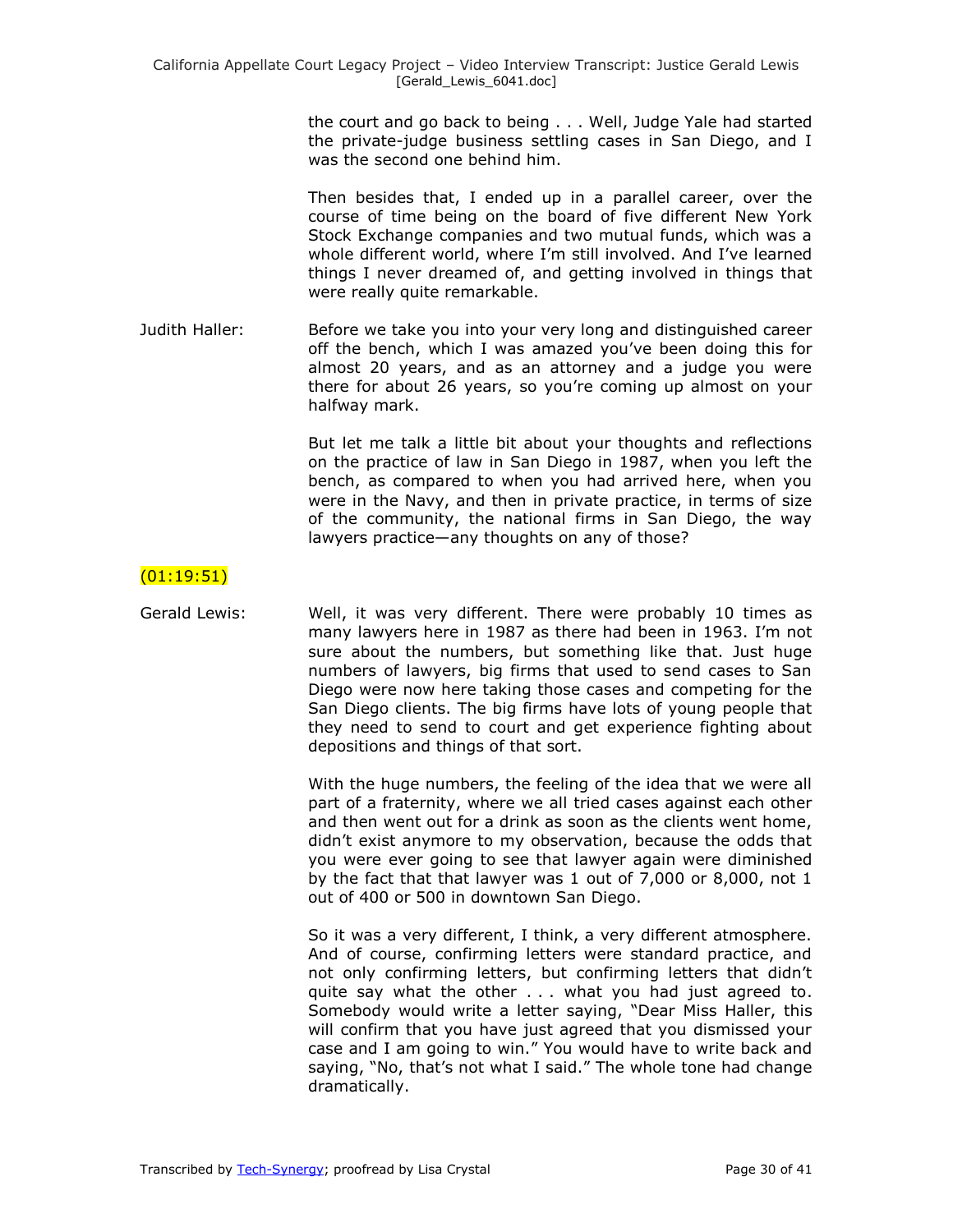- Judith Haller: By that time the professional rules had changed and advertising was permitted. Did that change anything?
- Gerald Lewis: Oh, I think if there's one thing I could do in the whole course of the legal history of the United States: if I could change that outcome so that we'd stayed with the idea that lawyers didn't advertise, that lawyers were a profession, not used car salesmen . . .

I think it has changed enormously. We have created the most litigious society in the world, because there are so many lawyers running around looking for cases and advertising in a way that does not make one proud to go to a cocktail party and announce that you're a lawyer. I certainly don't tell anybody I'm a lawyer. If they find out, I tell them I'm a recovering lawyer.

But when I was young, it was a proud thing to be a lawyer. And I think advertising is one of the major factors that has created that.

- Judith Haller: 220 West Broadway was the address of the superior court, and you said to me one time you thought the world revolved around that.
- Gerald Lewis: I did. I truly believed with every fiber of my being that the center of the universe was 220 West Broadway, the superior court in San Diego, and that everything that truly mattered in the world happened there, and that everything we did there really mattered in the world. When I got involved in the corporate world, I came to question some of those notions about whether a lot of what we were doing was helping or hindering society in general.
- Judith Haller: Is that you think because you saw things from various perspectives once you went onto these corporate boards, for example? Or what was it that, what changed your view?
- Gerald Lewis: Well, you get a completely different perspective about what 99 percent of the world is really trying to do, which is to get on with making products that help people's lives better, make better. And of course what they're really trying to do is make money. You go through a cycle where you think that that's really a good thing, and then you find out some people will do some things that you wouldn't even believe, as we've seen over the last 5 or 10 years, in the process of making money, that you could never imagine anybody would even dream they could get away with.

So you kind of come around a cycle in terms of how you think about things like that, but you kind of come back to the idea that the rule of law is really important. But we can still get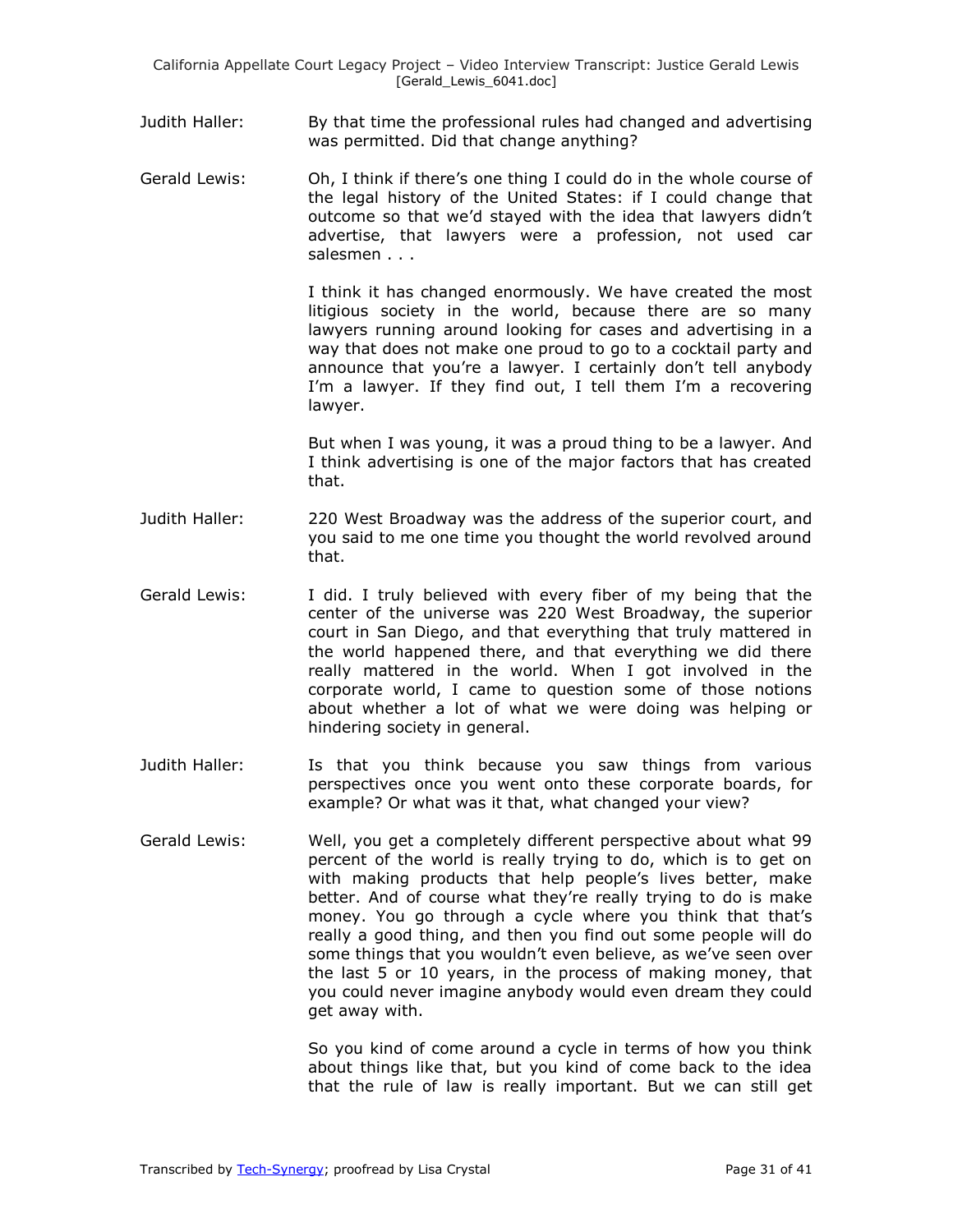California Appellate Court Legacy Project – Video Interview Transcript: Justice Gerald Lewis [Gerald Lewis 6041.doc]

> carried away with how important we really are in the scheme of things.

- Judith Haller: I want to talk both about your work on the boards, but also the private judging. Let's start with the private judging. At that time when you left our court in 1987, it was basically you and former Presiding Judge Yale of San Diego Superior Court, correct?
- Gerald Lewis: That's right.
- Judith Haller: So there you were, and later joined a few years later by Larry Irving. What was it like back then when you first started? And I know you were really busy, so tell me a little bit about those days.

#### $(01:24:56)$

- Gerald Lewis: Well, it was very busy. I never understood the difference between a settlement conference and a mediation. If there's supposed to be a difference, I never understood what it was.
- Judith Haller: And that's your view till this day?
- Gerald Lewis: To this day. I got a lot of activity right away from various sources. Some judges would send cases; judges that I knew on the superior court would have a case that was going to go to trial and they would say, why don't you go try to settle this, and they might suggest my name or something.

I got some trials by reference, where the judge would be too busy and would get the lawyers to agree that they would try the case in front of me, as though it were a bench trial in the superior court, and they would still retain their rights to appeal and all that sort of thing—all kinds of business of that sort, to the point that it was a full-time job.

Judith Haller: So you were doing settlement conference mediations whatever you want to call it—you were doing some bench trials, some references. Any arbitrations at that point?

Gerald Lewis: Not at first, no.

Judith Haller: All right. Back then also it was . . . You left just before we instituted fast track, so for many people it was three to four years to five years to trial.

Gerald Lewis: Yeah, right.

Judith Haller: Today is it similar to that? Or is it enormously different, what you're doing 20 years later?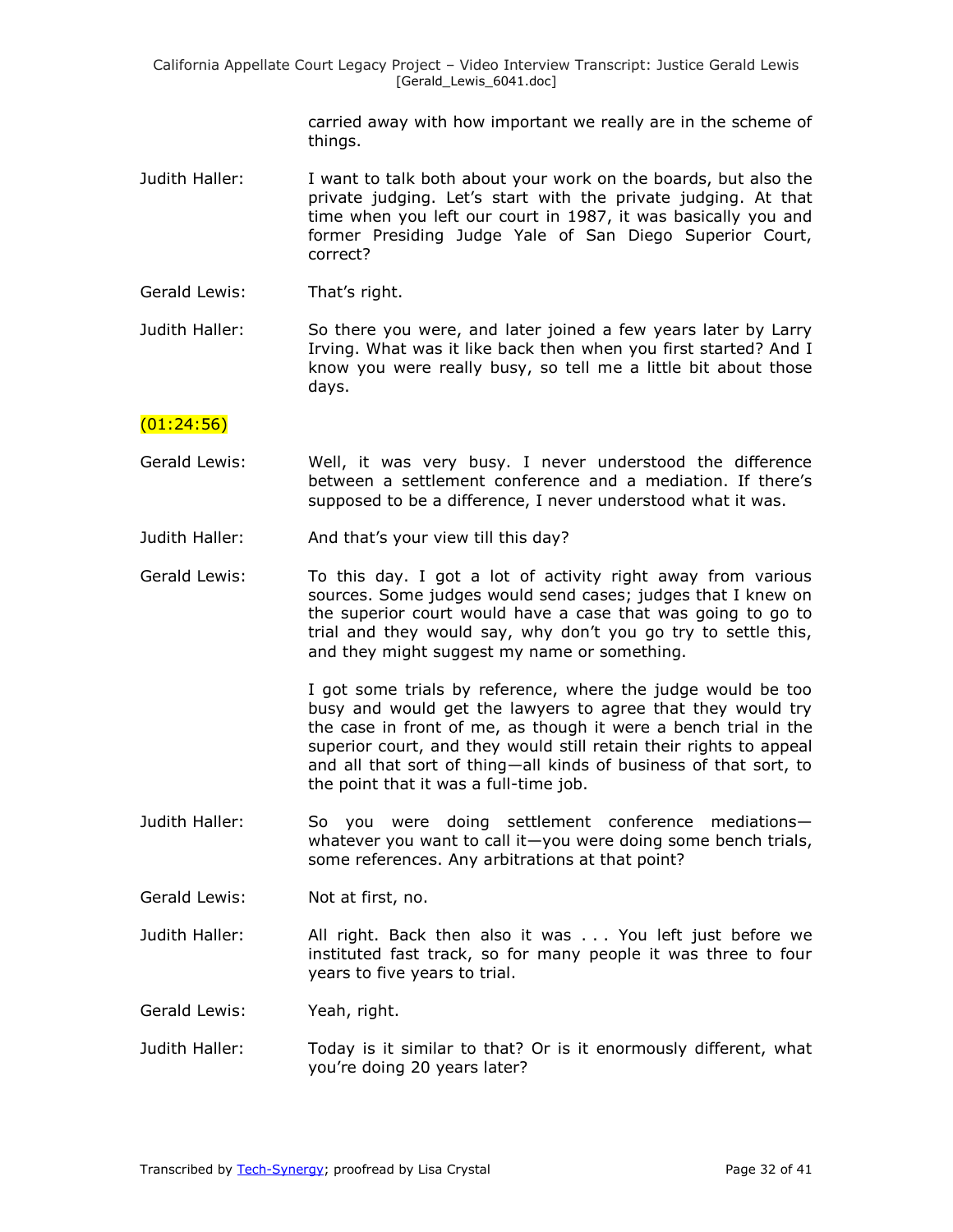Gerald Lewis: Well, it's very different in the sense that I've been gone from the Court of Appeal for 20 years. I've been gone from the superior court for 23 years. There's a whole generation of lawyers that never tried a case in front of me, and there are now scores of retired judges out there doing the same thing that these lawyers have tried cases in front of. I wouldn't expect that I would see that many cases anymore for mediation. And I see very few; I see a few a month.

> I'm doing more arbitrations than I ever thought I would, but still, I'm trying to limit how many of those I do because I don't want to interfere with duck season or opportunities to take my Labrador hunting.

- Judith Haller: Yes, and we'll get to the ducks and your beloved Labrador. Do you think . . . And also, there are an awful lot of attorneys who are hanging out their shingle to do mediation.
- Gerald Lewis: Indeed.
- Judith Haller: Any thoughts about that?
- Gerald Lewis: Well, I find it very understandable. Practicing law is a very tough way to make a living, and some of the smarter ones have figured out that that's a lousy way to make a living compared to . . . They look at me sitting behind my desk settling a case, and they think that's pretty easy, I could do this, all he does is sit there and tell sea stories, and eventually we get so bored we settle the case.

But of the guys who have tried lots of cases . . . And I'll use Tom Sharkey as an example; you can understand why lawyers would take cases in front of Tom Sharkey to get an evaluation to settle the case.

There are people who hold themselves out now as mediators who have literally never tried a case to verdict as a lawyer, and yet they seem to be doing some mediation. Why any other lawyer would take a case in front of somebody who's never tried a case to have them mediate the case is hard for me to understand. What do they tell their client about why they should listen to this person? I don't know.

- Judith Haller: Obviously, if you just look at any of the statistics, the development of private judging and mediation, et cetera, has dramatically impacted the practice of law, and the kinds of cases that are coming to what I'll call the public courts. Is it a good thing what we have done, not so good? Any thoughts or observations on where this is taking us?
- Gerald Lewis: Well, I don't know. From an arbitration point of view, obviously the only way a case gets to arbitration is there has to be a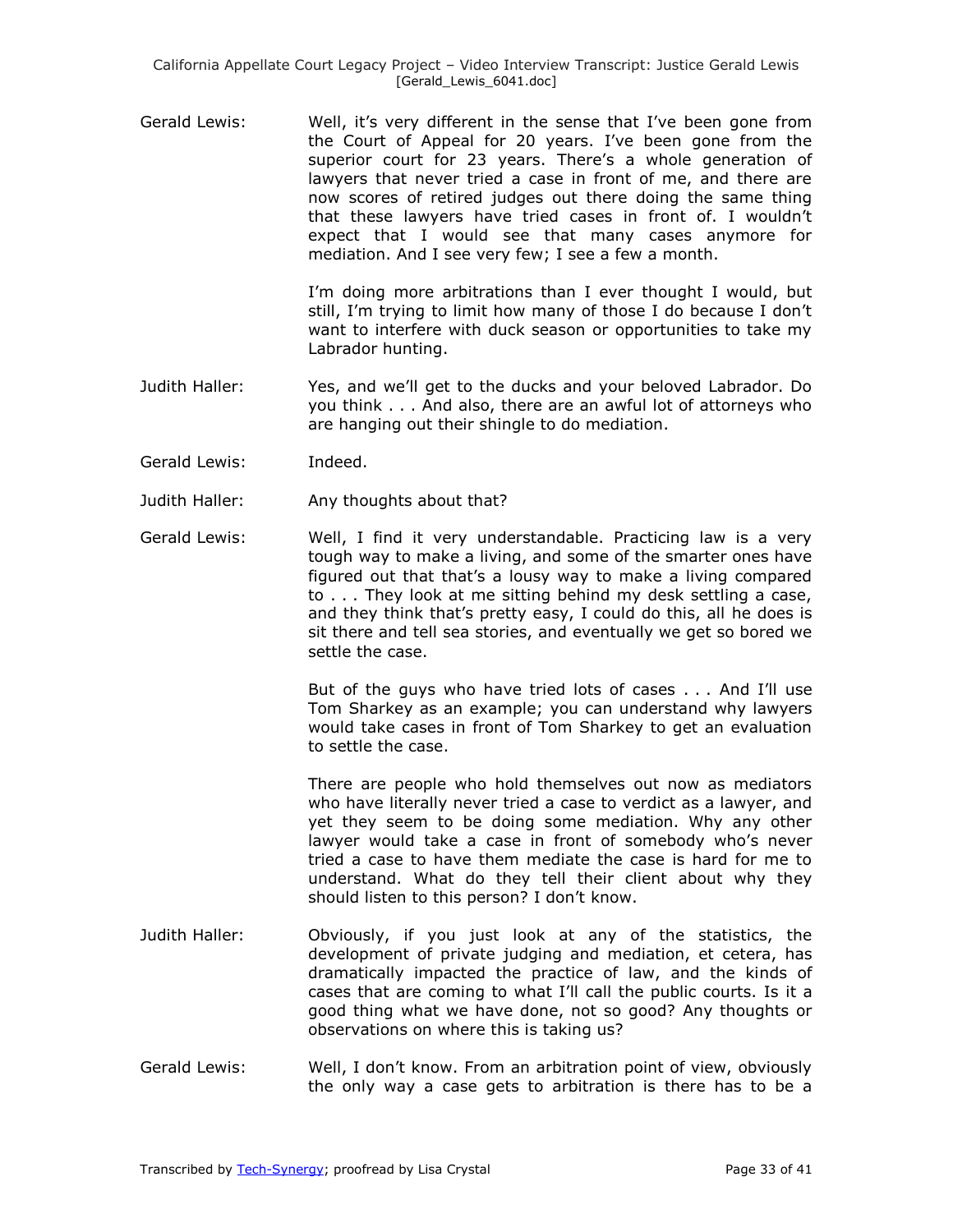contract that calls for arbitration, which occurs at the time of the contract. That's been going on for years.

When Jerry Brown was Governor he helped that along. I've told him . . . I bought him a drink and told him that he was responsible for my career, both as a superior court judge and as a private judge, which he I'm not sure was thoroughly flattered by.

## (01:29:50)

But anyway, that arbitration situation is following the pattern of litigation in general in the sense that it was supposed to be faster, cheaper, quicker, easier, and it's gotten a lot more expensive and a lot longer than it was 20 years ago, but so has litigation. So whether arbitration is now faster or cheaper or quicker, I don't know.

In terms of the private judging in the sense of mediation, what that is doing to the . . . and the whole development of an industry of alternative dispute resolution is going to create a situation that's going to cause changes.

The State Bar is going to . . . So many lawyers now hold themselves out as mediators, that before very long the State Bar is going to start treating that as practicing law. I have no interest in being any part of that.

I think that they realize that they better not cross the line in terms of trying to define being an arbitrator as practicing law, because there are plenty of arbitrators who have never been lawyers in the first place and never would want to be. So the State Bar is trying to walk both sides of that street.

I don't intend to do this very much longer, but the State Bar is going to start doing something to regulate the whole ADR business and that's the point at which they will have seen the last of me.

- Judith Haller: Some have opined, from just a jurisprudence standpoint, that the private judging has changed things because very many people will take their disputes directly to private judging, and therefore some issues, cutting-edge issues that may have been taken to the courts before, we're just missing kind of a generation of those. Do you think that opinion is correct? Any thoughts about that?
- Gerald Lewis: Well, I don't really have a way of evaluating what it takes to create those nice points of appellate law that would otherwise work their way up here and how many of those show up in cases that get arbitrated. But I don't have any way to assess that.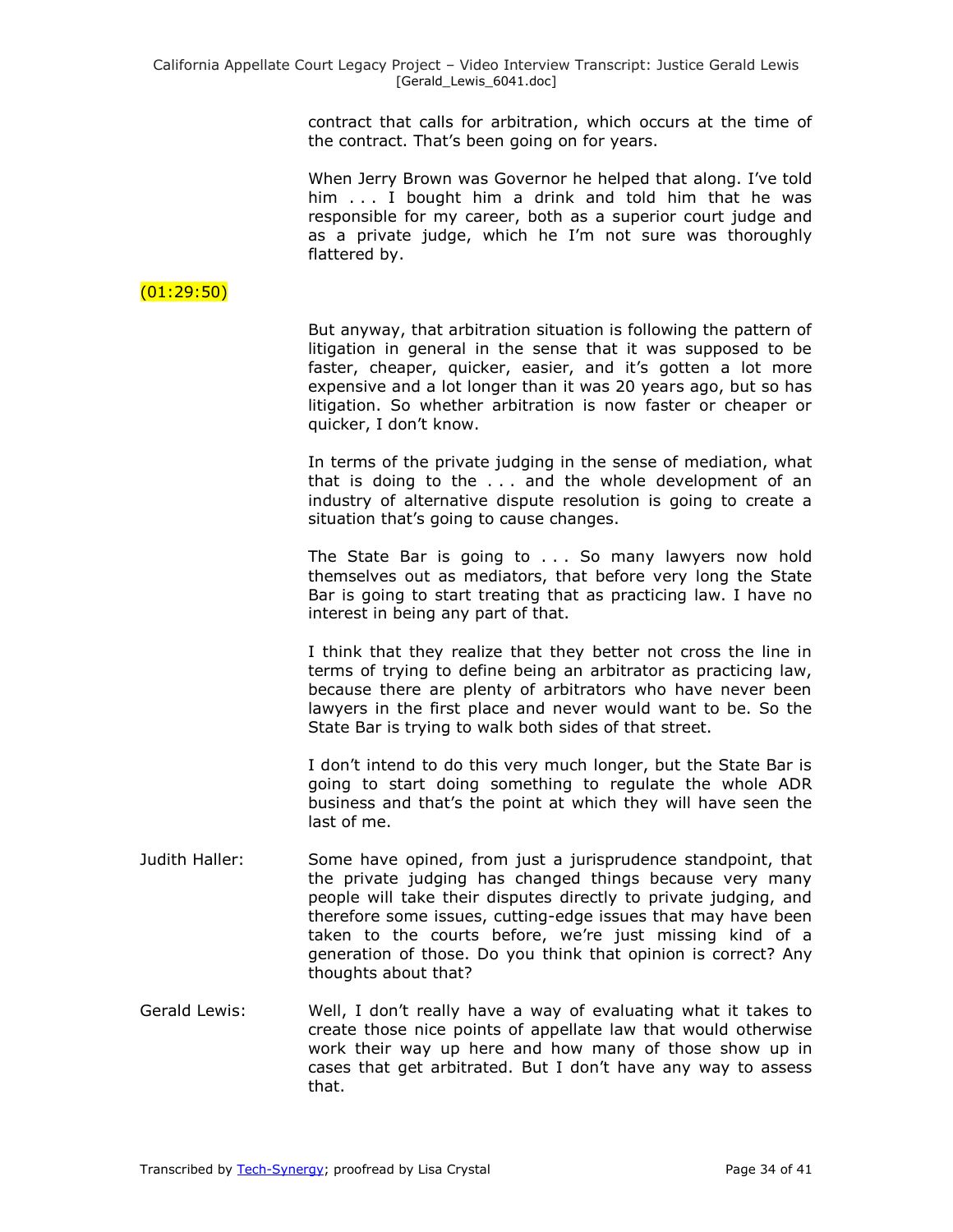- Judith Haller: Any other thoughts about your work? You must have enjoyed the settlement part of it because you were so good at that. And it's very nice to get people resolved and take your advice and send them on their way.
- Gerald Lewis: Well, you learn . . . if there are any general rules about it, the bigger cases are easier to settle than the smaller cases. If two lawyers come in and say, "This is a really tough one, there's millions of dollars involved, and we're millions of dollars apart, and there's really no chance of settling," I think to myself, I'm probably going to get this one settled.

If they come in and say, "This should only take 20 minutes, we're only 10,000 apart," the odds are we will never settle that. People are more comfortable fighting about amounts of money that they are comfortable talking about than they are multimillions of dollars, and they can keep that discussion going on forever. So that's one general rule.

The other idea that I think is still true is that every time I've tried to take a shortcut, it's counterproductive; you have to let the lawyers dance the dance. Time is part of the process. They have to go through the whole day or two days or whatever it is, and change positions very gradually, even though it may be perfectly clear where this is probably going to end up at the end of the whole thing. If you try to take a shortcut and go there early on, it's counterproductive and it'll ruin it, and it'll never happen.

- Judith Haller: Interesting. All right, let's talk a little bit more about the boards. Have you been on five boards simultaneously? Or over the 20-year time period you've been on five different boards, some simultaneously?
- Gerald Lewis: Some simultaneously. I have been on as many as three at the same time: Fisher Scientific, Wheelabrator Technologies, and Henley Manufacturing.
- Judith Haller: All right. Then what were the other two?
- Gerald J Lewis: Well, then I've been on the board of what became California Coastal Communities, which at one point was Henley Properties. And I've been on the board of General Chemical Company.

## (01:35:01)

I'm a retired director of all of those companies now. I don't know if you know the difference between a retired director and a director. It's exactly the same as the difference between being a drunk and an alcoholic; the drunk doesn't have to go to the meetings. *[laughing]* So the best thing you can be is a retired director.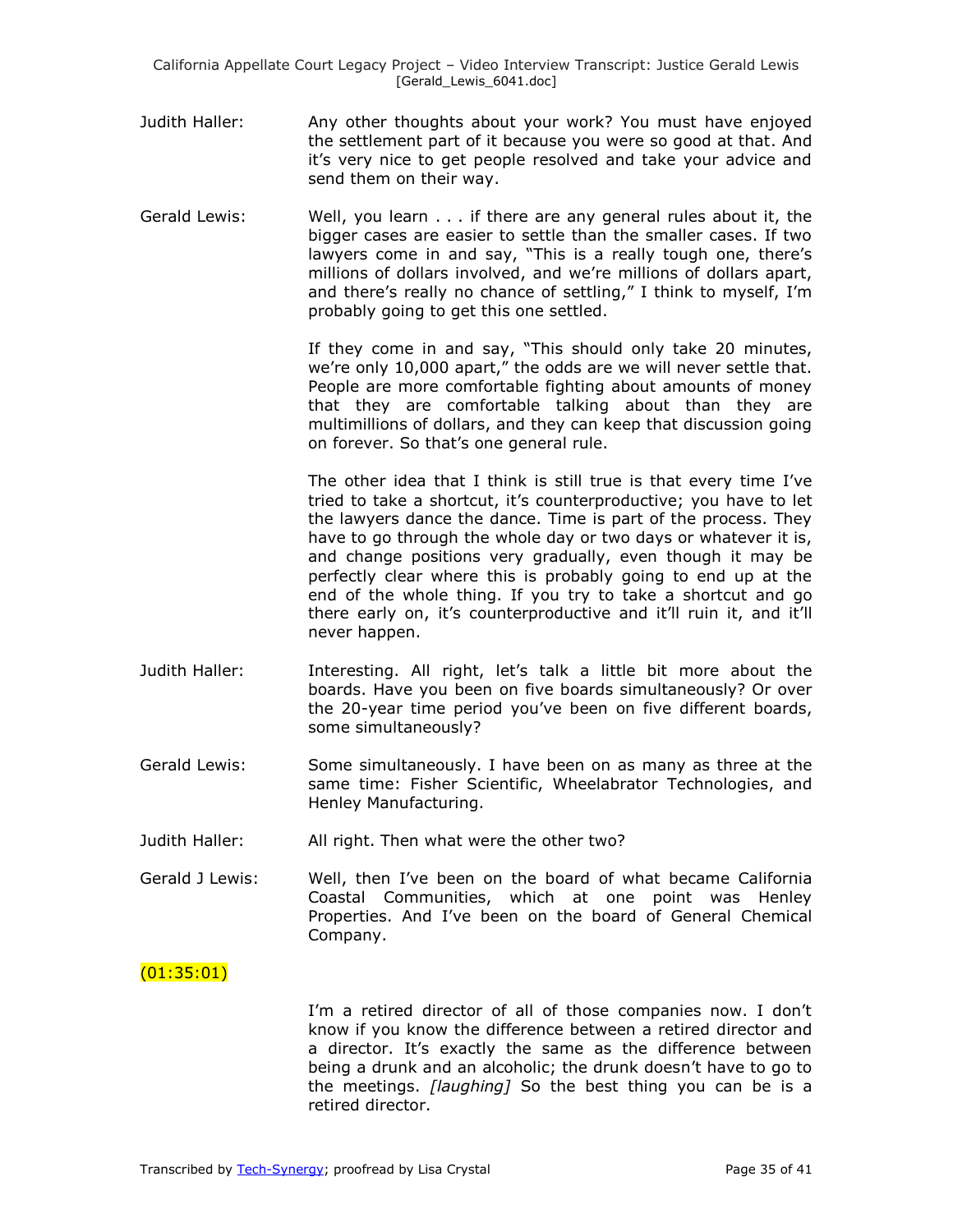But I've also been a director of the Invesco Mutual Funds, which became the AIM Mutual Funds. I'm currently a director of the Tennenbaum Opportunities Fund, which is a private equity fund that gets regulated as though it were a mutual fund. I'm a director of kind of a startup public medical device company here in San Diego called Cardium Therapeutics. So I've never been on less than two or three boards at the same time, I guess.

- Judith Haller: What's the nature of the work that you've done for them? Is it simply bringing clear thinking to the process? Is it bringing legal advice? Is it a combination? What is it?
- Gerald Lewis: There's no legal advice. They all have very good counsel, both inside and outside counsel, and I've tried to scrupulously stay away from having any legal opinions about anything.

On the other hand, you do learn parallel issues from one board to the other, one industry to the other, where you get good information from your outside counsel about what the issues are in terms of corporate governance. Your primary responsibility as an independent director is to represent the interests of the shareholders if there are any situations where the shareholders and management are on different sides of a particular issue. Hopefully, there won't be too many of those. Everybody's interest is in having the company make money and succeed, having the stock price go up and pay dividends.

But in those areas where there are differences between management, like pay in options for the management versus the shareholders, that's where the independent directors have to look out for the interests of the shareholders. And in that process we serve on the audit committee.

Now, Sarbanes-Oxley has changed a lot of this stuff in ways that has caused me to lose enthusiasm about some of these situations, because I thought we used to do a pretty conscientious job to the extent that you can. You have to understand, an audit committee are not auditors. You hire auditors. That's what you do. So you're really dependent upon the auditors and the accountants for that, although you have to have financial literacy.

- Judith Haller: Has the work become harder, more complex? How has it changed over the past 50 years? Not 50, 20 years. *[laughing]*
- Gerald Lewis: It has become more complex, and there's more public focus on what goes on, and you I think are held to a higher standard now as an outside director than maybe 20 years ago—people thought all outside directors were just friends of the chairman and that's the way it was. That's for the typical industrial corporation.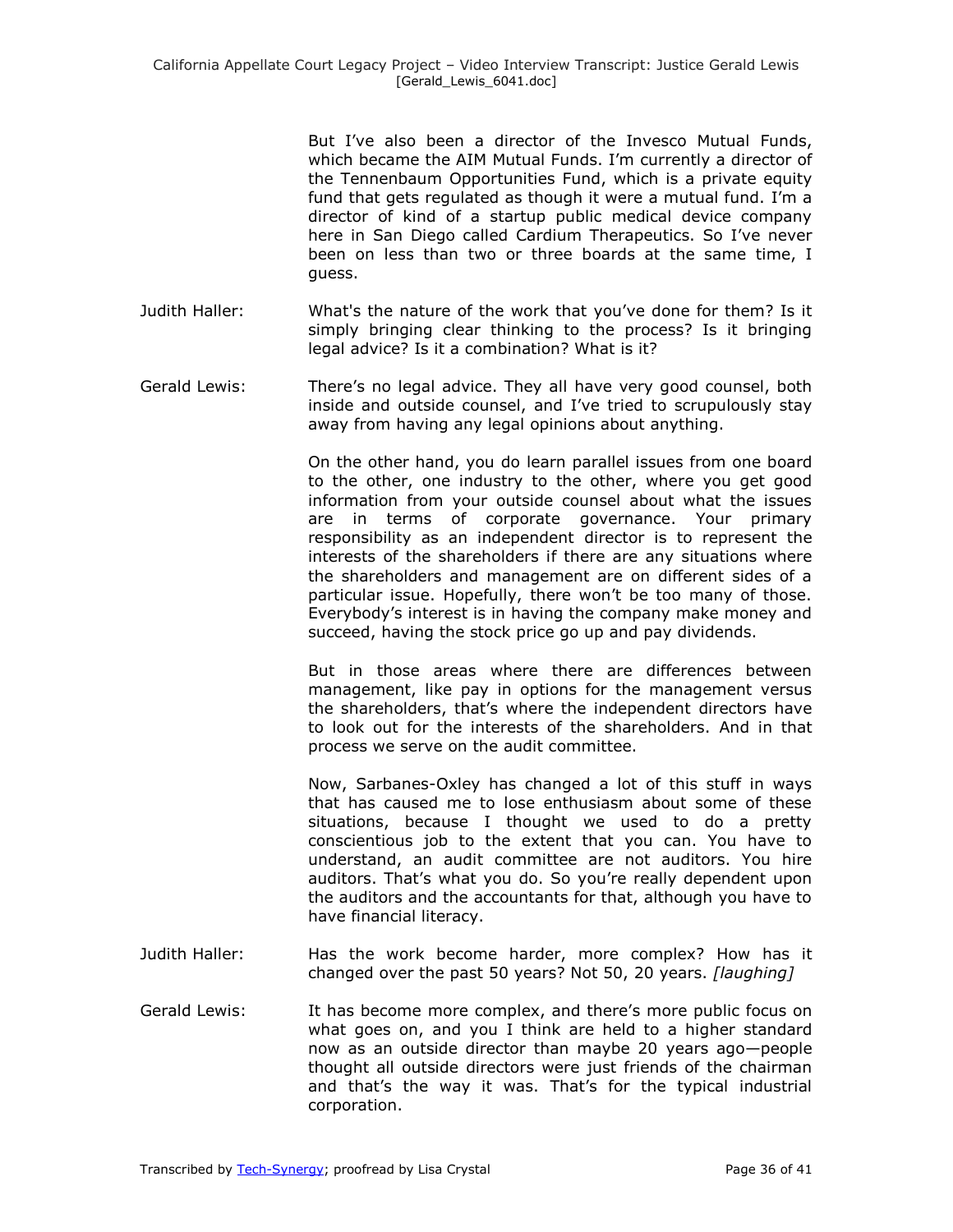The mutual fund industry is an animal that is unique, and until you get involved in it, you have no idea what the rules are. They're very complex and very complicated, and it's been a great education for me. Since I was on two of those boards, and that I'm now on the Tennenbaum board, I bring with me all the background, everything that I learned from the lawyers and the corporate governance experts dealing with the SEC.

- Judith Haller: Was it a matter . . . did you self-teach yourself in these positions, just a matter of reading everything you could get your hands on, or being very careful about the information given to you? How did you do that?
- Gerald Lewis: Well, I think it's mainly reading the things that you get from your outside counsel. There are some very good people that summarize everything that's going on in terms of regulatory developments and legislation and tell you what's changing and what you have to look out for. And there are industry publications within the mutual fund industry, for instance; and within the corporate world, you get these newsletters. You try to read those and stay generally aware of what the directions of things are.

## $(01:40:02)$

- Judith Haller: So any thoughts about what you're going to do in your next career?
- Gerald Lewis: Well, I haven't really thought about that, although it's time. Judge Ashworth claims that I have always one more move that surprises people, like when I gave up being a lawyer to become a judge, and then when I gave up being a judge to become a private judge and corporate director. I haven't yet figured out whether there is yet another move.

I'm trying to cut down, although it's hard. You're either in business or you're not. It's hard to have one foot on the dock and the other in the boat, so where that's going to lead me, I'm not really sure.

- Judith Haller: One thing that we have not covered, you did quite a little bit of both formal and informal teaching; you were a lecturer, you were a frequent speaker at seminars and such. Is that in the cards?
- Gerald Lewis: Well, I think I'm too old for that, but I thought about that 10 years ago or so. I thought about teaching at one of the local law schools. I found it very much fun to teach evidence and to lecture to the Inn of Court and things like that on evidence. I was very fond of that subject, but I think I'm probably past my prime in terms of doing that.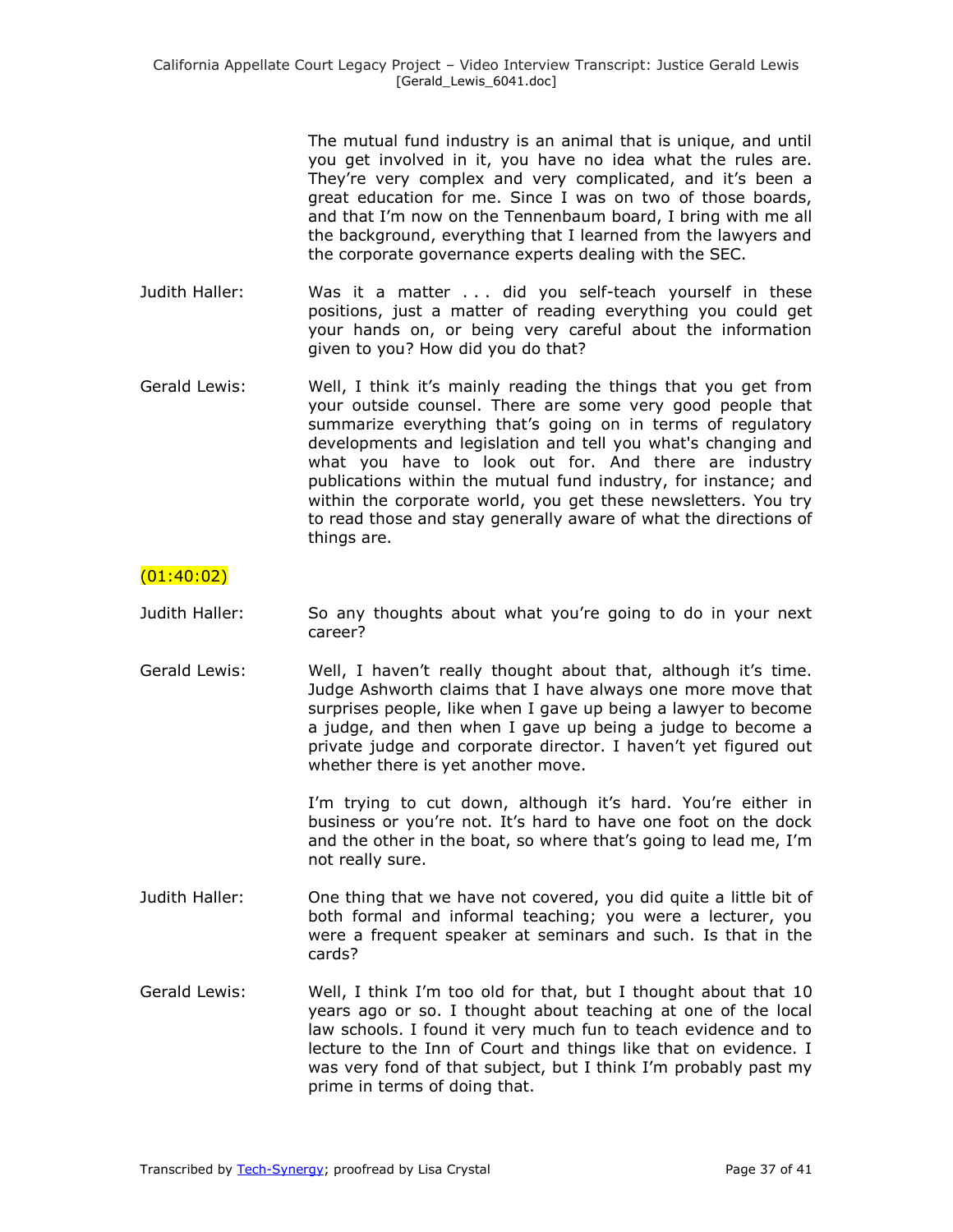One of the things that I have in mind is . . . one of the guys that I've always admired in this community is Judge Enright, the federal district judge. I've known him for years and I have always looked up to him and admired him, and he has now stopped taking cases altogether. As you know, federal judges can go into a senior status where they take some cases, and Judge Enright doesn't do that. He doesn't take any cases, and I asked him why. He said, "I don't want to be sitting there on the bench when some older lawyer in the back of the courtroom is whispering to some young associate, 'You should have seen this guy when he still had his fastball.' " [laughing]

- Judith Haller: *[Laughing]* One thing that's kind of funny about Judge Enright, and that sounds like Judge Enright, is the fact that he's now I guess taking classes at UCSD Extension. Can you imagine the poor professor who has to . . . because I know he's doing all the reading, the poor professor who has to answer Judge Enright's questions about the nuances of 19th-century romantic literature or something.
- Gerald Lewis: Well, from what Bill tells me, he just sits there and takes notes; he doesn't say anything. He doesn't want to take time away from the people that are really in the course.
- Judith Haller: That sounds like Judge Enright as well. Anything that if you could go back in time, something you'd like to do—a type of case, just something in the law or as a judge or even in your days of private judging and on the corporate boards, that you would like to do that you hadn't had a chance to do yet?
- Gerald Lewis: Wow, I've never thought about that. I don't even know how to start to answer that. There's nothing that's burning on my mind that I think, boy, I really wish I had done that.

The nearest thing that comes to that is that when I was in the Navy, going through Navy OCS, they really tried to make me a fighter pilot. They really put the pressure on me to go be a fighter pilot, to the extent of making me stay after class and watch *Victory at Sea* movies. I have seen every *Victory at Sea* movie that's ever been made.

I never thought that that was the right thing for me to do at the time. It's hard for people now to understand how old I felt. What was I, 25 years old maybe, and I still had three years to do in the Navy. I didn't have a job, I wasn't married. All of my friends from college were married and had jobs. I felt so old, and then to go to flight school you had to sign up for an extra two years or two and a half years. It would have been five and a half years, and I felt so old at 25 that I felt like I didn't have time to do that.

I never thought much about it for a long time. In the last few years, I've started thinking, you know, I could have done that.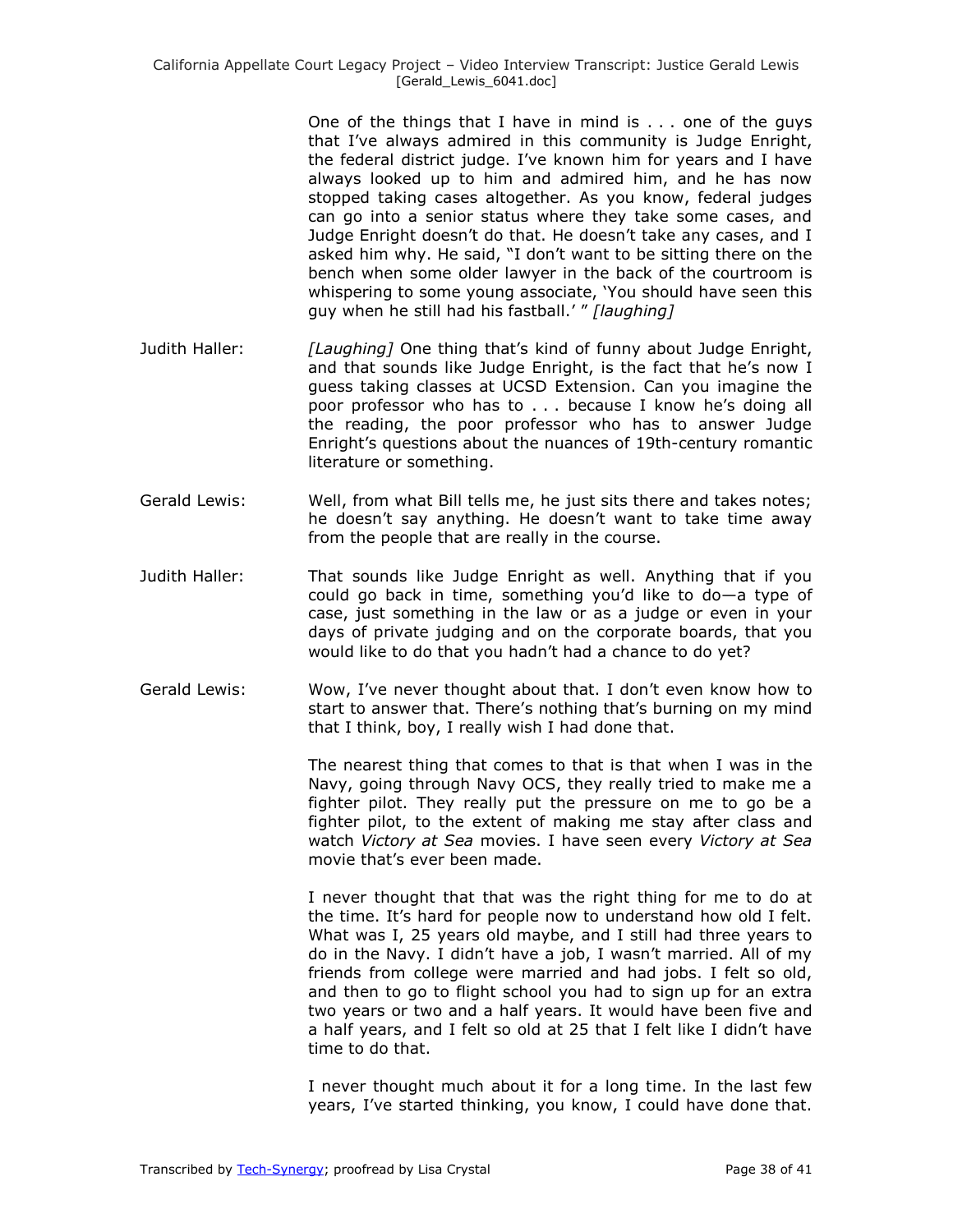I probably would have been a pretty decent pilot, because I took up flying later. I probably would have been a pretty decent pilot, and who knows where that . . . I would have been probably the only graduate of Harvard Law School in the Navy fighter squadrons, and where that would have led me in life would have been a totally different direction.

# (01:45:07)

If I would have lived through it, it would have been a whole different thing that I would have done. And I'm not sure that I regret that I didn't do it, because everything worked out just great for me. I never had any regrets about leaving New Jersey and coming back here. Judge Nugent and I hit this place just at the right time. We had the best time you could possibly have, and had a lot of fun, and had a great practice, and we have both become judges in the long run. So I've never had any regrets about that, nothing that I did in the law; but there's always that thought, well, gee, I wonder if I would have let them send me to Pensacola, where that would have led.

Judith Haller: Well, you probably would have ended up as Secretary of the Navy or Secretary of Defense or something like that. *[laughing]* 

> All right. A couple of personal things; I know you have two grown children, and neither of them went into the law, correct?

Gerald Lewis: That's true.

Judith Haller: Tell me a little bit about your beloved hunting dog.

- Gerald Lewis: Well, I have a Labrador retriever, the Rose of Tralee, who is the most spoiled dog on the face of the earth. At least nine of my hunting friends have told me that in their next life they want to come back as my dog. I really enjoy being with her and taking her hunting.
- Judith Haller: Every now and then, again, when I see you I know you go hunting. Is that a couple of times a year or—
- Gerald Lewis: Well, the season is from . . . dove season is in September, and duck season is like October 15th to the end of January, and that's when I go. I will go at least one day a week during duck season. I have to take Rosie at least one day a week hunting. So pretty much from September through January, it's about at least one day a week, sometimes two days a week.
- Judith Haller: I know that you're a wine connoisseur and you belong to a . . . you're a, what is it that you're called?
- Gerald Lewis: Well, I was a Chevaliers du Tastevin.
- Judith Haller: Whatever that means.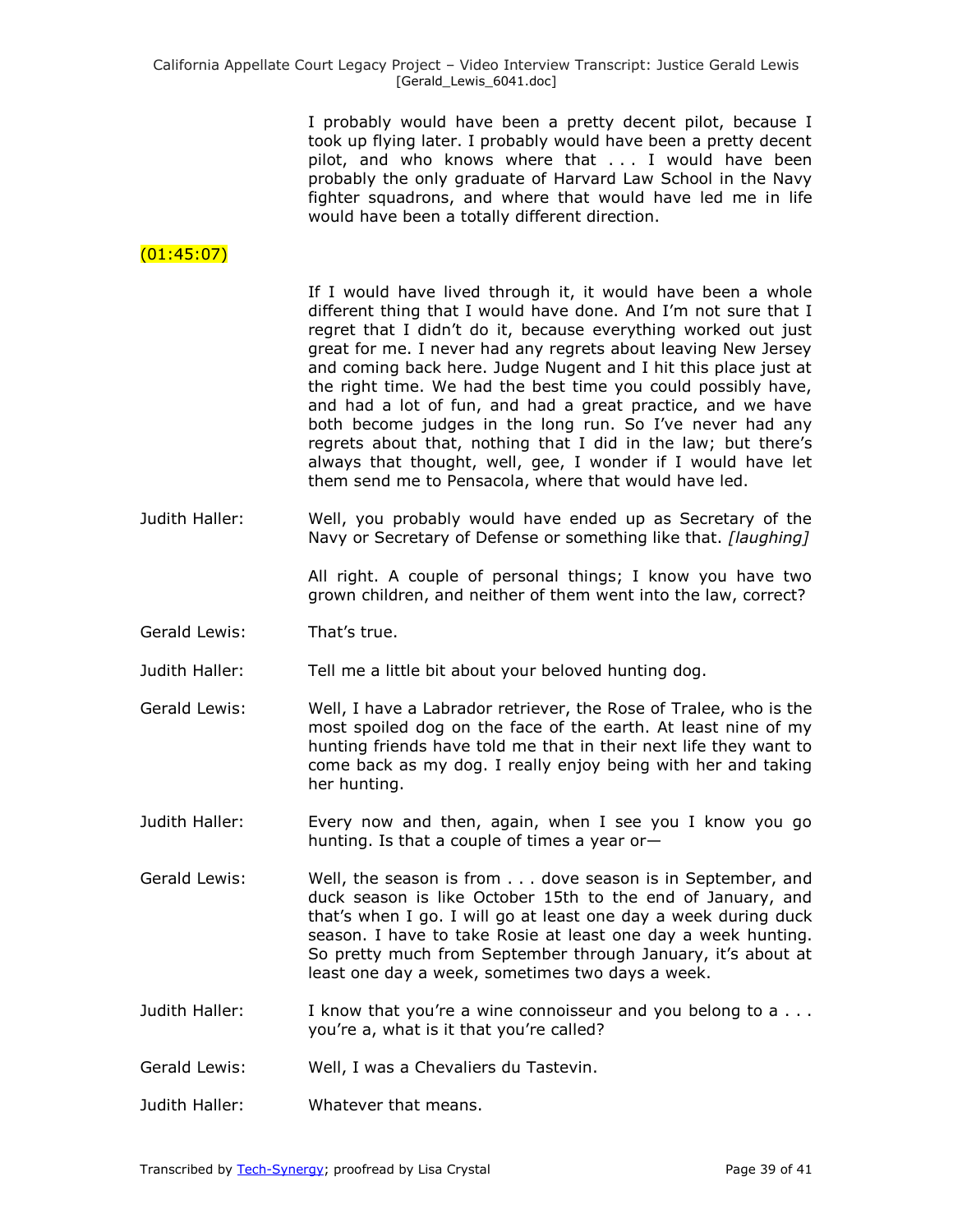Gerald Lewis: Whatever that is, yeah.

Judith Haller: All right. The one thing I didn't know, is it true you like golfing? I didn't know that.

- Gerald Lewis: I play golf, yeah. I belong to the Pauma Valley Country Club and La Jolla Country Club; and I play, when it's not hunting season, I probably play every weekend.
- Judith Haller: See, I should have realized you were a golfer, because at one point in your life you were what, the president of the country club or on the board of directors?
- Gerald Lewis: I was on the board at La Jolla Country Club, yeah.
- Judith Haller: Here's one other thing I found out about you, that you were the Irishman of the Year in 2000. Now, what about that?
- Gerald Lewis: Well, in 2000, let's see, in 2000 I was the Irishman of the Year, given that award by The Friendly Sons of St. Patrick. In 2003 I was given the Heritage Award by the American Ireland Fund here in San Diego. I have had a lot of contacts with Ireland. I've been going to Ireland every year for the last 20 years, to Galway, and then to County Kildare; and we shoot down in County Wicklow.
- Judith Haller: Gerry, anything else—any final thoughts, observation, something that I should have asked you that I didn't?
- Gerald Lewis: Well, I'll tell you something that I would have done differently when I was here. The system was that if you had 9 cases for the month, you as a judge took 3 and wrote 3 opinions, and you had two clerks and they each wrote 3, and then you had these 18 others that you looked at for a couple of days or whatever.

In looking back on it, I would have approached it differently, I think. It seems to me the most important thing that you folks do is think, and that you need to think about all the cases, and that you should assign five to this clerk and four to that clerk, unless you've got one yourself that you really want to be . . . you've got some special reason that you just want to write this one yourself. And the rest of the time you should be thinking and improving on the language and counseling them about how you want them to write something, and spend the rest of your time thinking about all 27 cases. I wish I had done that.

- Judith Haller: Well, I know how highly regarded you were, so maybe next time around you will do it that way. All right, well, thank you very much.
- Gerald Lewis: Well, thanks for talking to me.